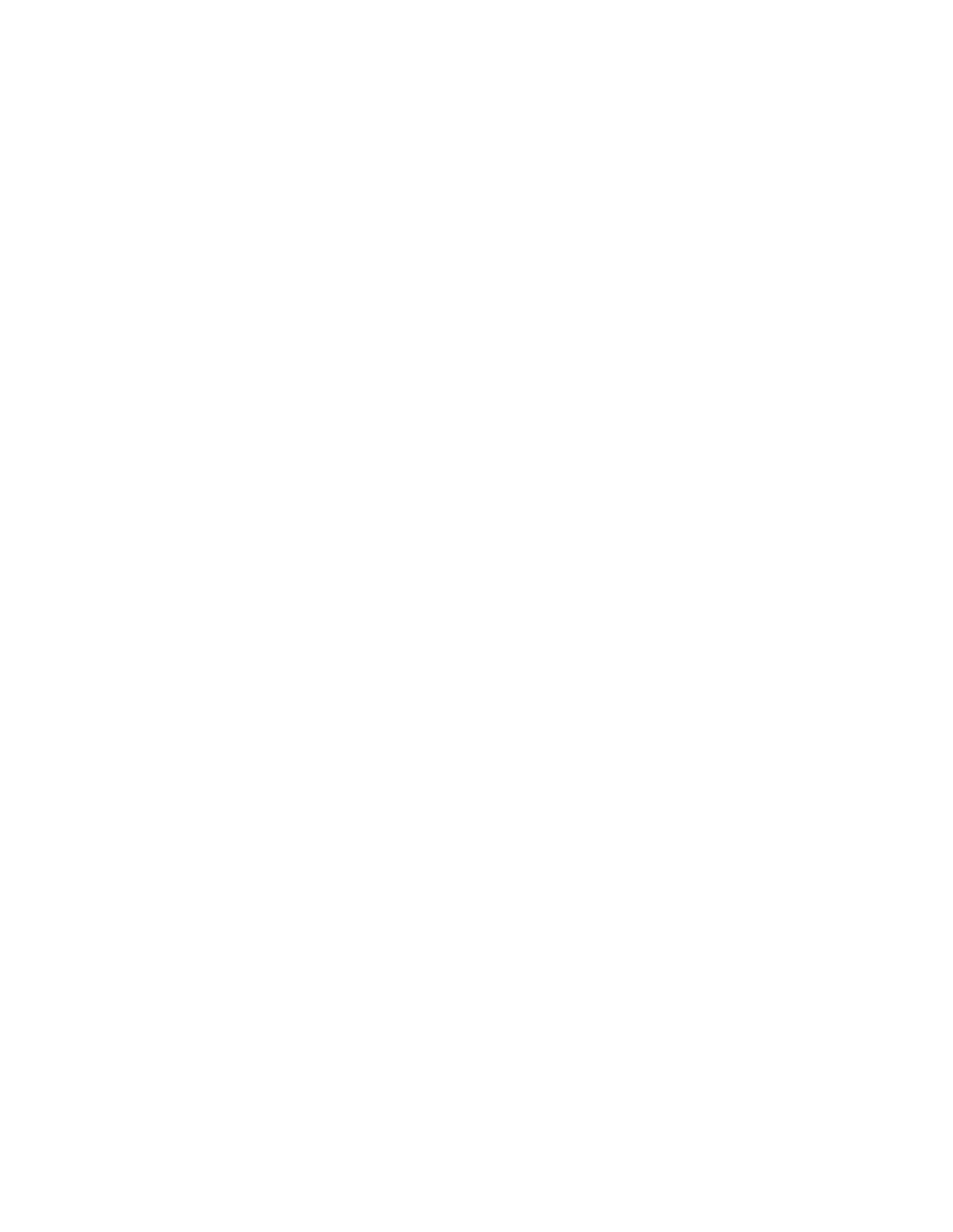## TABLE OF CONTENTS (NUMERICAL)

## Contents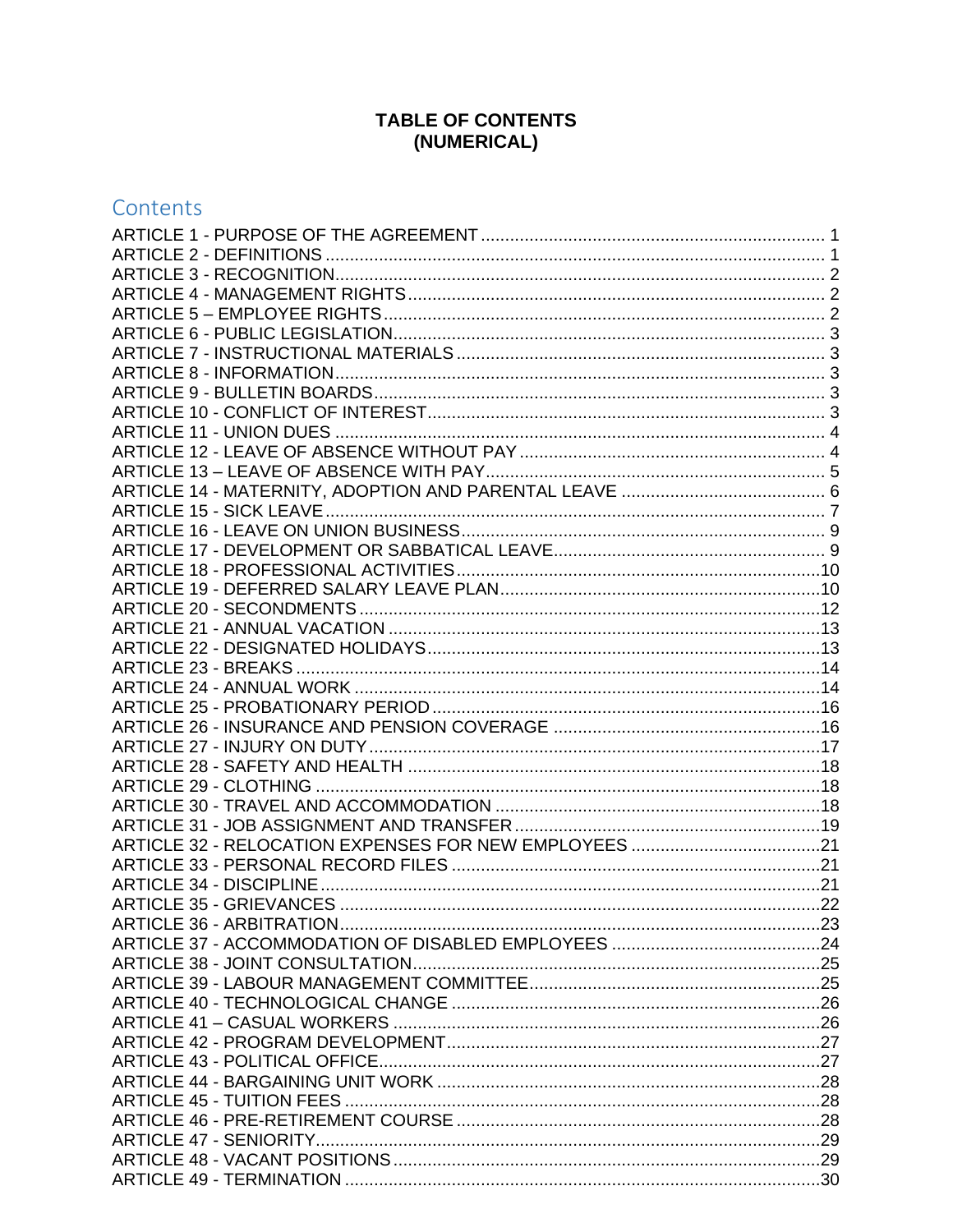| Schedule "B" | Academic Learning Managers - Salaries in Annual Amounts 40        |     |
|--------------|-------------------------------------------------------------------|-----|
| Schedule "C" | Memorandum of Agreement Re: Deferred Salary Leave Plan41          |     |
| Schedule "D" | Memorandum of Understanding Re: Secondments to Institute of Adult |     |
|              |                                                                   |     |
| Schedule "E" |                                                                   |     |
| Schedule "F" | Memorandum of Understanding Re: Severance and Retirement Pay 44   |     |
| Schedule "G" |                                                                   |     |
| Schedule "H" | Memorandum of Understanding Re: Sessional Instructors46           |     |
| Schedule "I" | Memorandum of Understanding Re: Certificate in                    |     |
|              |                                                                   |     |
| Schedule "J" |                                                                   |     |
| Schedule "K" | Memorandum of Agreement Re: Employees on Contract to ATHI 50      |     |
| Schedule "L" |                                                                   |     |
| Schedule "M" | Re: Article 24.03(a) - Alternate Work Schedule (Annual Work)53    |     |
| Schedule "N" | Re: Article 24.03(b) - Alternate Work Schedule (Instructional     |     |
|              |                                                                   | .54 |
| Schedule "O" | Memorandum of Understanding - Block Release                       |     |
|              |                                                                   |     |
|              |                                                                   |     |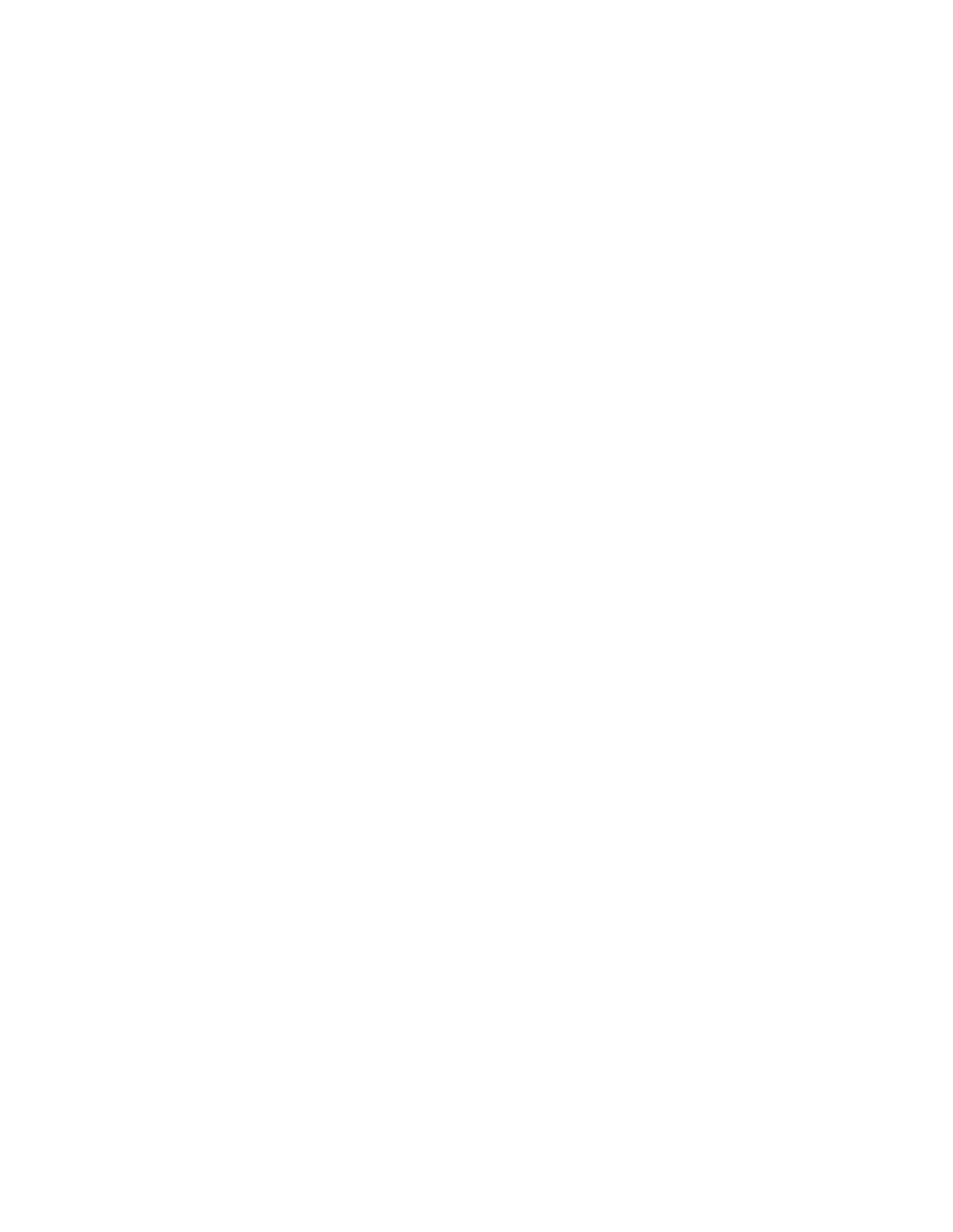#### <span id="page-5-0"></span>**ARTICLE 1 - PURPOSE OF THE AGREEMENT**

1.01 The purpose of this Agreement is to set forth terms and conditions of employment relating to remuneration, Employee benefits and general working conditions affecting Employees covered by this Agreement.

#### <span id="page-5-1"></span>**ARTICLE 2 - DEFINITIONS**

- 2.01 For the purpose of this Agreement:
	- a) "Centre" means the building or structure where instruction of students takes place.
	- b) "College" means Holland College, a body corporate established by the Holland College Act.
	- c) "Continuing Employee" means an Employee who has been appointed to a continuing position after successful completion of a probationary period.
	- d) "Continuing position" means a full-time or part-time teaching position that will exist on an ongoing basis.
	- e) "Day" means a working day, unless otherwise stipulated in the Agreement.
	- f) "Discharge" means to be dismissed from position and employment.
	- g) "Employee" or "Employees" as used in this Agreement means, unless otherwise specified, all probationary and continuing Employees.
	- h) "Employer" means Holland College, a body corporate established by the Holland College Act.
	- i) "Executive Director" means the person who reports directly to the President and is accountable for instructional leadership, program relevance and quality, staff development and supervision, and the administration of a department.
	- j) "Full-time employee" means an employee who is appointed to a full-time position**.**
	- k) "Full-time position" means a Continuing Position that will have annual work and full-time regular weekly hours of work pursuant to articles 24.01, 24.02, and 24.03.
	- l) "Part-time employee" means an employee who is appointed to a part-time position and shall be covered by all provisions of this Agreement except as expressly provided otherwise in the Collective Agreement.
	- m) "Part-time employee" means an employee who is appointed to a part-time position and shall be covered by all provisions of this Agreement except as expressly provided otherwise in the Collective Agreement.
	- n) Part-time position means a Continuing Position that will have:

full-time regular weekly hours of work pursuant to articles 24.02 and 24.03 for at least six (6) continuous months and less than ten (10) continuous months per year

or

at least 50 percent of the regular weekly hours of work but less than the full-time regular weekly hours of work pursuant to articles 24.02 and 24.03 for at least six (6) continuous months and not more than twelve (12) continuous months.

For the purposes of this definition, continuous months shall include the Christmas and February breaks pursuant to Article 23.01, whether paid or unpaid.

- o) "Party" means the College or Union.
- p) "Probationary Employee" means an Employee who is serving a probationary period.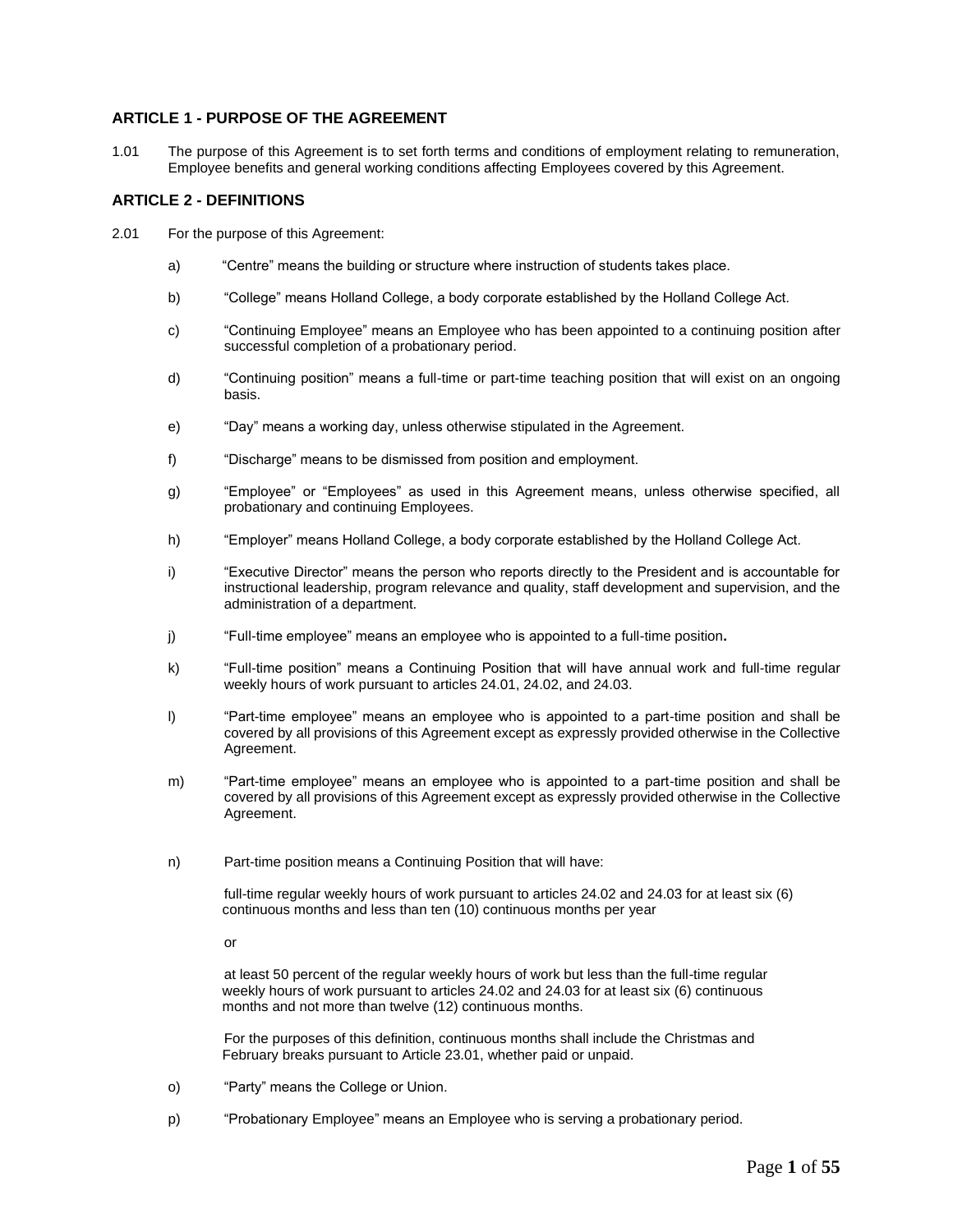- q) "Probationary period" means a period of evaluation commencing on the date that an Employee begins work in a continuing position excluding any leave of absence.
- r) "Sessional Instructor" means one hired to fill a Sessional Position. The Sessional Instructor shall be a member of the bargaining unit but shall be covered by only those articles of the Collective Agreement expressly set out in Schedule "H".
- s) "Sessional position" means a position that is created to instruct students on a per course basis and where the duties are limited to course preparation, instruction and assessment.
- t) "Short-term employee" means an employee who is appointed to a short-term position.
- u) Short-term position means a position, other than a Sessional Position, that will be for not less than three (3) months but not more than twelve (12) months to replace a Continuing Employee while on approved leave or for a specific purpose where the duties are for a limited or uncertain duration.
- v) "Spouse" means an Employee's legally married wife or husband or a person who lives with the Employee as a couple in a relationship for a minimum of twelve (12) consecutive months.
- w) "Steward" means a person selected by the Employees of the Union local to act on request of those Employees in respect to grievances.
- x) "Casual Worker" means one who will work on an as required basis but is not a Sessional Instructor, Short-term employee, Part-time employee or Full-time employee. A Casual Worker shall be a member of the bargaining unit but shall be covered by only those articles of the Collective Agreement expressly set out in Article 41.
- y) "Union" means the P.E.I. Union of Public Sector Employees.
- z) "Vice-President" means the Vice-President who reports directly to the President.
- 2.02 Throughout this Agreement, a word in the singular also applies in the plural if the context so requires.

#### <span id="page-6-0"></span>**ARTICLE 3 - RECOGNITION**

- 3.01 The College recognizes the Union as the sole and exclusive Collective Bargaining Agent for all Employees who teach or instruct, excluding Clinical Supervisors, as defined in Article 3.03, and teachers of general interest courses
- 3.02 No Employee shall be required or permitted to make a written or verbal agreement with the College or its representatives which may conflict with the terms of the Collective Agreement.
- 3.03 "Clinical Supervisor" shall mean one who is employed by the Employer in external health care facilities to supervise Practical Nursing, Resident Care Worker, Primary Care Paramedicine, Advanced Care Paramedicine, and Physiotherapy Assistant/Occupational Therapy Assistant students in a clinical setting and validate demonstrated competencies and skills.

#### <span id="page-6-1"></span>**ARTICLE 4 - MANAGEMENT RIGHTS**

4.01 The Union recognizes that it is the right of the College to exercise the function of management and to direct the operations of the College and the working forces of the College, subject to the terms of this Agreement.

#### <span id="page-6-2"></span>**ARTICLE 5 – EMPLOYEE RIGHTS**

- 5.01 The College agrees that there shall be no discrimination, interference, restriction or coercion exercised or practiced with respect to any Employee which, without limiting the generality of the foregoing, includes hiring, remuneration, professional leave, promotion, transfer, layoff, recall, discipline, classification, discharge or otherwise by reason of age, race, creed, color, national origin, religious or political affiliation, sex, marital status, family relationship, place of residence, sexual orientation, physical or mental disability, nor by reason of the Employee's membership, activity or lack of activity in the Union.
- 5.02 The Union and the College recognize the right of Employees to work in an environment free from harassment and the College agrees to take such action as is necessary respecting an Employee engaging in harassment in the workplace.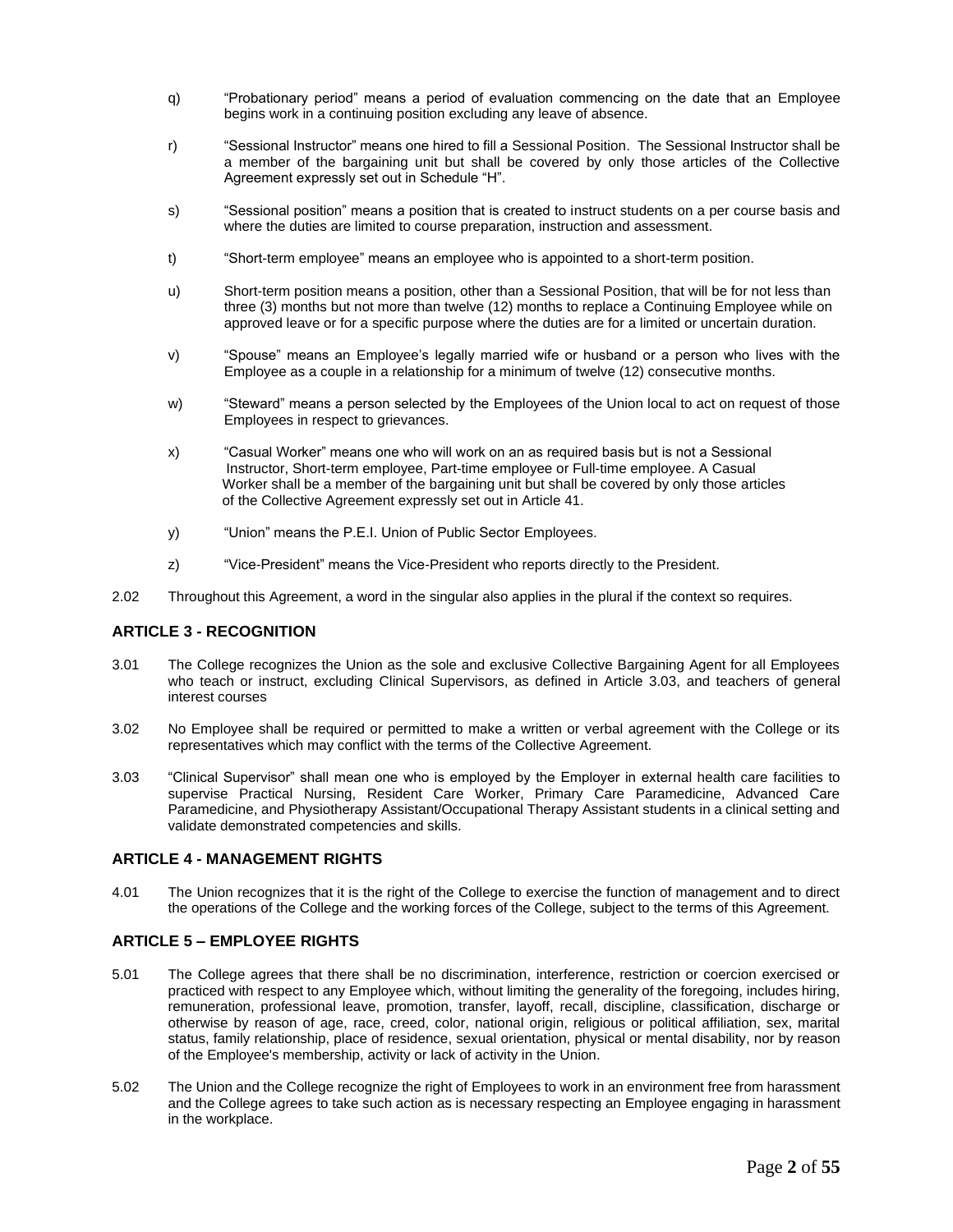- 5.03 Harassment means any form of sexual harassment, personal harassment or abuse of authority as defined in the College's Harassment/Discrimination Complaints Policy.
- 5.04 An Employee who wishes to pursue a concern arising from harassment may submit a grievance in writing directly to the final level in the grievance process. Grievances of this nature shall be treated in strict confidence. An Employee who does not wish to process a grievance may file a complaint under the College's Harassment Policy.

#### <span id="page-7-0"></span>**ARTICLE 6 - PUBLIC LEGISLATION**

- 6.01 If any law passed by the Legislature of Prince Edward Island applying to Employees of the College covered by this Agreement renders any provision of the Agreement null and void, all other provisions shall remain in effect for the term of the Agreement, and the parties to the Agreement shall meet within thirty (30) days to negotiate a replacement for the provisions rendered null and void.
- 6.02 Subject to Article 6.01, where any provision of this Agreement conflicts with the provisions of any Public Statute of the Province, the latter shall prevail and shall be deemed to form part of this Agreement.

#### <span id="page-7-1"></span>**ARTICLE 7 - INSTRUCTIONAL MATERIALS**

- 7.01 Ownership of all materials prepared by the Employees is subject to the *Copyright Act*.
- 7.02 All program related materials prepared by Employees are the property of the College and may not be distributed on loan or given to other institutions or representatives thereof, without receiving the permission of the College.

#### <span id="page-7-2"></span>**ARTICLE 8 - INFORMATION**

- 8.01 As soon as reasonably possible after signing this Agreement, the College shall make a copy of this Agreement available to each Employee.
- 8.02 The College shall advise the Union of the appointment or termination of each Employee covered by this Agreement within ten (10) days after the appointment or termination.
- 8.03 Each new Employee upon appointment shall be advised of one's classification and employment status as a part-time, short-term or probationary Employee.
- 8.04 On October 31 each year, the College shall forward to the Union a listing showing each Employee's name, status, classification/certification, seniority by program and centre location. For Employees covered by Article 51, the duration of their contracts will also be indicated.
- 8.05 Upon request, the Union shall receive a list of positions which are recognized as bargaining unit positions.

#### <span id="page-7-3"></span>**ARTICLE 9 - BULLETIN BOARDS**

- 9.01 The College agrees to provide space on the bulletin board(s) which may be used by the Union for the following:
	- a) Notices of Union meetings.
	- b) Notices of Union elections and results.
	- c) Notices of Union recreational and social events.
	- d) Union newsletters.
	- e) Other notices concerning Union affairs.

#### <span id="page-7-4"></span>**ARTICLE 10 - CONFLICT OF INTEREST**

10.01 Employees may engage in employment activities outside of the College unless these employment activities interfere with the performance of the Employee's duties at the College or cause the Employee to come into competition with the training, products or services the College provides.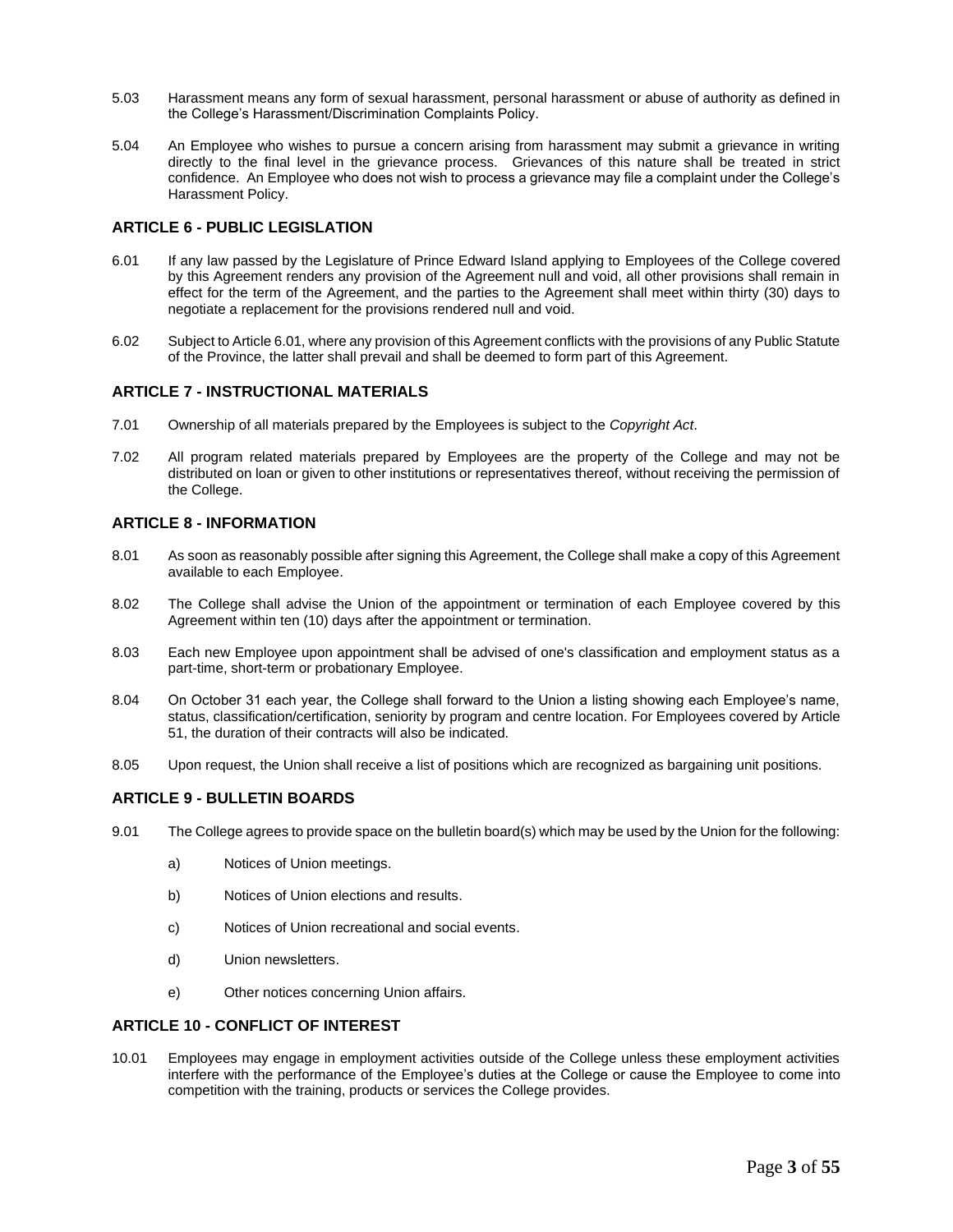#### <span id="page-8-0"></span>**ARTICLE 11 - UNION DUES**

11.01 The College shall as a condition of employment deduct an amount equal to the amount of Union membership dues from the biweekly pay of all probationary, continuing, and short-term Employees. If a biweekly pay cheque contains less than ten (10) days' pay, the amount of dues to be deducted shall be calculated as follows:

> Number of days worked x regular biweekly dues deduction 10 days

- 11.02 The Union shall inform the College in writing of the authorized deduction to be checked off in accordance with Article 11.01.
- 11.03 The amounts deducted in accordance with Article 11.01 shall be remitted monthly to the Union by cheque and shall be accompanied by particulars identifying each Employee and the deductions made on the Employee's behalf.
- 11.04 The College shall indicate on each Employee's income tax (T4) slip, the total amount of Union dues deducted from the previous income tax year.
- 11.05 The Union agrees to indemnify and save the College harmless from any liability or action out of the operation of the Article.

#### <span id="page-8-1"></span>**ARTICLE 12 - LEAVE OF ABSENCE WITHOUT PAY**

- **12.01 A leave of absence without pay may be granted, at the College's sole discretion for a period of up to one (1) year which may be renewed for up to one (1) additional year. Request for such leave shall not be unreasonably denied. The maximum may be extended with the mutual consent of the College and the Union.**
- **12.02 A leave of absence without pay in the excess of one month shall not be deemed service for the purposes of severance, pension, salary increments or any benefits under this Collective Agreement.**
- **12.03 An Employee on leave of absence without pay may elect to continue Group Life, AD&D and Group Medical and Dental insurance coverage, provided the Employee pays both shares of the required premiums, unless agreed otherwise between the College and Employee.**
- **12.04 An Employee shall be eligible for a maximum of ten (10) days' leave without pay for the purpose of taking military training.**
- **12.05 In the event that an Employee is granted a leave of absence, the College shall reinstate the Employee at the end of the leave to the Employee's same position. If the position is non-existent, then the College shall reinstate the Employee to a similar position. The Employee's salary shall not be less than that received at the time the leave was granted. If a similar position is non-existent, then the provisions of the Article 49 will apply.**

#### **12.06 a) Disability Leave**

**"Disability Leave" means a temporary absence from work without pay due to medical reasons. Disability Leave commences upon expiry of injury on duty leave or paid sick leave as the Employee is medically unfit to return to work at that time and the Employee cannot be accommodated under Article 37. Employees on Disability Leave may be in receipt of longterm disability leave benefits pursuant to 12.06 (b)(i).** 

- **b) Long Term Disability**
	- **i) Notwithstanding Article 12.01, an Employee who is approved for long term disability benefits pursuant to article 26.06 shall remain on Disability Leave for a maximum period of twenty-four (24) months coincident with receipt of long-term disability benefits. If the Employee is deemed permanently and totally disabled to the extent of not being able to work at any job and is therefore approved for long term disability benefits to continue beyond the twenty- four (24) month period, the Disability Leave shall cease at the end of the twenty-four (24) month period and all rights and privileges of the Collective Agreement shall terminate, but their period of receiving long term disability benefits shall be considered as a period of credited service only for the purpose of pension entitlement and eligibility for Articles 26.01 and 26.04.**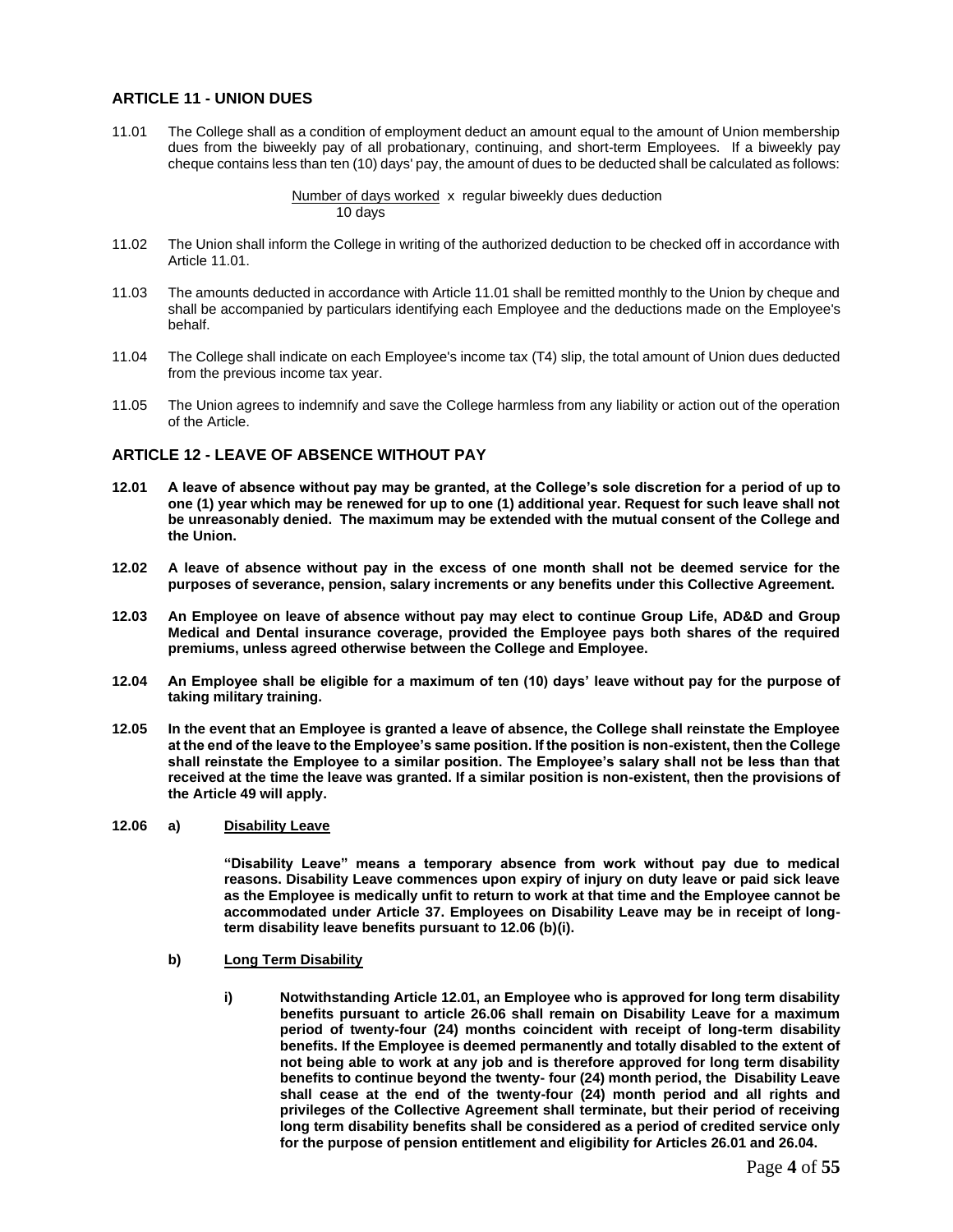- **ii***)* **If the Employee is not approved for long term disability benefits to continue beyond the twenty-four (24) month period pursuant to Article 12.06 (b)(i), and is unable to return to work or be accommodated pursuant to Article 37, the Employee shall be laid off pursuant to Article 49, excluding Article 49.02.**
- **c) When an Employee is medically unfit to return to work upon expiry of injury on duty leave or paid sick leave, and where the employee is not approved for long term disability benefits, the Employee shall be granted Disability Leave of Absence for a period of up to twelve (12) months, subject to (d) below. If the Employee is unable to return to work or be accommodated pursuant to Article 37 on the date Disability Leave ends, the Employee shall be laid off pursuant to Article 49.**
- **d) During the period of Disability Leave and Layoff pursuant to (c) above, the provisions of Article 15.04 (c) and (e) shall apply.**
- **e) The period of Disability Leave shall be deemed a period of experience for salary increment purposes only and a period of employment for the purpose of severance or retirement pay. Otherwise, it shall not be a period of service; however, it shall not constitute a break in service for an Employee who returns to work following Disability Leave. For greater certainty, no other benefits shall accumulate during Disability Leave. Group insurance coverage will continue during the period of leave with no change to the cost sharing arrangement.**
- **f) An Employee, upon approval for long term disability benefits, shall be notified by the College that all rights and privileges of the Collective Agreement shall terminate in the event the Employee is approved for long term disability benefits beyond the twenty-four (24) month period pursuant to Article 12.06 (b)(i), except for those benefits expressly provided in Article 12.06 (b)(i).**

#### <span id="page-9-0"></span>**ARTICLE 13 – LEAVE OF ABSENCE WITH PAY**

- 13.01 Employees shall be eligible for leave **with pay** as follows:
	- a) After completion of one (1) year of service an Employee shall be eligible for a maximum of five (5) days' leave with pay for marriage.
	- b) An Employee shall be eligible for a maximum of five (5) days' leave with pay for a compassionate reason.
	- c) An Employee shall be eligible for up to three (3) days' paid leave on the occasion of the birth **or**  adoption of the Employee's child, except in cases where the maternity and adoption leave provisions of article 14.01 are applied.
	- d) An Employee shall be eligible for a maximum of five (5) days' leave with pay for the purpose of taking Civil Defence training.
	- e) An Employee shall be granted up to three (3) days' leave with pay for personal reasons at the discretion of the Executive Director in consultation with Human Resources.
	- f) An Employee shall be eligible for leave with pay to attend an arbitration hearing as a witness or as an affected third party.
	- g) An Employee shall be eligible for leave with pay if the Employee is required to attend court actions arising from employment provided the court action is not an action brought against the College by the Employee.
	- h) An Employee shall receive a leave of absence with pay when an Employee serves as a juror. An Employee in receipt of the Employee's regular earnings while serving as a juror shall remit to the employer all monies paid to the Employee by the court, except travelling and meal allowance not reimbursed by the employer.
	- **i) up to three (3) days of paid leave and an additional seven (7) days of unpaid leave in a twelve (12) month period for employees to address the consequences of domestic violence, intimate**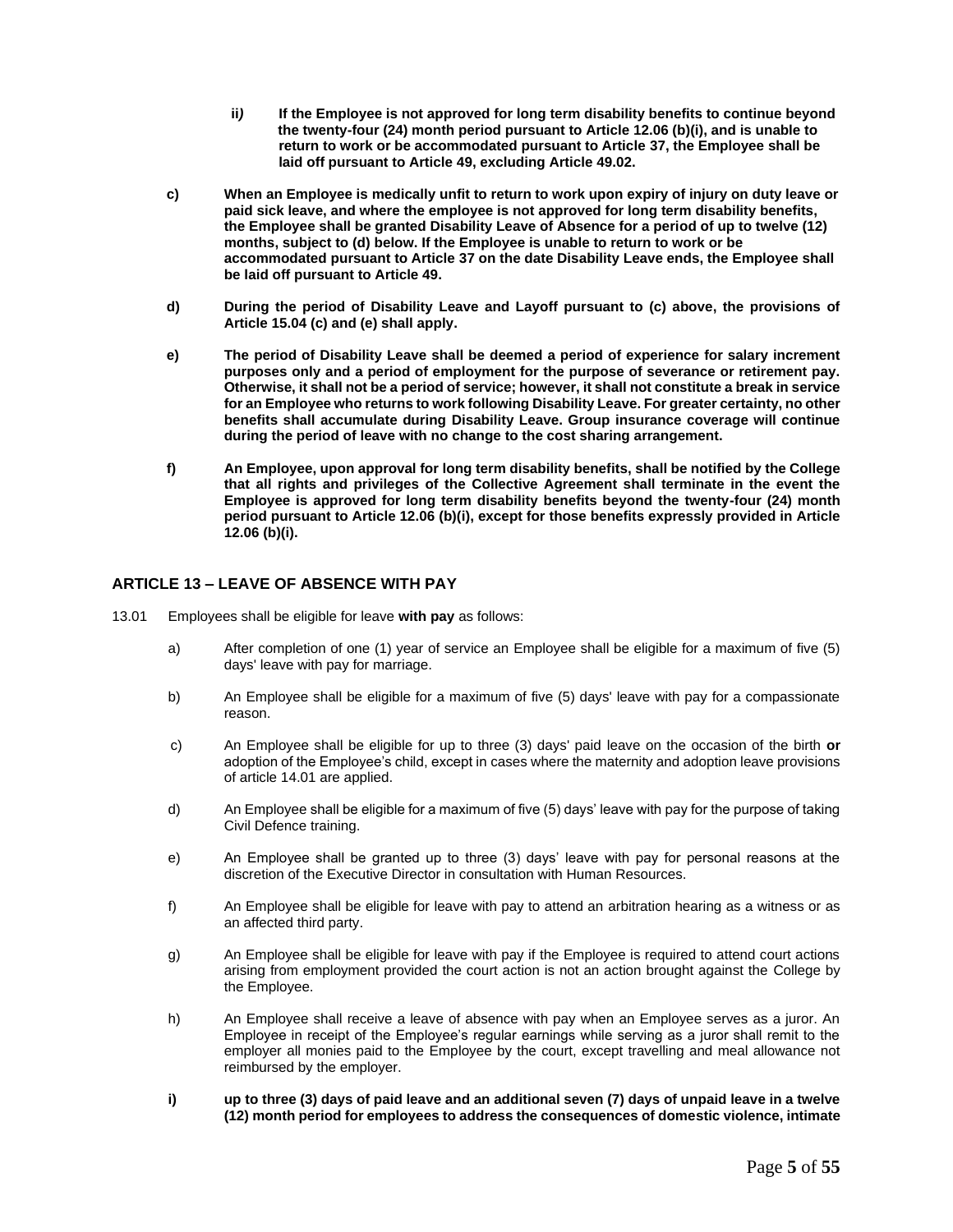**partner violence or sexual violence. An Employee may use this leave intermittently (on an asneeded basis) or all at once.**

13.02 **During a Part-time Employee's period of active employment,** if **the** Part-time Employee's work day falls on any of the days set out in 13.01 the day shall be with pay and prorated to the full-time equivalent (FTE) of the position. A day shall equal all hours scheduled to be worked by the part-time employee on the day taken as leave.

#### <span id="page-10-0"></span>**ARTICLE 14 - MATERNITY, ADOPTION AND PARENTAL LEAVE**

- 14.01 An Employee may make application to the College for maternity, adoption or parental leave consistent in timing and duration with the *Employment Standards Act of PEI.* An Employee of the College shall be eligible for maternity or adoption leave without pay for a period of up to seventeen (17) consecutive weeks. An Employee who has been granted maternity or adoption leave shall be entitled to paid sick leave during the prescribed waiting period for Employment Insurance (EI) Maternity or Adoption Benefits. An Employee provided leave under this article shall not be entitled to the adoptive leave provisions under Article 13.01 (c). Where a doctor's certificate is provided stating that a longer period of maternity leave is required for health reasons, an extension of eight (8) weeks shall be allowed.
- 14.02 An Employee of the College shall be eligible for parental leave without pay for a period of up to **sixty (60)**  consecutive weeks. Where an Employee intends to take parental leave in addition to maternity leave, the Employee must commence the parental leave immediately on expiry of the maternity leave.
- 14.03 Supplemental Employment Benefit Plan Continuing Employees

The parties agree that Supplements to Employment Insurance (EI) Maternity or Adoption Benefits will be provided to Employees having been employed in a continuing position with the College for a minimum of twelve (12) months. The supplements to EI will be provided as follows:

- (a) An Employee who provides the College with proof that she has applied for and is eligible to receive maternity/adoption benefits under the provisions of the *Employment Insurance Act* shall be paid an allowance for fifteen (15) weeks. The supplement shall be equivalent to the difference between the weekly EI Benefits the Employee is eligible to receive and seventy-five percent (75%) of her weekly rate of pay, less any other earnings received by the Employee during the benefit period which may result in a decrease in the EI Benefits to which the Employee would have been eligible if no other earnings had been received during the period.
- (b) In the event that the Government of Canada reduces the weekly EI Benefit, the College supplement shall continue unchanged and that supplement shall be equivalent to the supplement calculated as if the change had never occurred. For greater clarity, it shall be deemed that the Employee's weekly EI Benefit did not change.
- (c) If both parents are Employees, the maximum entitlement period to either one or both parents shall not exceed fifteen (15) weeks.
- (d) Where an Employee becomes eligible for a salary increment or pay increase during the benefit period, payments under the Supplements to EI will be increased accordingly.
- (e) Total benefits are not payable for any period in which the Employee is disqualified or disentitled from receipt of benefits under the *Employment Insurance Act*.

Benefits are not payable if:

- (i) the Employee has been dismissed or suspended without pay as per Article 34 of the collective agreement;
- (ii) the Employee has terminated her employment through resignation;
- (iii) an application is made during a period when the Employee is currently on strike, participating in picketing or concerted work interruptions;
- (iv) the Employee is on an approved leave of absence without pay;
- (v) the Employee is receiving insurance benefits under the College's long term disability program.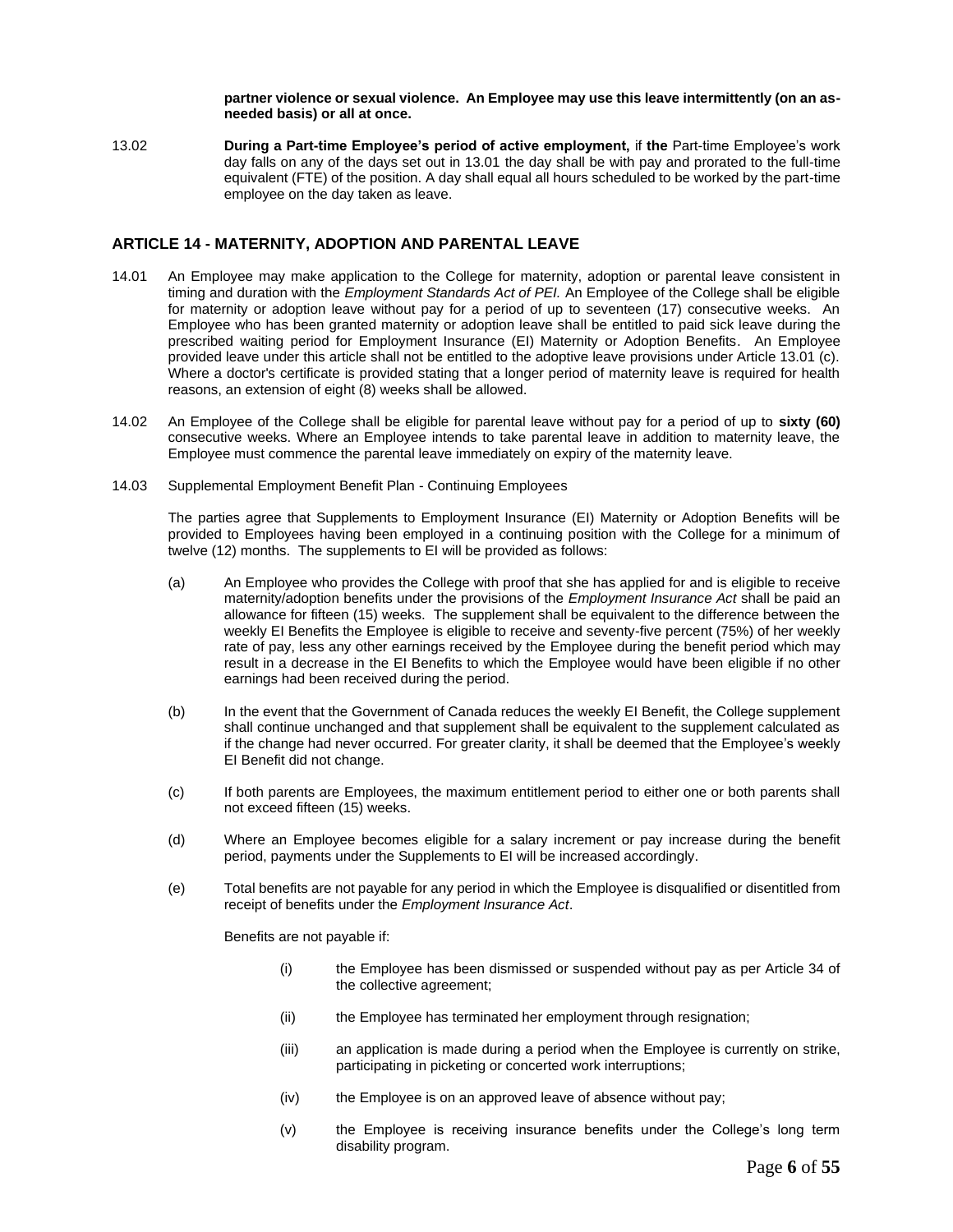- (f) A claimant for benefits under this plan must provide notice that she has applied for and is eligible to receive Employment Insurance (EI) Maternity or Adoption Benefits and provide notice of the period of her eligibility.
- (g) If the College determines that any benefit paid under the plan should not have been paid or should have been paid in a lesser amount, the amount of overpayment will be recovered from any subsequent benefit payable under the plan, or by making a deduction from any future monies payable by the College to the Employee.
- (h) No questions involving the Human Resources Canada portion of the benefit will be subject to the formal grievance procedure provided for in the collective agreement.
- 14.04 An Employee shall, upon completing the period of leave, return to the Employee's same position, pay level and step as the Employee would have been entitled to had the leave not been taken. If the Employee's position is non-existent, then the College shall reinstate the Employee to a similar position, pay level and step as the Employee would have been entitled to had the leave not been taken. If a similar position is non-existent then the provisions of Article 49 will apply.
- 14.05 A leave granted under this Article shall not constitute a break in service for the purpose of calculating full-time service as it relates to seniority, severance pay or the granting of vacation and salary increments. An Employee on maternity, adoption and parental leave as outlined in Article 14.01 and 14.02 may elect to continue Group Life, Group AD&D, Group Medical and Dental coverage provided the Employee pays their own share of the premiums to each benefit plan. For the avoidance of doubt, vacation and sick leave shall not accumulate while an Employee is on leave under this Article. Service credits for pension purposes shall be in accordance with the pension plan text.

#### <span id="page-11-0"></span>**ARTICLE 15 - SICK LEAVE**

15.01 Sick leave means that period of time an Employee is permitted to be absent from work with full pay by virtue of being sick or disabled.

#### 15.02 **Sick Leave Entitlement**

#### **a) Employees Employed on April 19, 2022**

 The following sick leave benefits shall be available to **Continuing Full-time and Full-time Probationary** Employees **in the employ of the Employer on [signing date of agreement]** for each unique incidence of illness:

| Length of Service  | Sick Leave Benefits                                           |
|--------------------|---------------------------------------------------------------|
| Under 1 year       | 100% income for first 4 weeks<br>60% income for next 13 weeks |
| 1 to 2 years       | 100% income for first 8 weeks<br>60% income for next 9 weeks  |
| 2 to 3 years       | 100% income for first 12 weeks<br>60% income for next 5 weeks |
| 3 to 4 years       | 100% income for first 16 weeks<br>60% income for next 1 week  |
| 5 years or greater | 100% income for 17 weeks                                      |

#### **b) Employees Hired after April 19, 2022**

**i) Each Full-time Continuing and Full-time Probationary Employee hired after [signing date of agreement], shall be credited fifteen (15) days of sick leave and shall earn one sick day per month of full-time paid employment, prorated accordingly for any month of less than full time paid employment.**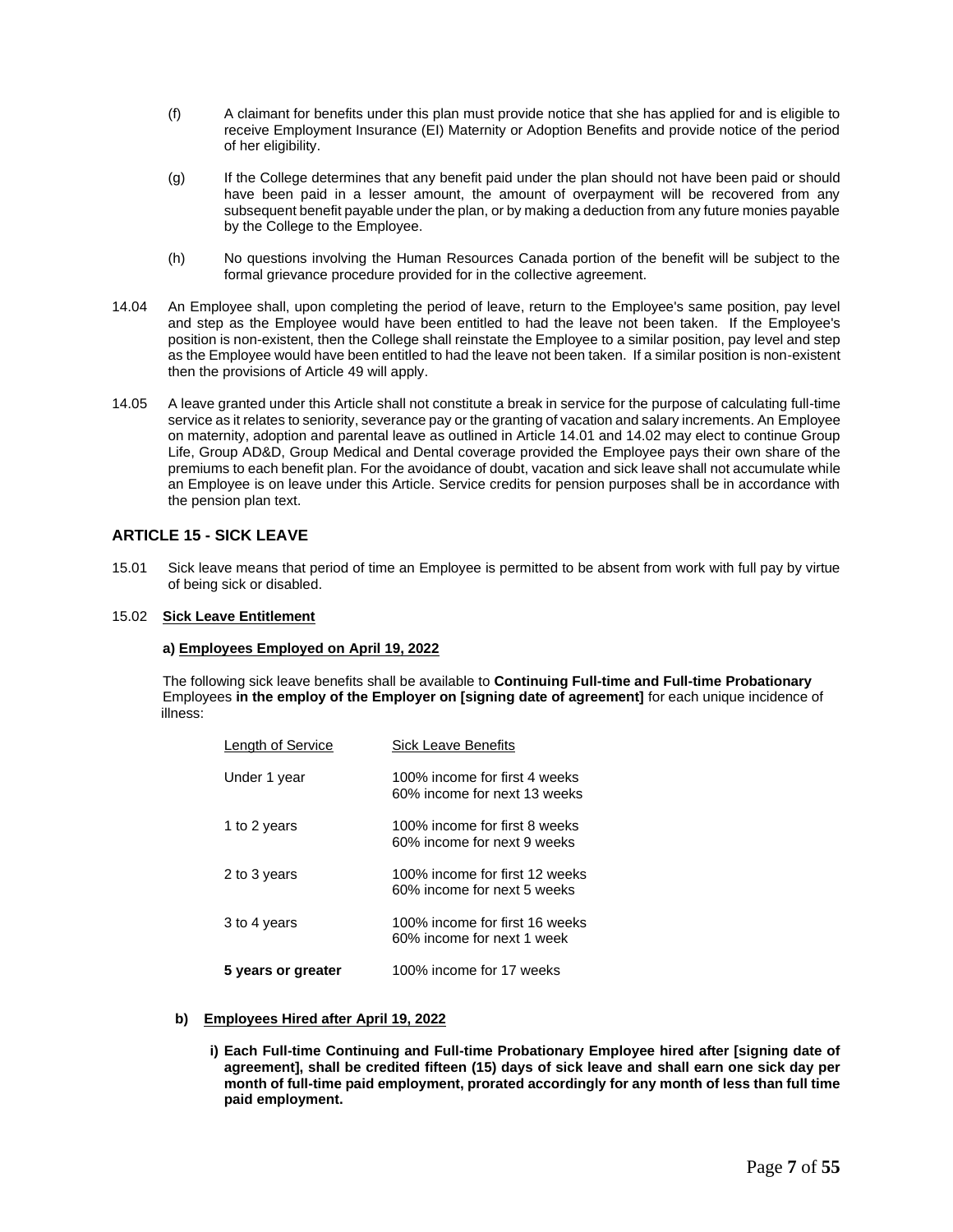- **ii)The maximum sick leave accumulation in an Employee's sick leave bank shall not exceed one hundred ten (110) days.**
- **iii) When an Employee has insufficient or no credits to cover the granting of sick leave with pay under the provisions of 15.02 (b), sick leave with pay may, at the sole discretion of the Employer, be advanced to the Employee for a period of up to ten (10) days. Such advanced leave shall be deducted from future sick leave entitlement until recovered.**

#### **c) Part-Time Employees**

Sick Leave **for Part-Time Employees** shall accumulate on the basis of one and two thirds (1 2/3) days for every twenty (20) days paid, prorated accordingly for an employee who works less than full days. The maximum accumulation shall be 85 days.

- **d) Continuing Full time and Full time Probationary Employees in the employ of the Employer on April 19, 2022 shall, within thirty (30) days of signing upon written notice to the College, have the option of irrevocably transferring their sick leave entitlement to the sick leave entitlement as outlined in Article 15.02 (b).**
- 15.03 a) **After the exhaustion of the Full-Time Employee's sick leave entitlement** described in 15.02 above, the only benefits payable in cases where there is a continuous absence due to illness will be those benefits provided under the Long-Term Disability Insurance Plan.
	- b) Pursuant to Articles 12, 15 and 37, the College reserves the right to require an evaluation by a qualified health care professional acceptable to the Employee and the College. Any cost associated with the evaluation shall be borne by the College. Leave of absence with pay shall be provided to attend the evaluation.
- 15.04 Sick leave shall be granted on the following terms:
	- a) When sick leave is requested, the Employee shall submit to the Employer a self-verifying online record of illness as prescribed by the Employer.
	- b) If the period of absence has exceeded five (5) consecutive days, a certificate is also required from a registered medical doctor stating that the Employee has been under care and unable to carry out the Employee's duties.
	- c) The Employer may request proof of illness from a legally qualified health care practitioner for absences due to illness or where the Employer has concerns regarding the pattern of sick leave usage. Where the Employer has reason to believe an Employee is misusing sick leave, the Employer may issue to the Employee a standing directive that requires the Employee to submit a medical certificate for any period of absence for which sick leave is claimed.
	- **d) Any employee found to be misusing sick leave may be subject to disciplinary action.**
	- e) The Employee may be required to provide information to the Employer regarding the nature of the illness or injury and the duration or expected duration of the absence, the fitness of the Employee to return to work, any limitations associated with the fitness of the Employee to return to work, and whether the illness or injury is bona fide. Where the Employer requires a Fitness to Work assessment and report the associated costs will be paid by the Employer.
	- f) An online record of illness or a medical certificate, when required, must be submitted by the Employee to the supervisor within fifteen (15) days of the beginning of the absence unless there are extenuating circumstances presented to the Executive Director.
- 15.05 a) Where an illness is considered by the College to be caused due to the use of alcohol or other drugs, the College may direct the Employee to undergo a medical examination by a medical doctor who specializes in the treatment of alcohol and drug problems.
	- b) Where the Employee in question is directed by the College or voluntarily elects to undertake a full treatment and rehabilitation program approved by the College, the Employee shall be granted sick leave with pay in accordance with this Article.
- 15.06 On request, the College will advise an Employee of eligibility for sick leave in accordance with Article 15.02.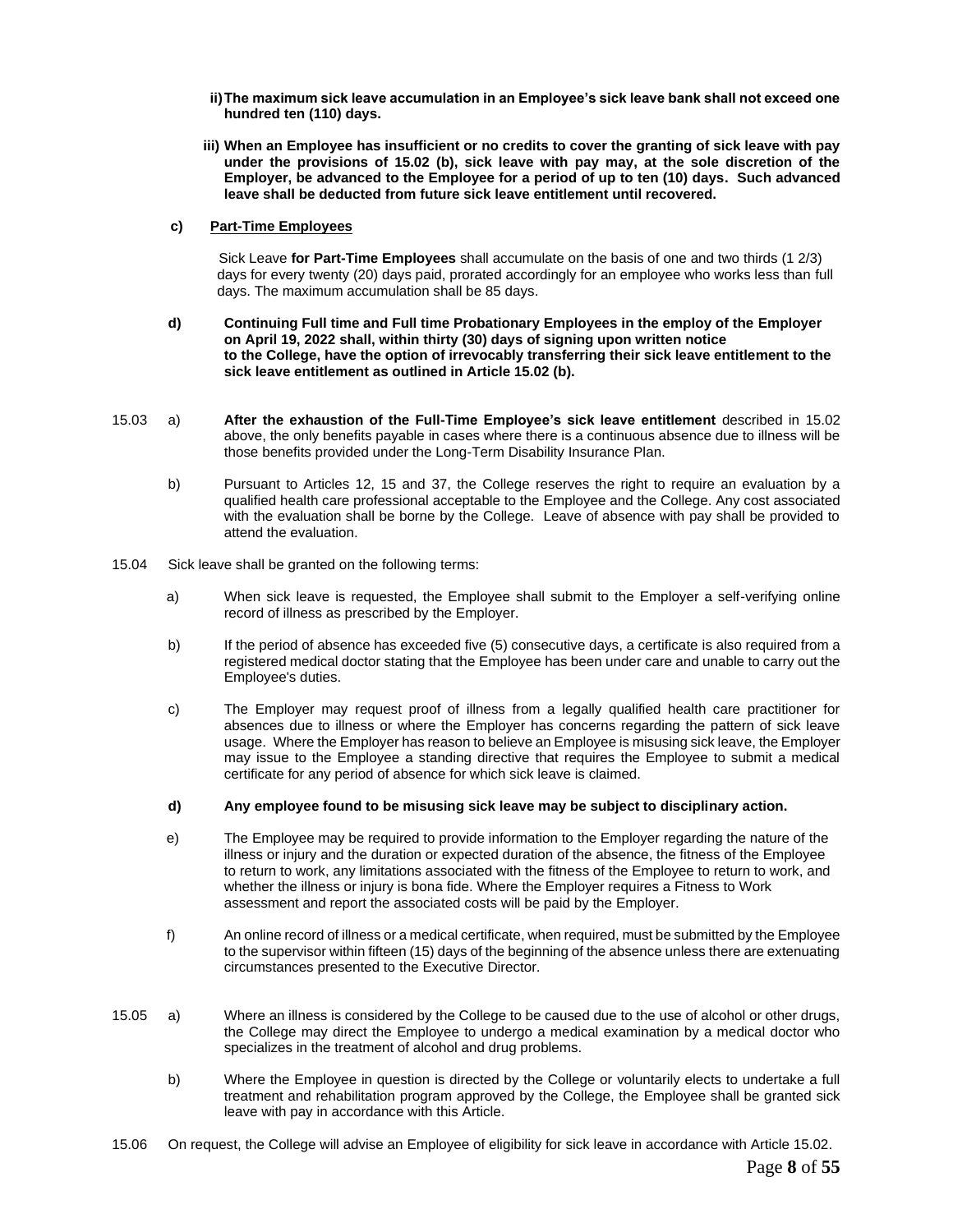- 15.07 Employees recalled in accordance with Article 49 (Termination**)** shall have previous length of service with the College used to determine eligibility for sick leave as outlined in Article 15.02.
	- **a) Full-Time** Employees **in the employ of the Employer on April 19, 2022** recalled in accordance with Article 49 **(**Termination**)** shall have previous length of service with the College used to determine eligibility for sick leave as outlined in Article 15.02
	- **b) Pursuant to 15.02 (b) and (c), such Employees recalled in accordance with Article 49 (**Termination**) shall have their sick leave accumulation restored to the balance as of date of layoff.**
- 15.08 A Continuing Employee who resigns as a result of the Employee's decision to raise a dependent child or children and is re-employed, upon written notification to the College, **shall have sick leave entitlement reinstated pursuant to 15.07**. The following conditions shall apply:
	- a) The Employee must have accumulated at least four (4) years of continuous service at the time of resigning;
	- b) The resignation itself must indicate the reason for resigning;
	- c) The break in service shall be no longer than three (3) years.

#### <span id="page-13-0"></span>**ARTICLE 16 - LEAVE ON UNION BUSINESS**

- 16.01 The College shall grant leave of absence with pay to officers and members of the Union for the following reasons:
	- a) If a Steward is required to investigate a complaint or a grievance on behalf of fellow Employees.
	- b) If a Steward is required to register a complaint or a grievance on the Steward's own behalf.
	- c) If a Steward is required to act on behalf of the Union or another Employee.
	- d) If the Employee as a member of a negotiating team on behalf of the Union attends negotiating meetings provided that leave with pay under this sub-article shall be extended to not more than six (6) Employees.
	- e) If the Employee is presenting a grievance before an Arbitration Board.
	- f) A maximum of twenty (20) working days per year are available to be used by the Union for Employees attending meetings, seminars or training courses on Union business. However, preparatory contract negotiating meetings shall be limited to a maximum of one (1) day for each negotiating team member.
- 16.02 The College agrees to provide leave of absence with pay and the Union agrees to reimburse the College for the salaries of officers and members of the Union who are granted leave under the following circumstances:
	- a) If an Employee is required to attend meetings concerning Union business and the number of days specified in Article 16.01 (f) have been depleted.
	- b) If an Employee is elected for a full-time position with the Union or any organization of which the Union is a member or affiliate for a period not exceeding two (2) years.

#### <span id="page-13-1"></span>**ARTICLE 17 - DEVELOPMENT OR SABBATICAL LEAVE**

- 17.01 A Sabbatical or Development Leave of Absence may be granted by the College, subject to the condition that the Employee return to the College upon the termination of the Sabbatical or Development Leave provided:
	- a) The purpose of the leave is for College approved academic training or industrial pursuits.
	- b) The period of leave will be as mutually agreed upon by the College and the Employee.
	- c) Conditions are that the Employee, upon termination of Sabbatical or Development Leave, will return to the College for a period of employment equal to twice the duration of the leave. Should the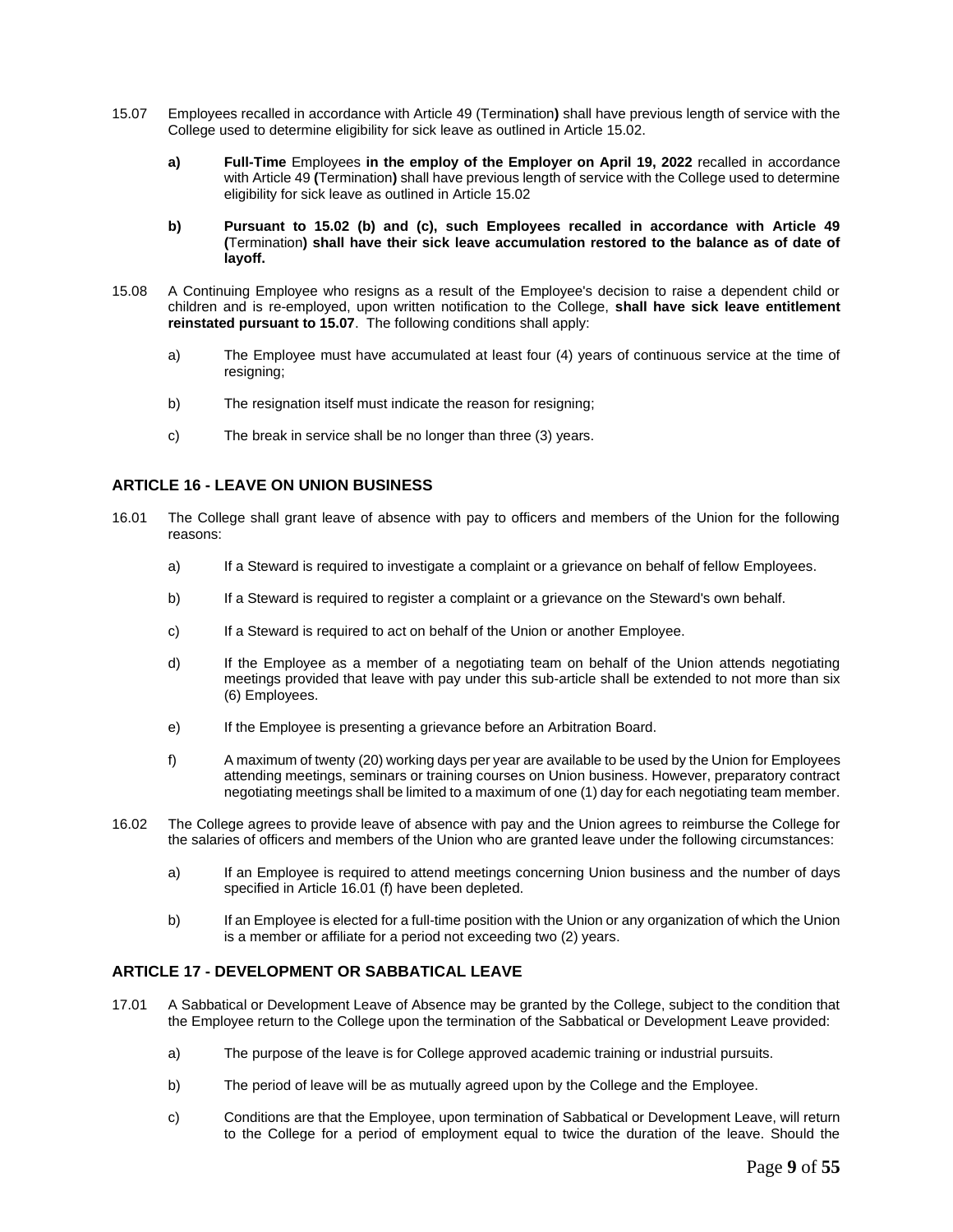Employee fail to complete the required term of service, the Employee shall be required to repay to the College an amount which bears the same ratio to the total cost of leave as the uncompleted service bears to the total term of service under this section. In cases where the Employee fails to complete the required term of service due to death, permanent disability or involuntary termination due to position abolishment, the Employee will not be required to repay these amounts to the College.

- d) The Employee shall be paid a minimum of seventy-five (75) percent of salary while on Sabbatical or Development Leave.
- e) Where an Employee on Development or Sabbatical Leave receives a grant, bursary, scholarship or other income, the amount shall be paid to the College. However, an Employee shall not be required to reimburse more than the salary paid by the College during the period of leave.
- f) The fringe benefit coverage shall be maintained and prorated according to salary paid.
- g) Applications for Sabbatical or Development Leave are to be made in writing to the Director of Human Resources not later than January 31 in each year. The Director of Human Resources shall forward this request to the President.
- h) The President shall respond to requests received by March 31.
- i) The College agrees to provide the Union with an annual report on numbers of applications for Sabbatical or Development Leave and the disposition of those applications.
- j) When an Employee returns from Sabbatical or Development Leave, the College agrees that the Employee will be returned to the Employee's original position if it still exists or to a comparable position if it no longer exists. This clause in no way restricts the right of the College to lay off the Employee in accordance with Article 49.

#### <span id="page-14-0"></span>**ARTICLE 18 - PROFESSIONAL ACTIVITIES**

- 18.01 The College agrees to pay seventy-five (75) percent of the tuition costs of activities or courses that are approved in advance by the Executive Director. Payment will be made upon successful completion of the approved course(s).
- 18.02 Where an Employee is required by the College to enroll in a course that is directly related to the Employee's duties as a learning manager, the College shall pay the full cost of that course.
- 18.03 The College may grant paid leave to attend meetings or participate in other activities furthering the cause of education, such as giving an address on educational matters and observation of education innovations or programs.
- 18.04 No Employee shall experience loss in salary or other benefits due to absence under this Article provided the Employee attends the educational activities described in this Article.
- 18.05 Employees authorized by the College to be involved in Committee Meetings at a provincial or national level shall serve without loss of pay and benefits of any kind.
- 18.06 All Employees shall be eligible to apply for program related professional development funding and to receive a reply to such application within 30 days.

#### <span id="page-14-1"></span>**ARTICLE 19 - DEFERRED SALARY LEAVE PLAN**

19.01 Objective

The Deferred Salary Leave Plan will provide Employees with the opportunity to take a one (1) year leave of absence. The one (1) year's leave of absence with pay will be financed by deferring part of the Employee's salary each year for four (4) years.

19.02 Eligibility

Only continuing Employees shall be eligible to participate in the deferred salary leave plan.

19.03 Application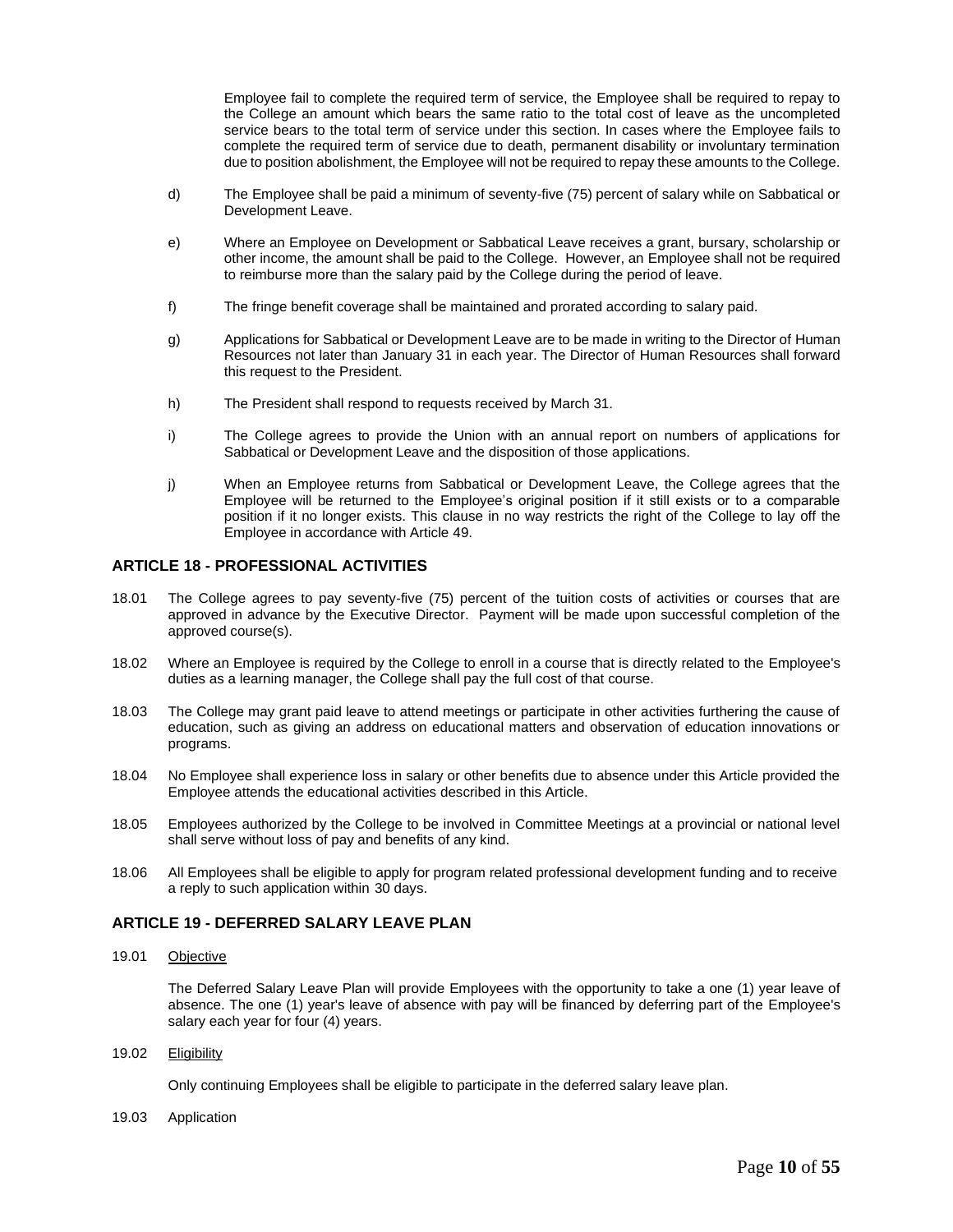- a) An Employee must make written application to the Director on or before January 31 of the school year, requesting permission to participate in the Plan.
- b) Written acceptance or denial, of the Employee's request, with explanation, shall be forwarded to the Employee by May 1 in the school year the original request is made.
- c) Approval to participate in the Deferred Salary Leave Plan shall be at the discretion of the College.

#### 19.04 Payment Formula and Leave of Absence

The payment of salary, fringe benefits and the timing of one (1) year leave of absence shall be as follows:

- a) i) In the first four (4) years of the plan, the Employee will be paid eighty percent (80%), respectively, of his/her proper salary range. The remaining twenty percent (20%) of annual salary will be accumulated, and this amount shall be paid to the Employee during the year of leave.
	- ii) The calculation of interest under the terms of this Plan shall be done monthly, (not in advance), at the interest rate on deposits (of the Bank with which the College deals), in effect on the last Friday of each month.
- b) Employees' fringe benefits will be maintained by the College during their leave of absence. Any benefits tied to salary shall be structured according to actual salary paid.
- c) The leave of absence may be taken only in the final year of the Plan. Under special circumstances, exceptions may be granted by the College.
- d) With the approval of the College, an Employee may select some alternative method of deferring salary other than that specified in Article 19.04 (a) above, provided the arrangements made are within the acceptable provisions as set out in 01 of the *Income Tax Act* to qualify as a prescribed plan.

#### 19.05 Terms of Reference

- a) On return from leave, an Employee shall be assigned to the same position immediately prior to going on leave.
- b) An Employee participating in the Plan shall be eligible upon return to duty, for any increase in salary and benefit that would have been received had the one (1) year leave of absence not been taken.
- c) Sick leave credits will not accumulate during the year spent on leave.
- d) Employees who have their employment terminated will be required to withdraw and will be paid a lump sum adjustment for any monies deferred to the date of withdrawal, plus any interest earned to that date (see 19.04 (a) (ii)). Repayment shall be made within sixty (60) days of withdrawal from the Plan.
- e) Pension deductions are to be continued as provided by the Holland College Pension Plan.
- f) An Employee shall choose one of the following pension contribution options:
	- i) The Employee shall have the option to have pension deducted on either the reduced percentage of salary received, or the full salary earned, in each year of the participation in the Plan preceding the year of leave.
	- ii) During the period of leave, the Employee shall have the option to have no pension deducted or to have pension deducted on the deferred salary or on the salary the Employee would have received had he/she not entered the Plan or gone on leave.
	- iii) The Employee shall pay their share of contributions on the basis of the pension option selected under 19.05 (f).
- g) i) An Employee may withdraw from the Plan any time prior to taking the leave of absence. Upon withdrawal, any monies accumulated, plus interest owed (see 19.04 (a) (ii)), will be repaid to the Employee within sixty (60) days of notification of intent to leave the Plan.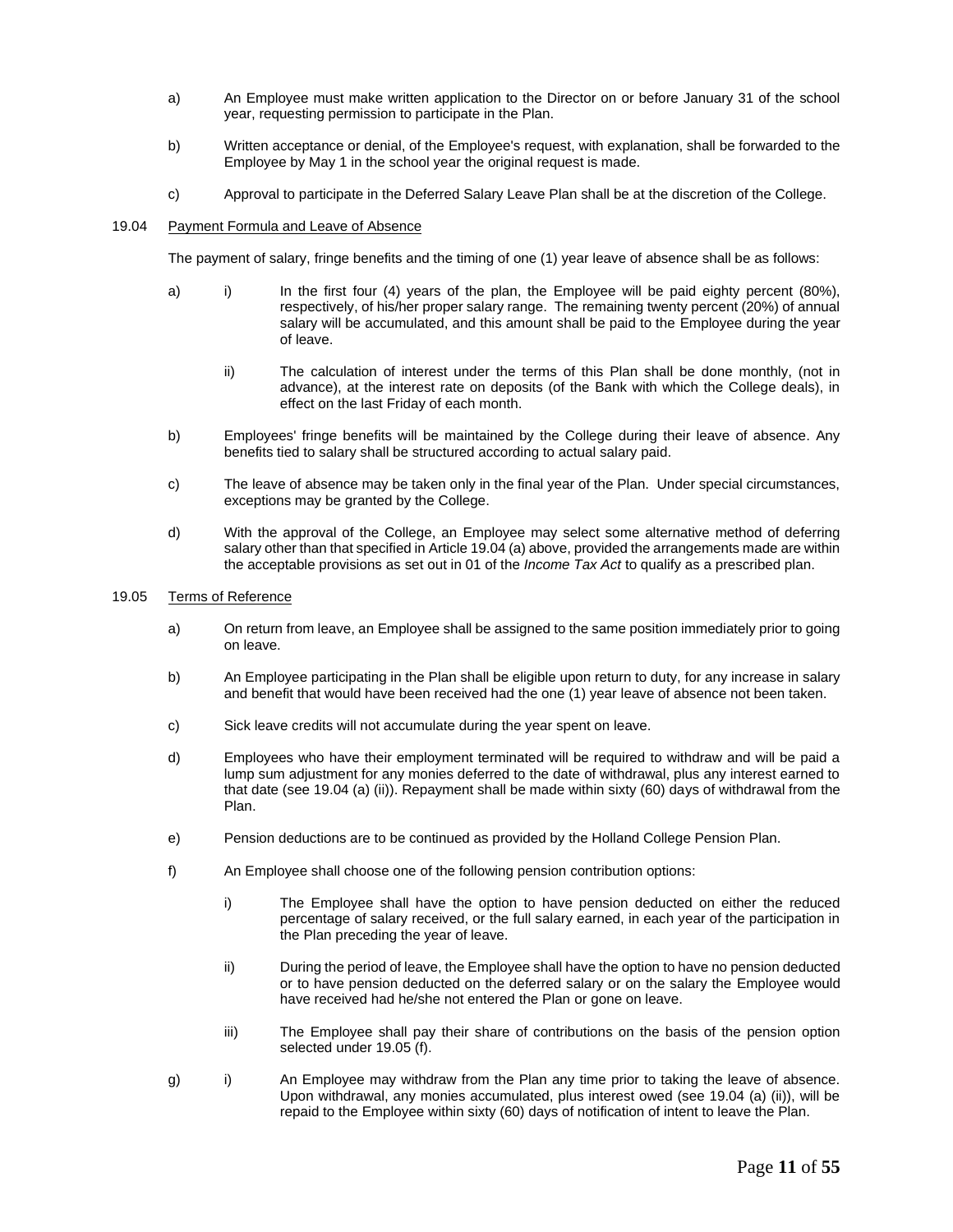- ii) In the event that a suitable replacement cannot be hired for an Employee who has been granted a leave, the College may defer the year of leave. In this instance, an Employee may choose to remain in the Plan or may withdraw and receive any monies and interest (see 19.04 (a) (ii)), accumulated to the date of withdrawal. In the latter case, repayment shall be made within sixty (60) days of the date of withdrawal.
- iii) Should deferral result in a leave of absence being taken past the final year of the Plan, any monies accumulated by the terminal date of the Plan will continue to accumulate interest (see 19.04 (a) (ii)), until the leave of absence is granted.
- h) Should an Employee die while participating in the Plan, any monies accumulated, plus interest owed, (see 19.04 (a) (ii)), at the time of death will be paid to the Employee's estate.
- i) All Employees wishing to participate in the Plan shall be required to sign a contract as prescribed in Schedule "C" before final approval for participation will be granted.

#### <span id="page-16-0"></span>**ARTICLE 20 - SECONDMENTS**

- 20.01 Secondment means a release from an Employee's regular position for temporary duty **outside the bargaining unit**.
- 20.02 The College shall advise the Union, at the earliest possible date, of any pending secondments which affect UPSE positions of this bargaining unit.
- 20.03 A secondment outside the **bargaining unit** shall be for a maximum of two (2) years. Where an Employee does not return to the **bargaining unit** after a maximum of two (2) years, the Employee will be deemed to have **resigned their regular position**. The two (2) year maximum may be extended upon the mutual consent of the College and the Union.
- 20.04 When an Employee is seconded, the College shall agree that the Employee be returned to the Employee's regular position upon completion of the secondment.
- 20.05 a) When an Employee is seconded outside the **bargaining unit**, the Employee's salary shall continue in accordance with this Agreement unless seconded to a position **with a higher salary**.

#### **b) Secondment outside the College**

During the period of secondment, the following articles will continue to apply (26, 33, 35, 36, 46, 47, 48, 49, 50, and 52). All other terms and conditions shall be subject to those in existence at the new place of work.

#### **c) Secondment within the College**

**During the period of secondment, the following articles will continue to apply (21.01, 26, 33, 35, 36, 46, 47, 48 (only for Vacant Positions within the Faculty bargaining unit), 49, 50, and 52). All other terms and conditions shall be subject to those in existence at the new place of work.** 

d) **For greater clarity, there shall be no pyramiding of benefits or entitlements during the period of secondment.**

- 20.06 Where an individual decides not to return from secondment, the Employee's regular position becomes a vacant position under Article 48.
- 20.07 **a)** A secondment shall be considered **as a period of service** with the College.
	- **b) A Probationary Employee who is seconded shall retain credited time towards their probationary period but the period of time in the seconded position shall not be credited to their probationary period.**
- 20.08 The Union may request and will receive a list of Employee secondments from the Director of Human Resources.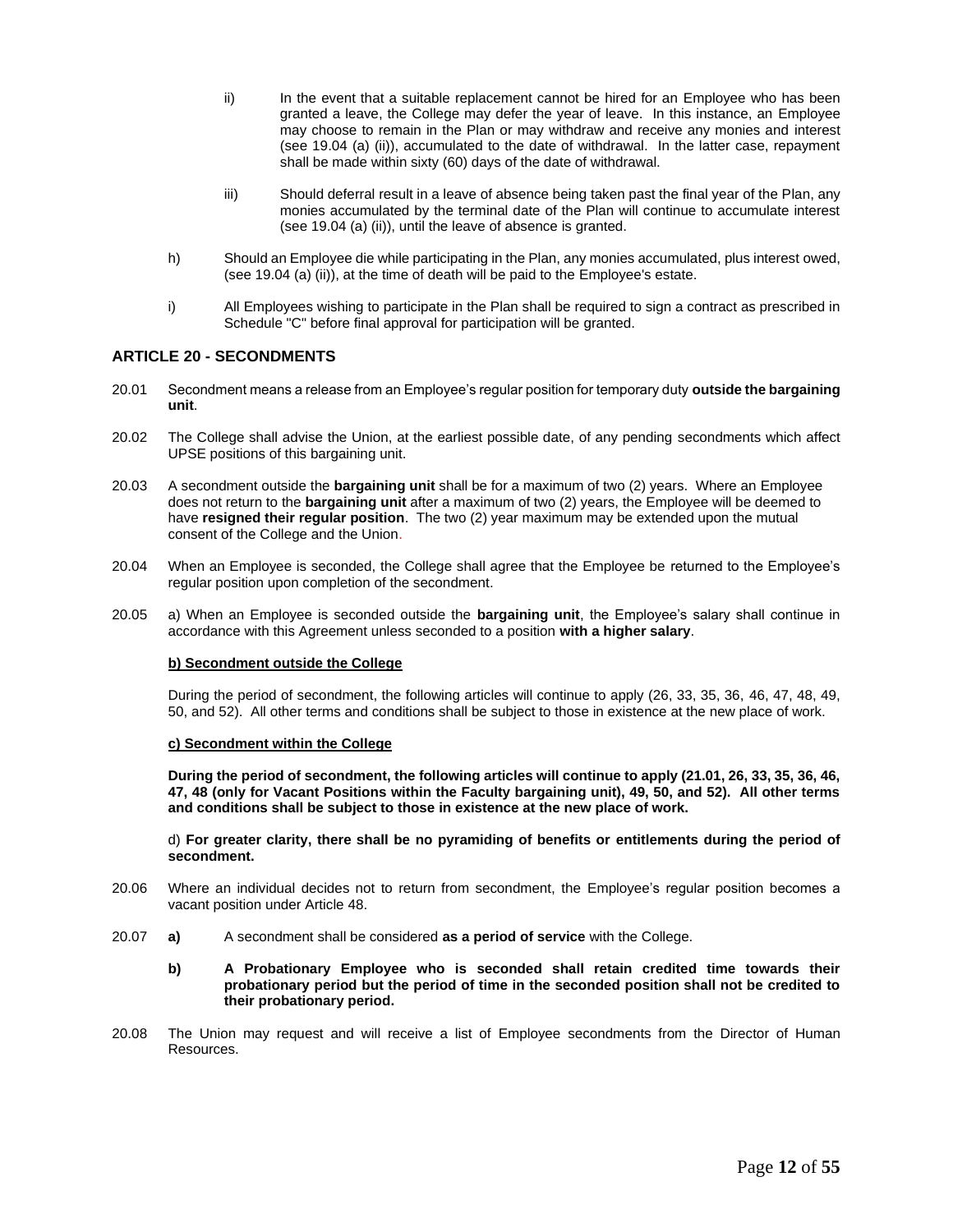#### <span id="page-17-0"></span>**ARTICLE 21 - ANNUAL VACATION**

- 21.01 An Employee shall be granted vacation time within the amount accumulated by the Employee subject to:
	- a) Probationary Employees shall receive a credit of two and one-half (2 ½) days per calendar month of service.
	- b) Continuing Employees shall receive a credit of three and one third (3 1/3) days per calendar month of service.
- 21.02 It is the normal requirement that Employees take six (6) weeks vacation each year. During the academic year or regular program period, vacation shall be granted upon mutual agreement between the Employee and the Employer subject to operational requirements. Employees may be entitled to carry over up to twelve (12) vacation days to the next year. If, at the request of the College, an Employee is required to work an additional period, thereby restricting the Employee's normal vacation entitlement, the Employee may carry unused vacation to the following year.
- 21.03 Should vacation in excess of credits be granted and a separation should occur prior to this excess being nullified, the amount still owing to the College shall be recovered by reducing the final cash settlement the required amount. In the event a separation is due to a disability or death, the College will not recover the amounts owing.
- 21.04 The year for purposes of vacation accumulation shall be from September 1 to August 31.
- 21.05 An Employee who becomes ill while on vacation leave may substitute that period while ill with sick leave, if the Employee produces a certificate from a registered medical doctor stating the period during which the Employee was hospitalized or incapacitated. The Employee shall have the vacation days credited to vacation leave accumulation. If these days exceed the amount of days permitted under Article 21.01 (b), then these days can be carried over.
- 21.06 Part-time Employees will have eight percent (8%) added to their pay in lieu of vacation leave.

#### <span id="page-17-1"></span>**ARTICLE 22 - DESIGNATED HOLIDAYS**

- 22.01 The following twelve (12) days will be the standard holidays for Employees:
	- New Year's Day Islander Day Good Friday Easter Monday Victoria Day Canada Day Civic Holiday Labour Day Thanksgiving Day Remembrance Day Christmas Day Boxing Day
- 22.02 When a holiday falls within a Full-time Employee's vacation period, the Employee will be granted another day off, or, by agreement, pay in lieu thereof; any such payment will be based on the Employee's regular per diem equivalent. When another day off is taken the actual date will be mutually agreed upon.
- 22.03 When a day designated as a holiday falls on an Employee's day of rest, the College shall grant the holiday with pay on the first day immediately following the holiday or a mutually acceptable day.
- 22.04 Where an Employee is required to work on a designated holiday the Employee shall be given two (2) days off in lieu of each day worked.
- 22.05 In order to be eligible for the holiday, a Part-time Employee must be actively employed for the pay period during which the holiday occurs. An eligible Part-time Employee shall receive pay for the holidays in 22.01 prorated according to the full-time equivalent (FTE) of the position.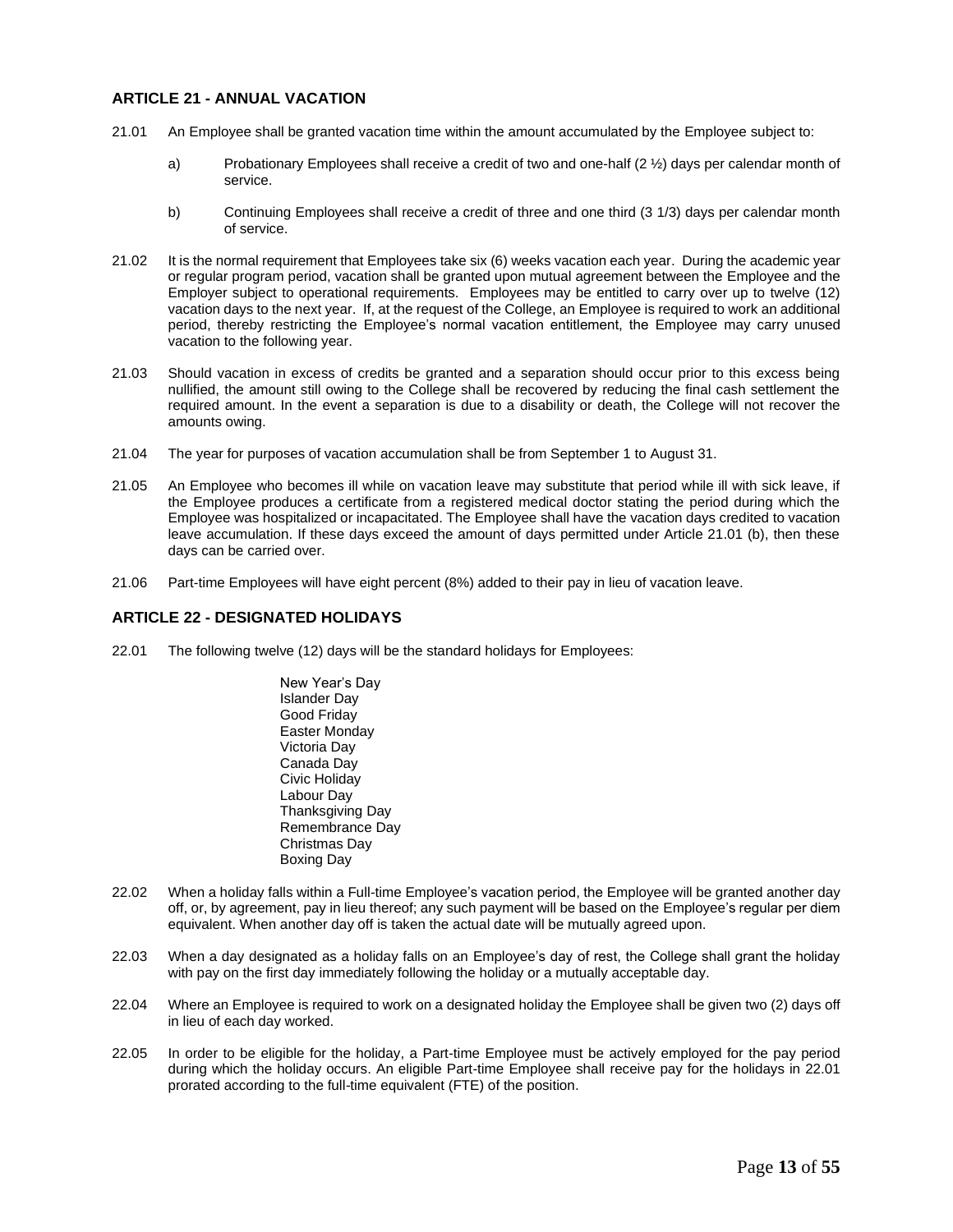#### <span id="page-18-0"></span>**ARTICLE 23 - BREAKS**

- 23.01 The dates and duration of the Christmas break will be established by the College but the total will not be less than five (5) days excluding designated holidays. The dates and duration of February break will commence Monday of the last full week in February annually and the total will not be less than five (5) days excluding designated holidays
- 23.02 Full-Time Employees who are required by the Director to work during the February or Christmas breaks will be entitled to an equivalent of days off in lieu.
- 23.03 The College shall provide written notice outlining the Christmas break by September 15 of each year.
- 23.04 Article 23.01 applies providing the breaks occur during the Part-time Employee's period of active employment and the pay shall be pro-rated accordingly for an employee who works less than full days.

#### <span id="page-18-1"></span>**ARTICLE 24 - ANNUAL WORK**

24.01 The annual work for a Full-time Employee shall be a twelve (12) month period commencing September 1 of each calendar year and shall include an instructional period of two semesters, each of which is approximately four (4) months duration.

#### 24.02Hours of Work

- a) The parties recognize that the regular weekly hours of work shall not be less than thirty-five (35).
- b) Subject to Schedule "E", the normal instructional hours of work for an Employee shall normally be Monday to Friday between the hours of 8:00am and 5:00pm.

#### 24.03 Alternate Work Schedules

Notwithstanding Articles 24.01 and 24.02 (b) and as determined by the Employer based on operational requirements, Employees may be required to work an alternate work schedule for programs that fall outside the normal annual work or instructional hours of work in accordance with the following:

a) Annual Work

Programs that require an instructional period different from that specified in Article 24.01 shall be listed in Schedule "M". The College may, on thirty (30) days' notice to the Union, add **or remove** programs to Schedule "M", according to operational requirements.

- b) Instructional Hours of Work
	- i) Programs that require instructional hours of work different from that specified in Article 24.02 (b) shall be listed in Schedule "N". The College may, on a minimum of **thirty (30)** days' notice to the Union, add **or remove** programs to Schedule "N", according to operational requirements.
	- ii) The Employer shall meet with affected Employees who may be impacted by the change in order to review the new instructional hours of work, the reason for the required change, the nature of the work, and solicit from Employees their interest in working the newly scheduled hours of work.
- c) During the notice period in 24.03 (a) and (b), the Employer will **consult with the Union and** at the request of the Union, provide rationale for the addition to **or removal from** Schedule "M" or "N".

#### 24.04 Overtime

- a) Overtime means work that is not part of the normally recognized teaching function as set out in Article 24.05 and such work is performed outside an Employee's assigned instructional hours of work.
- b) In order to be eligible for overtime pursuant to 24.04 (a) all of the following conditions must be met:
	- (i) The overtime assignment must be expressly required by the Employer.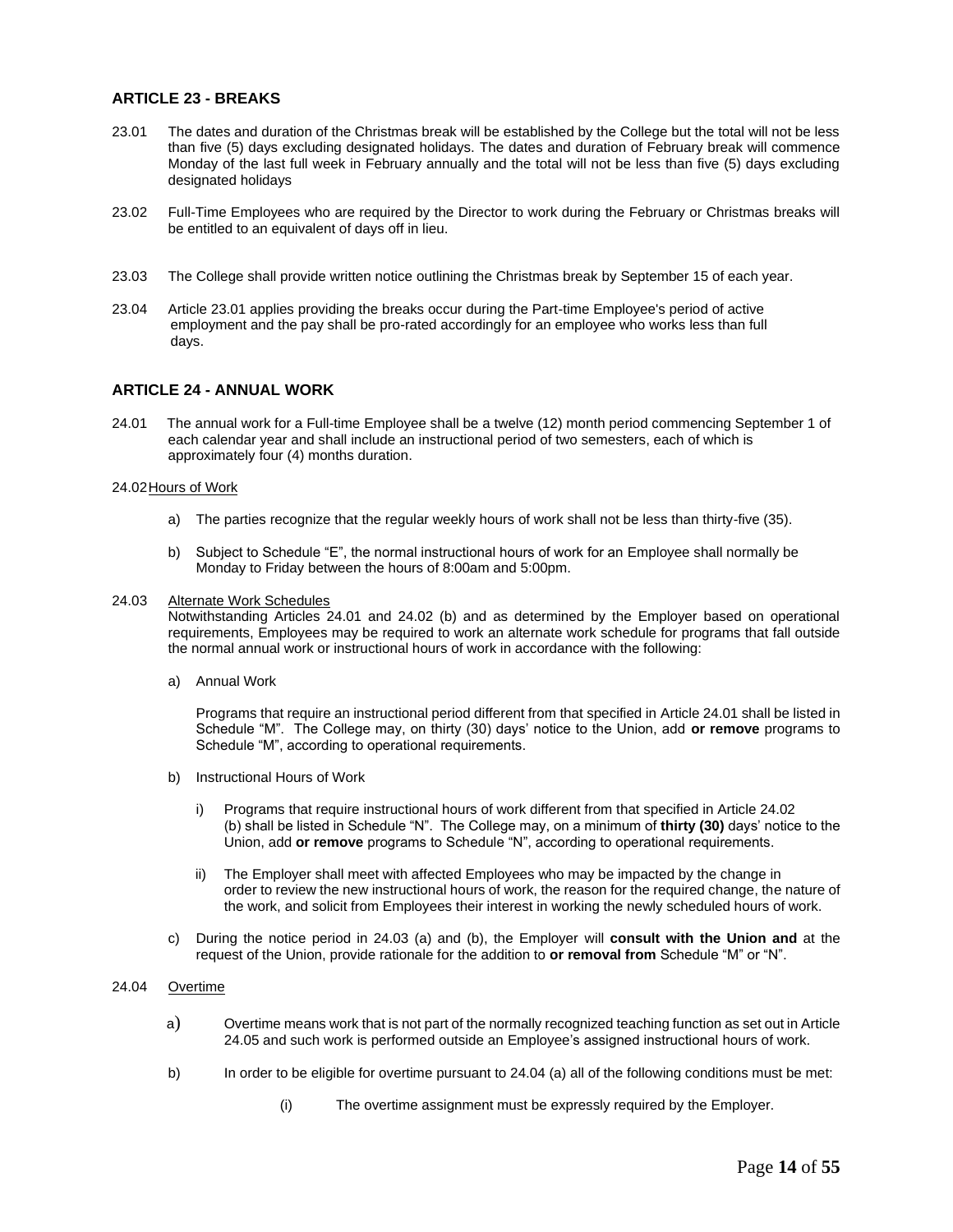- (ii) The overtime assignment must be approved in writing by the Employer prior to the assignment being undertaken.
- c) Overtime shall be paid at the rate of time and one-half for each hour worked or, at the request of the Employee, be granted time and one-half off in lieu of each hour worked at a time mutually agreed by the Employer and the Employee. Time in lieu shall be used in the fiscal year it is earned unless both parties agree to carry it forward into the next fiscal year.
- d) The College has a rich history of Learning Managers volunteering to participate in activities that would normally be included in the description of work defined in Article 24.04 (a). This spirit of volunteerism will be encouraged and, for the avoidance of doubt, does not meet the criteria for overtime as set out in 24.04 (b).

#### 24.05 Workload Guidelines

The College shall assign an Employee's workload after consultation with the Employee and taking into account the following guidelines:

- (a) number of students per section and associated governing factors
- (b) nature of course
- (c) number of sections/courses
- (d) evaluation and assessment
- (e) office hours
- (f) committee involvement
- (g) variation in section sizes during the academic period
- (h) administrative responsibilities
- (i) non-instructional professional duties such as graduation activities
- (j) nature of student
- (k) curriculum development
- (l) approved professional development
- (m) delivery modalities
- (n) approved applied research
- (o) preparation time
- (p) any such other guidelines as the College and the Employee may agree should be considered
- 24.06 After consultation between the College and the Employee, the Employee's workload and schedule shall be outlined in writing not later than fifteen (15) days prior to the commencement of the academic period unless **the College and the Employee mutually agree to a reduction of the 15 day period**. The assigned workload and/or schedule may **not** be changed, **without** further consultation.
- 24.07 Workload Appeal Procedure
- (a) When an Employee and supervisor determine that agreement cannot be reached on the workload, the Employee may refer the matter, in writing, to a Workload Review committee within five (5) days of the agreement not being reached. When there is not agreement, the supervisor will assign the workload until the matter is resolved. The Committee will consist of two (2) Employees appointed by the Union and two (2) members appointed by the Employer. Should one of the Committee members be involved in the issue, an alternate will be appointed.
- (b) The Workload Review Committee shall meet within five (5) days of the referral and within three (3) days of the meeting, the Workload Review Committee shall advise both the supervisor and the Employee, in writing, of the decision of the Committee. A unanimous decision shall be binding*.*
- (c) Notwithstanding a decision of the **Committee** under Article 24.07 (**b**), an Employee who has exhausted the Workload Appeal Procedure contained herein may, in cases where arbitrariness, discrimination or bad faith are alleged, access the referral to arbitration as set out in Article 36, and an arbitrator's review of the matter shall be limited to the issue of arbitrariness, discrimination or bad faith.
- 24.08 **Where an Employee requests that certain preparation or evaluation functions can be appropriately performed remotely***,* **scheduling of such functions shall be discussed between the College and the Employee. Subject to operational requirements, said functions may be performed remotely with the approval of the College. Such approval shall not be unreasonably denied. If the remote work arrangement is denied, rationale shall be provided, if requested by the Employee.**
- 24.09 Sessional Instructor Appointments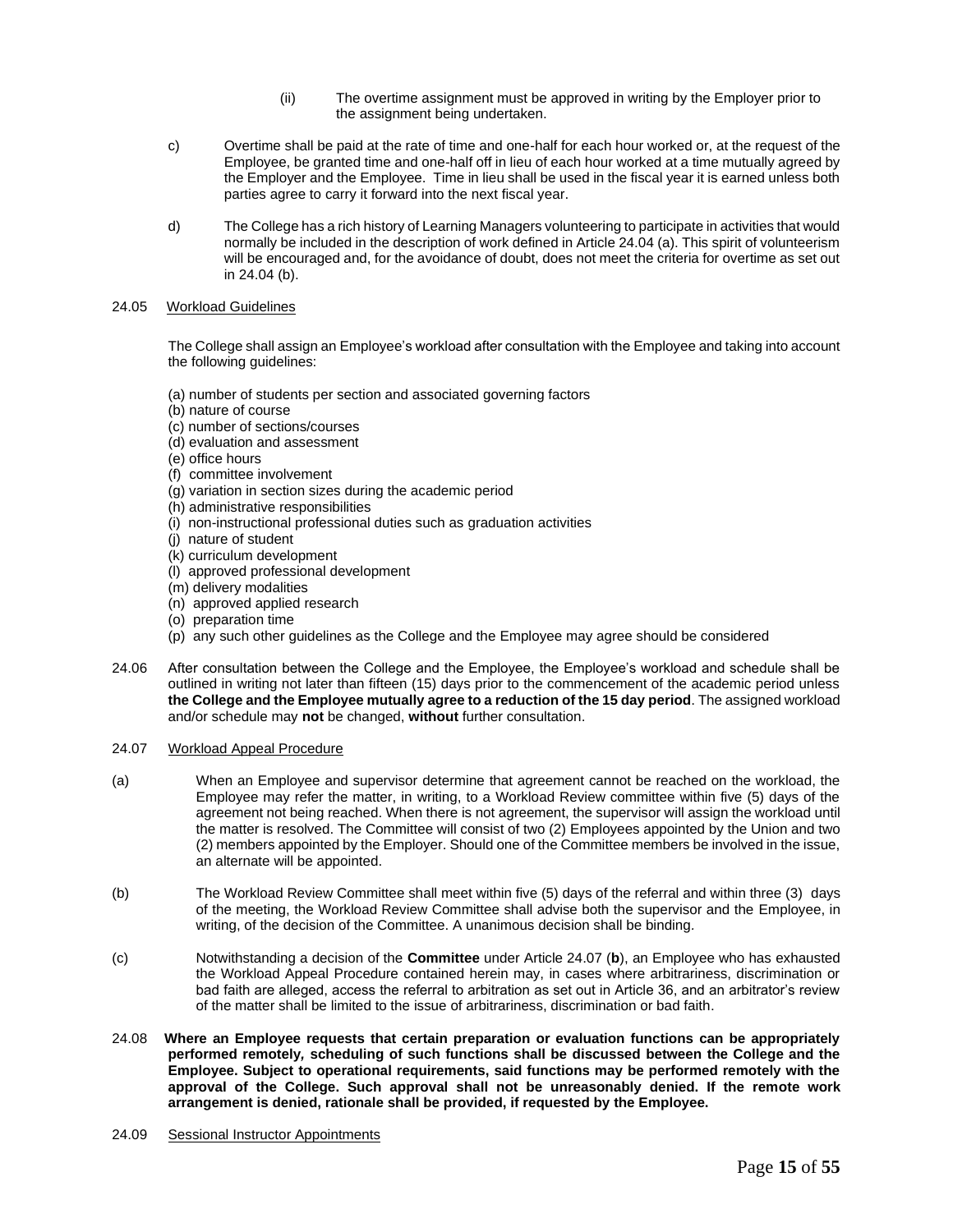An Employee who accepts an appointment as a Sessional Instructor in excess of their regular work assignment shall be paid pursuant to Schedule 'H' Sub-article 52 and the time so worked shall not be considered overtime nor shall it be a factor for assessing workload under Article 24.

24.10 **Only** Articles 24.02-24.08 inclusive will apply to **Part-Time Employees** but the hours of work shall be in accordance with the Part-Time Employee's assigned instructional hours of work.

#### <span id="page-20-0"></span>**ARTICLE 25 - PROBATIONARY PERIOD**

- 25.01 a) The probationary period for new **Full-Time** Employees is two years.
	- b) The probationary period for Part-Time Employees shall be twenty-four (24) months of work.
- 25.02 After completion of a probationary period, a probationary Employee shall:
	- a) Become a continuing Employee; or
	- b) Have the probationary period extended in accordance with Article 25.03; or
	- c) Be terminated.
- 25.03 Notwithstanding 25.01, the College may extend the probationary period an additional one (1) year for the purpose of allowing the probationary Employee to complete the Certificate in Adult Education.
- 25.04 It is recognized that probationary Employees are required by the College to achieve a Certificate in Adult Education as a condition of being granted continuing employment status, and that the responsibility for achieving that certificate rests with the Employee. As part of the Employee's orientation process, Employees may meet with the Manager of Instructional Development to receive information on prior learning and assessment recognition for which the Employee may obtain credit. It is also recognized that the College is required to provide the necessary support for Employees to obtain their Certificate in Adult Education.
- 25.05 a) When courses are offered by the College that may assist an Employee to achieve the Certificate in Adult Education, there will be no charge for the course to the Employee.
	- b) The College will cost-share any tuition fees with the Employee on a 50/50 basis for courses offered by the University of Prince Edward Island as part of the Certificate in Adult Education.
- 25.06 An Employee who is re-employed by the College shall not be required to serve a second probationary period, provided the Employee has not been away for more than eighteen (18) months, and provided the Employee still instructs in the same subject area(s).
- 25.07 The College shall evaluate a probationary Employee's performance during the probationary period. Evaluations shall be discussed with probationary Employees in accordance with Article 33.02.
- 25.08 Each probationary Employee shall be notified by Human Resources Office at least two (2) weeks prior to completion of the probationary period whether the Employee shall continue as a probationary Employee, be changed to a continuing Employee or be terminated.

#### <span id="page-20-1"></span>**ARTICLE 26 - INSURANCE AND PENSION COVERAGE**

- 26.01 Group Medical and Dental Insurance The College agrees to pay seventy-five (75) percent of the premium cost of medical and dental plans for Employees who elect single/family coverage subject to the payment of the balance of the premiums by Employees through pay deductions.
- 26.02 a) The College agrees to pay two-thirds (2/3) of the cost of premiums for the Group Life Insurance Plan and the Accidental Death and Dismemberment Insurance Plan subject to the payment of the balance of the premiums by Employees through pay deductions.
	- b) The premiums for Critical Illness, Voluntary Group Life, Dependent Life, and Voluntary Accidental Death and Dismemberment Insurance coverage will be 100% Employee paid.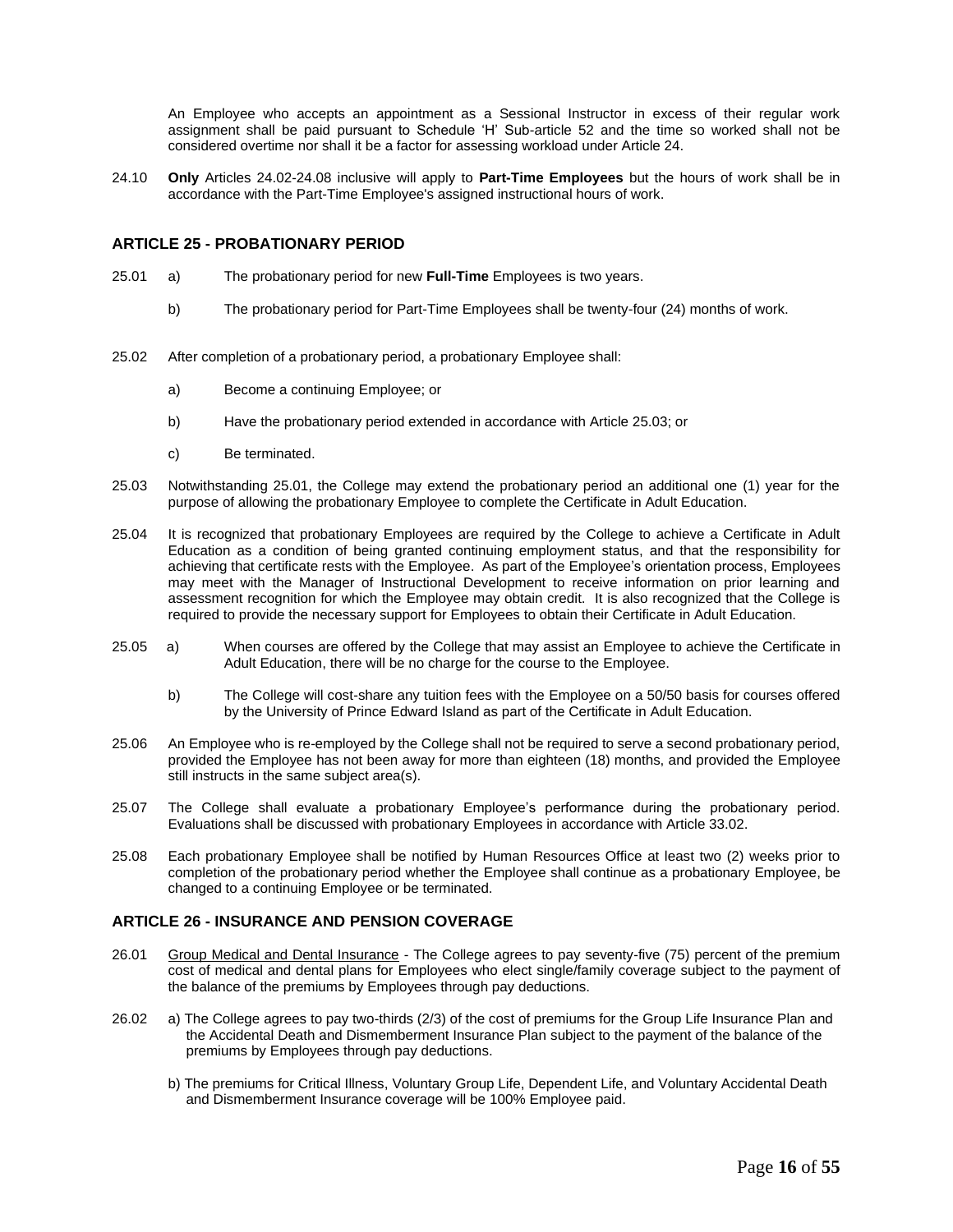- 26.03 Pensions Effective April 1, 1977, all Full-time probationary and Full-time Continuing Employees shall participate in the Holland College Pension Plan. Part-time probationary and Part-time Employees who meet the eligibility requirements outlined in the Holland College Pension Plan shall be eligible to participate in the pension plan. A copy of the provisions of the Pension Plan shall be provided to each eligible probationary Employee.
- 26.04 Employees who retire have the option of participating in a group medical and/or dental insurance plan subject to the payment of premiums by retired Employees.
- 26.05 The College agrees to make available to each Employee a summary of the provisions of its liability insurance plan. A copy of the liability insurance plan shall be available from the College for review by Employees.
- 26.06 a) The College agrees to administer an appropriate long term disability insurance plan, the premium costs of which shall be paid totally by the Employees participating in the plan. Participation in the plan shall be mandatory for all eligible Employees. For greater clarity, Employees who will work less than twelve (12) months annually or less than fifty percent (50%) of the regular weekly hours of work are not eligible for long term disability coverage.
	- b) The College agrees to consult with Employees regarding any proposed amendments to the Holland College Long Term Disability Plan.
- 26.07 The College agrees to have two (2) UPSE representatives as members of the Holland College Pension Committee. The purpose of the committee is to examine pension plan benefits, costs and make recommendations to the College.
- 26.08 The College agrees to administer an appropriate accidental death and dismemberment insurance plan that will provide coverage in the amount of one hundred and fifty thousand dollars (\$150,000) on the lives of Employees when travelling outside the province on College business. The College agrees to pay one hundred (100) percent of the premium cost for this plan. Participation in the plan will be automatic upon approval of out-of-province travel.
- 26.09 The Director of Human Resources will chair a Benefits Advisory Committee. The purpose of this committee is to examine benefits and costs for eligible Employees and retirees and make recommendations to the College. The committee will include two (2) representatives from UPSE Faculty.

#### <span id="page-21-0"></span>**ARTICLE 27 - INJURY ON DUTY**

- 27.01 All Employees shall be covered by the *Workers Compensation Act*. An Employee prevented from performing the Employee's regular duties with the College as a result of an accident, that is covered by the *Workers Compensation Act*, shall receive a leave of absence under Article 12.**01** for the period the Employee receives Workers Compensation benefits.
- 27.02 This leave of absence shall continue for a period of nine (9) months but may be extended to twelve (12) months if medical opinion advises that the Employee should be able to return to work within the additional three (3) month period.
- 27.03 During the leave of absence provided under this Article, the College shall pay the full cost of the Employee's premiums for compulsory insurance outlined in Article 26.02 plus the Employee's premiums for group medical and dental insurances, providing the Employee was enrolled in these plans prior to the Employee's injury on duty. The College shall also make the Employee's pension contribution if necessary for eligible Employees during this leave of absence, on the basis as if the Employee had been at work.
- 27.04 Notwithstanding Article 15.01, in the event that the salary of an Employee, at the time of a claim under the *Workers Compensation Act*, exceeds the maximum annual earnings established by regulation, the College shall during injury on duty leave continue to pay the Employee an amount equal to eighty percent (80%) (eighty-five percent (85%) after thirty-nine (39) weeks) of net income on a bi-weekly basis on that portion of salary which is in excess of the maximum earnings recognized by the Workers Compensation Board. The calculation of net pay entitlement shall be made in the same manner as the calculation made by the Workers Compensation Board up to the maximum annual earnings.
- 27.05 Pending the initial decision of a Workers Compensation Claim, an Employee shall continue on payroll and shall be paid at the level which is equivalent to the Employee's entitlement under the *Workers Compensation Act*. When the claim is approved, the Employee agrees to repay the amount equivalent to the amount paid by the College pending the approval of the claim. If the claim is not approved, the Employee will be entitled to use sick leave.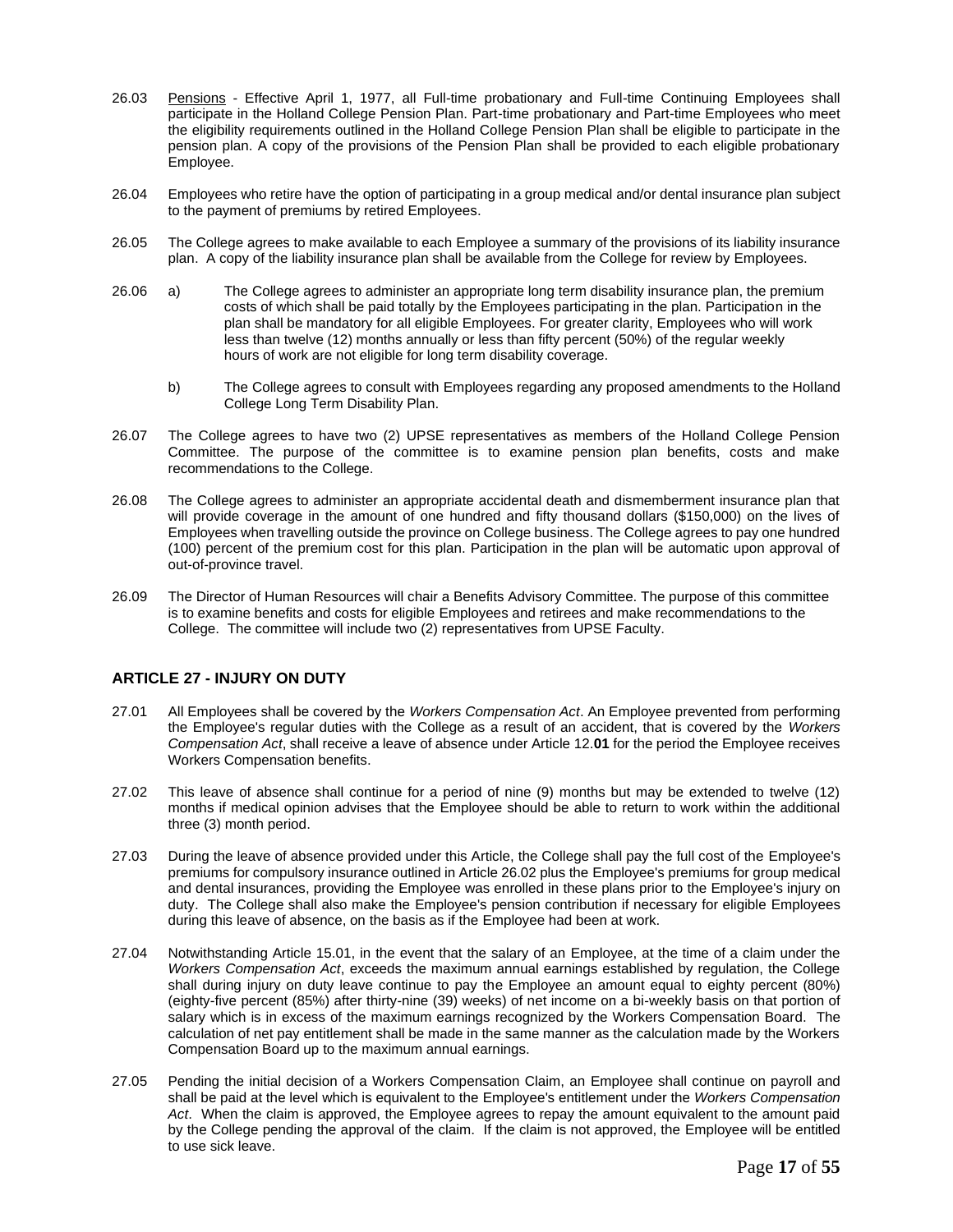27.06 An Employee, who is injured during working hours and is required to leave for treatment or is sent home as a result of such injury, shall receive payment for the remainder of the day or shift without deduction from sick leave, if the College is provided with a doctor's certificate confirming that the Employee is not fit to return to work.

#### <span id="page-22-0"></span>**ARTICLE 28 - SAFETY AND HEALTH**

- 28.01 An Occupational Health and Safety Committee shall be established in each Centre and shall be governed by the *Occupational Health and Safety Act and Regulations.*
- 28.02 Employees shall take every reasonable precaution to ensure their own health and safety.

#### <span id="page-22-1"></span>**ARTICLE 29 - CLOTHING**

- 29.01 Where it is recommended in writing to the College by the Occupational Health and Safety Division or where an Employee is required by law or by the College to wear protective clothing and other devices, the College shall provide such clothing free of charge to the Employee. In cases where laundering is required it shall be provided free of charge.
- 29.02 Where uniforms or protective clothing are currently provided by the College, the present practice shall continue.
- 29.03 It is agreed that the quantity, issue and control of such clothing and uniforms shall be regulated by the College.

#### <span id="page-22-2"></span>**ARTICLE 30 - TRAVEL AND ACCOMMODATION**

- 30.01 Subject to Article 30.03, each Employee is responsible for transportation between the Employee's place of residence and the Employee's base centre.
- 30.02 Employees using their own motor vehicles in the performance of College approved duties which occur away from their base centre shall be paid an allowance for each kilometer driven equal to the rate the Government of Prince Edward Island reimburses to its Employees. The College agrees to adjust its reimbursement rate four (4) times per year and will apply the government rate which is effective each January 1, April 1, July 1, and October 1. Employees and the Union will be notified each time the rate changes. Employees shall be eligible for a minimum daily claim of six dollars twenty-five cents (\$6.25).
- 30.03 Providing there is no change in location of residence, and providing the new centre is eight (8) kilometers more distant from the Employee's place of residence, Employees who are transferred to a different centre shall be paid an allowance as provided in Article 30.02 for a period not to exceed twelve (12) months. Total kilometers are to be determined using the following formula:

2 x (distance between residence and new centre minus distance between residence and original centre).

This section may be waived by mutual agreement.

- 30.04 Employees who serve more than one centre shall be paid an allowance as provided in Article 30.02 for travel between centres during the day. The allowance will be calculated on the basis of the distance travelled on a return trip from the base centre.
- 30.05 Expenditure on meals within the province and outside the province shall be limited to the amount necessary to maintain a comparable level of living to that normally enjoyed at home.
- 30.06 Employees shall also be reimbursed for expenses such as parking charges, telephone calls and taxi fare.
- 30.07 When Employees are required by the College to be away from their regular place of residence by reason of College business, they will be paid an accommodation allowance for commercial establishment at actual cost, with a receipt to accompany the Employee's claim. If an Employee elects to stay in a non-commercial establishment, the Employee shall be eligible to claim fifteen dollars (\$15.00) per day in lieu of commercial accommodation.
- 30.08 In-province travel claims shall be submitted on a monthly basis. Out-of-province travel claims shall be submitted within twenty (20) days of returning to the province. Payments shall be made within ten (10) days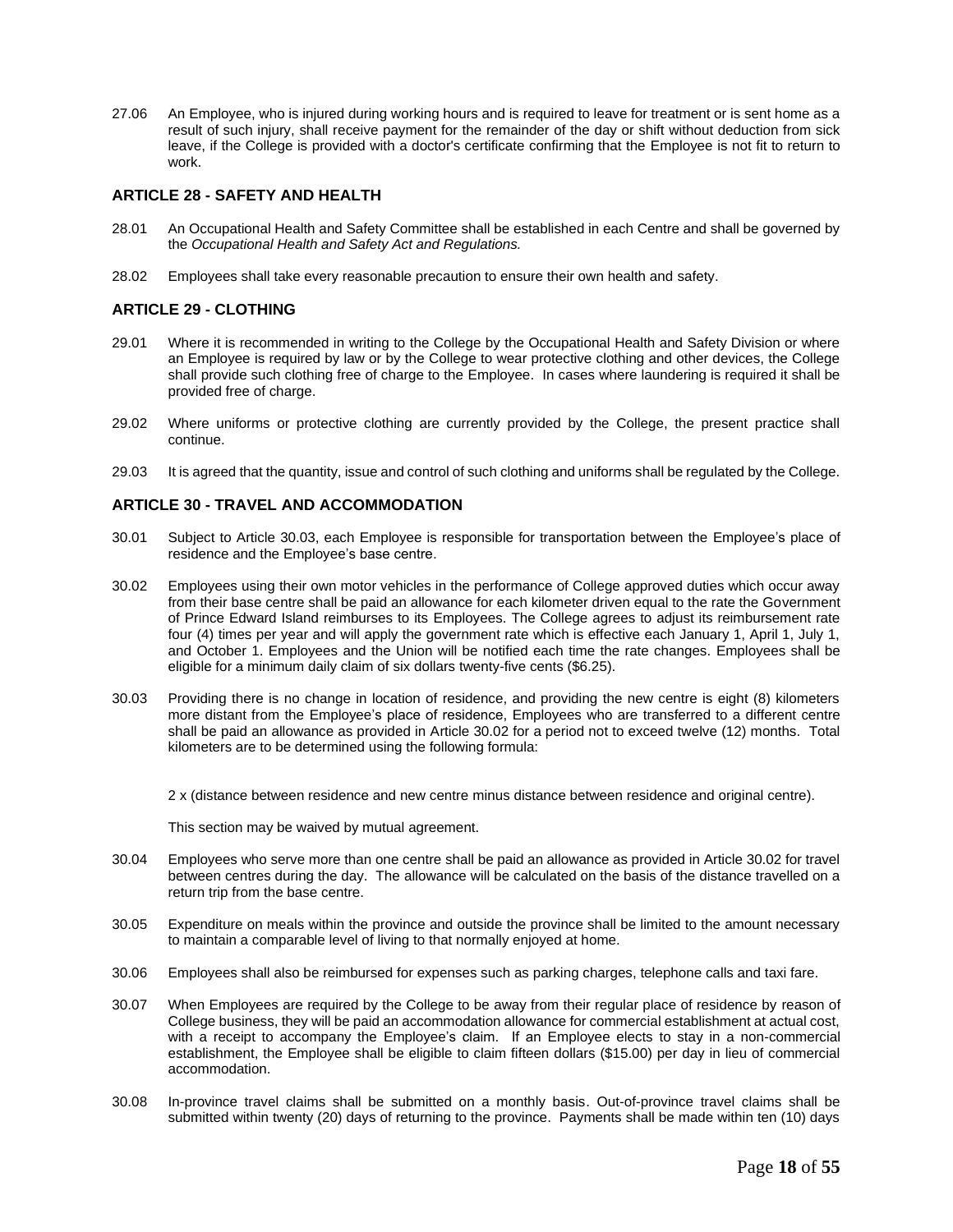of submission of the claim. No travel advance will be provided for less than fifty dollars (\$50) for out-ofprovince travel.

- 30.09 In instances where transportation, meals or accommodations are provided by the College, an Employee may not claim under this Article.
- 30.10 Employees using their own vehicle shall, prior to transporting students on College business, obtain an endorsement with a Form 6A Limited Permission to Carry Passengers for Compensation, to the Employee's current insurance. The College will reimburse Employees for this additional expense on production of a receipt issued by the insurance company.
- 30.11 Employees shall be reimbursed for the return economy airfare and airport ground transportation or the allowable travel allowance whichever is less, when they use their vehicle for out-of-province travel.

#### <span id="page-23-0"></span>**ARTICLE 31 - JOB ASSIGNMENT AND TRANSFER**

- 31.01 Job Assignment For the purpose of this Article, "job assignment" means the course area of instruction.
- 31.02 Two (2) months prior to the opening of a new term, the College should endeavor to determine the assignment of each Employee for the following term. Upon determination of such assignment, an Employee whose assignment is to change shall be advised by letter.
- 31.03 Wherever possible the Employee shall be assigned to the level and areas of instruction of one's preference.
- 31.04 Transfer For the purpose of this Article, "transfer" means a change from one centre to another centre that is more than ten (10) kilometers from the first centre.
- 31.05 An Employee may be transferred or request a transfer to a different centre. Where an Employee is transferred from one centre to another, the Employee shall be given at least four (4) months notice of such transfer unless such transfer is by mutual consent. Article 47 (Seniority) shall be applied in the case of involuntary transfer.
- 31.06 Should an Employee be required to serve more than one centre, the College shall designate a base centre for such Employee.
- 31.07 An Employee shall not receive a transfer during the three (3) years prior to the Employee's normal retirement date as defined in the text for the Pension Plan for Employees of Holland College**,**  except by mutual consent of the Employee and the College.
- 31.08 Notwithstanding Article 31.07, an Employee may be transferred to a different centre under the following conditions:
	- a) The centre is permanently closed.
	- b) A change in curriculum makes the position non-existent; or
	- c) The student population is reduced so as to make the position non-existent.
- 31.09 An Employee who is required to change from one centre to another where the distance is less than ten (10) kilometers shall receive ten (10) days notice.
- 31.10 Employees who voluntarily transfer from one geographic area to another as a result of a promotion, and who change their place of residence, are eligible for removal costs for furniture and household effects up to one thousand dollars (\$1,000), subject to the eligibility requirements outlined below. Receipts are required to claim any amounts under this section.
- 31.11 Where the College transfers an Employee or where the Employee's position is relocated, the Employee shall be entitled to reimbursement for the following expenses involved in relocation, subject to the eligibility requirements outlined below:
	- a) House Hunting Trips

Up to three (3) days' leave of absence with pay plus accommodation. Meals and travel allowances shall be paid according to the provisions of Article 30.

b) Housing Assistance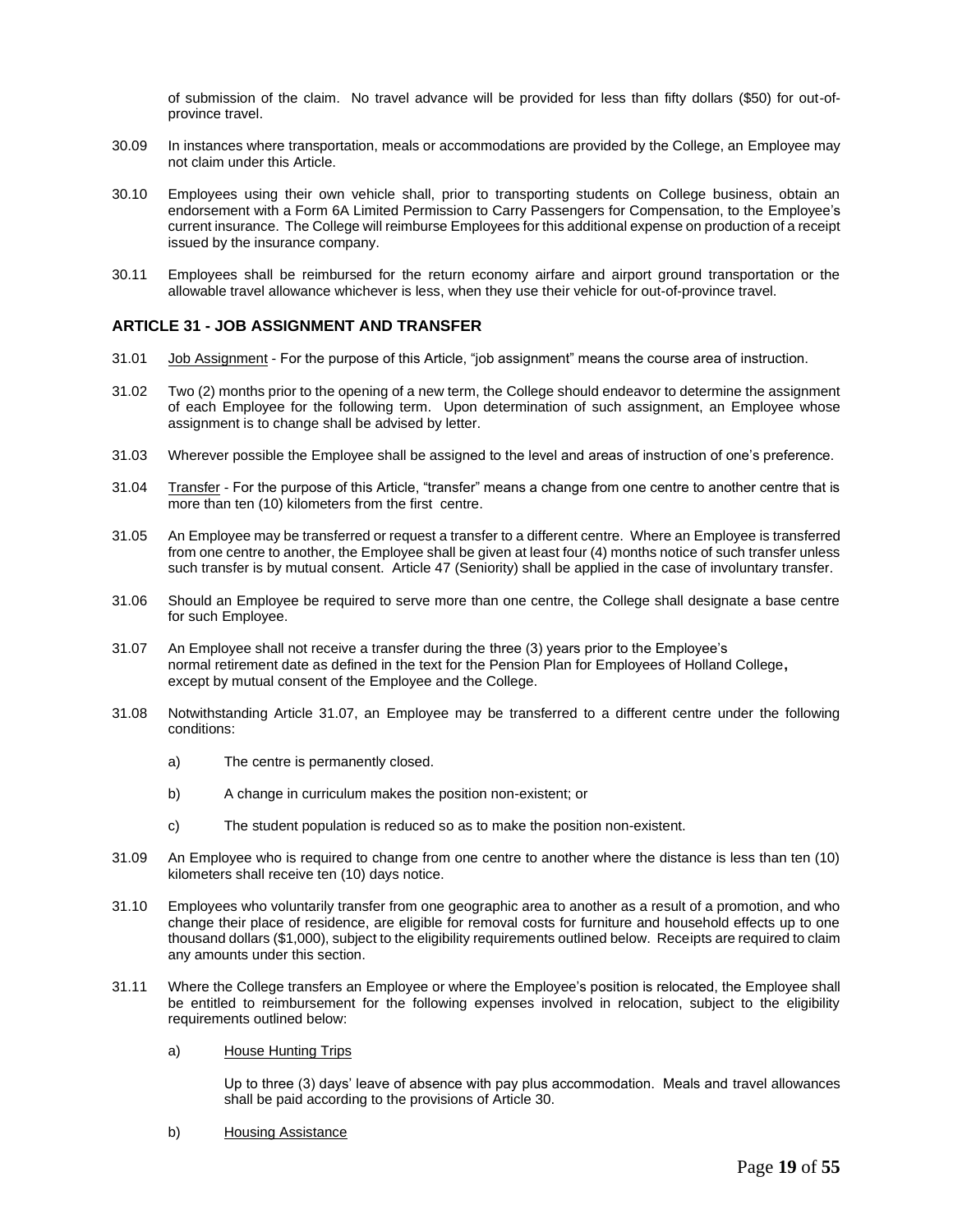- i) Where the Employee owns a home, financial assistance will be provided to cover the actual and reasonable costs of: 1) advertising the sale of the home if sold privately or real estate fees if sold by a real estate firm, 2) legal fees, 3) mortgage repayment penalty, if applicable.
- ii) Where the Employee has been renting accommodation, actual and reasonable costs required to cover the termination of lease.
- iii) Where an Employee purchases a home in the new geographic location, payment of legal fees pertaining to good title of property and acquisition of mortgage.

#### c) Moving Expenses

Actual and reasonable costs as indicated by receipts for:

- i) Packing, moving and unpacking of furniture and effects.
- ii) Insurance in transit.
- iii) Short-term storage of furniture and effects for up to sixty (60) days, if required; and
- iv) Payment of indirect moving expenses such as fitting carpets and drapes and connecting appliances and utilities.

#### d) Family Travel Costs

Travel by auto at the rates specified in Article 30 from previous residence to new residence, to a maximum of five (5) trips as authorized by the Vice President of Corporate Services.

#### e) Temporary Accommodation and Living Allowance

For the Employee and family up to a maximum allowance of five hundred dollars (\$500).

#### f) Temporary Travel Expenses

The College will pay the Employee travel expenses from the old domicile to the new headquarters at the rates specified in Article 30 up to a maximum of one (1) year or until the Employee is relocated.

#### 31.12 Eligibility

Reimbursement of relocation expenses on transfer shall be paid only when:

- a) The move takes place within fifteen (15) months of transfer.
- b) The distance between the old and new headquarters is thirty-two (32) kilometers or more.
- c) The commuting distance between the Employee's domicile and new headquarters is greater than the distance between the Employee's domicile and old headquarters.
- d) The commuting distance between the Employee's domicile and new headquarters is thirty-two (32) kilometers or more.
- <span id="page-24-0"></span>31.13 Where an Employee is temporarily transferred to another centre and where the transfer results in additional travel time of at least forty (40) minutes per day, the Employee shall receive an honorarium of one thousand five hundred dollars (\$1,500) for the academic year. Where the transfer is for a period of time less than the full academic year, the honorarium shall be prorated accordingly.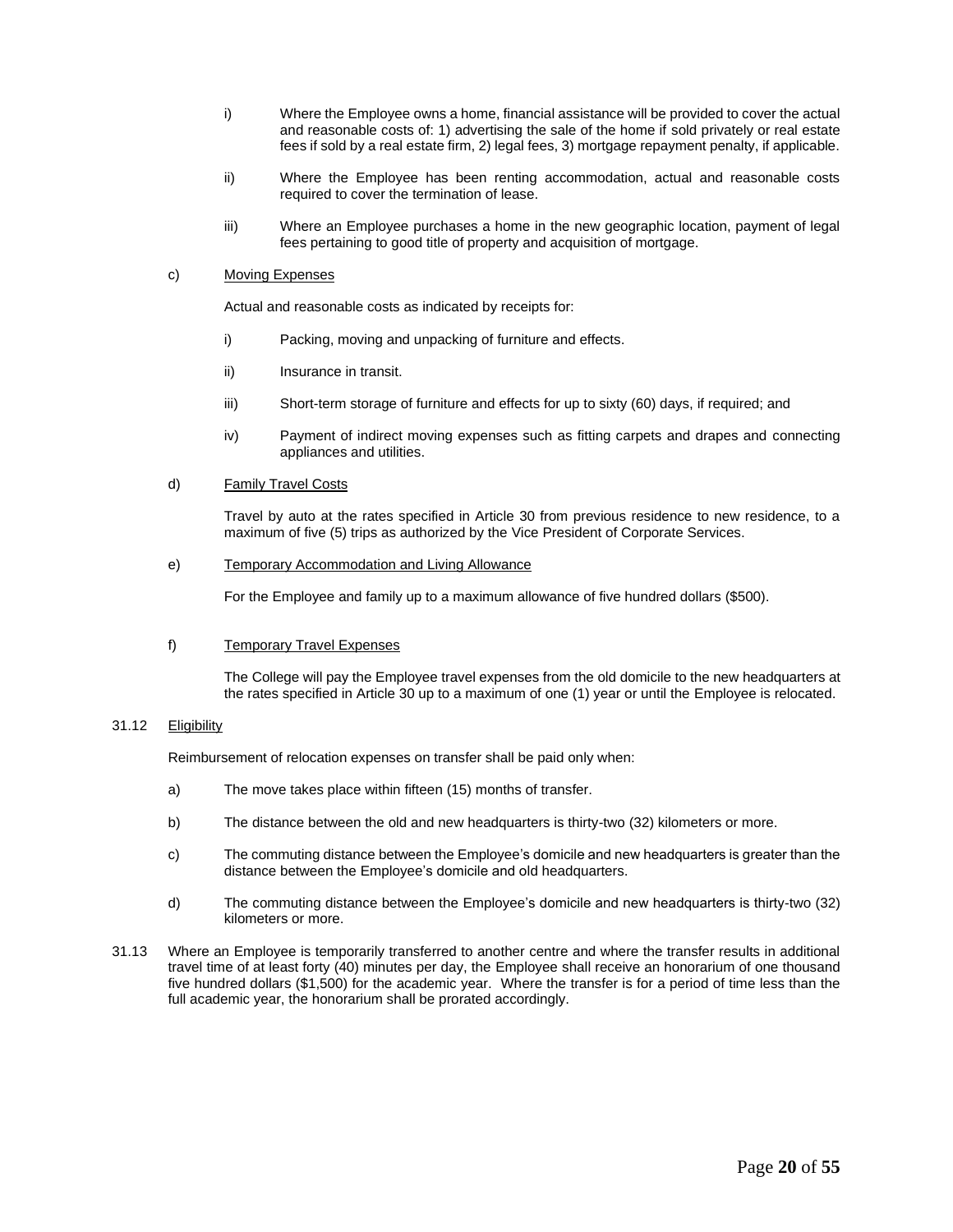#### **ARTICLE 32 - RELOCATION EXPENSES FOR NEW EMPLOYEES**

- 32.01 A new Employee of the College shall receive assistance towards relocation expenses provided the Employee is not ordinarily a resident in the locality where the Employee's services are required or within sixty (60) kilometers commuting distance of it.
- 32.02 The amount of reimbursement shall be the actual and necessary up to a maximum of \$5,000 for relocation expenses from the Employee's place of ordinary residence to the location where the Employee's services are required.
- 32.03 The eligible costs shall include:
	- a) The cost of transportation of the Employee, the Employee's spouse and the Employee's dependent children by a method of travel previously approved by the Vice President of Corporate Services.
	- b) Living expenses incurred for the Employee and the Employee's family while travelling, including at the discretion of the Vice President of Corporate Services, not more than three (3) days at the Employee's ordinary residence and seven (7) days at the locality where the Employee's services are required.
	- c) The cost of transporting the Employee's household furniture and personal effects of the Employee and the Employee's family; and
	- d) Any other expenses approved by the Vice President of Corporate Services.
- 32.04 Eligible Employees must declare their intention to relocate at the time of appointment and must claim relocation expenses within a twelve (12) month period from the date of appointment.
- 32.05 An Employee who receives reimbursement under this Article and who voluntarily leaves the employ of the College before the Employee has completed two (2) full years of service with the College, shall repay to the College that percentage of the reimbursement received that is equal to the percentage of the two (2) year time period that has not been completed.

#### <span id="page-25-0"></span>**ARTICLE 33 - PERSONAL RECORD FILES**

- 33.01 The College shall maintain, in its Human Resource Office, a personal record file of each Employee which shall be available for personal inspection, upon request, during working hours.
- 33.02 Before an evaluation report is entered into the Employee's personal record file, the Employee will acknowledge that one has had the opportunity to review such evaluation by signing the copy to be filed, with the expressed understanding that the Employee's signature does not necessarily indicate agreement with the contents. The Employee will be permitted to attach the Employee's comments related to the evaluation report. No additional comments shall be added to the evaluation report after it has been signed by the Employee. An Employee shall, upon request, be provided with a copy of any report entered under this sub-article.
- 33.03 The procedure outlined in Article 33.02 above, shall also apply to the entering of adverse notes or reports in an Employee's personal record file.
- 33.04 The Director of Human Resources shall have any adverse report or note entered in the Employee's personal record file removed after twenty-four (24) months have elapsed, provided there has been no additional related adverse note or report during the twenty-four (24) month period. The twenty-four (24) months shall be calculated from the date the matter or event causing the adverse report or note occurred.
- 33.05 The College shall release information from an Employee's personal record file only upon request of the Employee.

#### <span id="page-25-1"></span>**ARTICLE 34 - DISCIPLINE**

34.01 No Employee shall be disciplined by written reprimand, suspension without pay or discharge except for just and sufficient cause; however, a probationary Employee may be discharged if, after a fair and reasonable evaluation by the College in accordance with the provision of Article 25.07, he/she is found to be unsuitable. Termination of employment after a fair and reasonable evaluation during an Employee's probationary period shall not constitute "discipline" under this Agreement.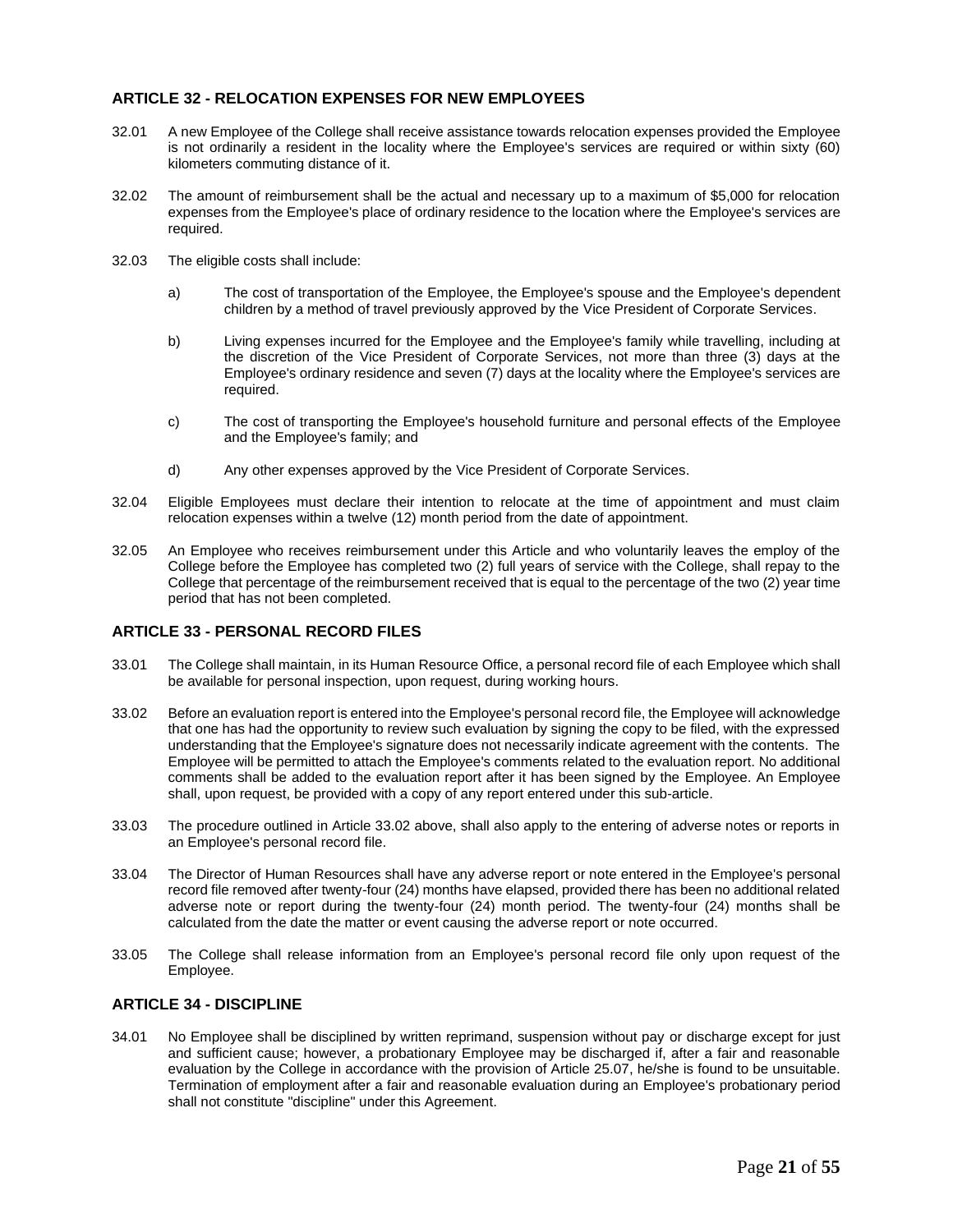- 34.02 When an Employee is disciplined, the Employee shall be immediately provided with written confirmation**.** In addition, within five (5) days the College shall provide the reasons in writing for the action taken. A copy of such notice shall be sent to the Union.
- 34.03 Where an Employee alleges one has been disciplined in violation of Article 34.01, the Employee may within ten (10) days of receipt of written reasons invoke the Grievance Procedure. In the case of suspension or discharge, the Employee shall lodge one's grievance at the final level in the Grievance Procedure. If a satisfactory settlement is not reached, the Employee may proceed to arbitration as outlined in Article 36.
- 34.04 Where it is determined that an Employee has been disciplined in violation of Article 34.01, that Employee shall be reinstated immediately in the Employee's former position without loss of pay or any other benefit which would have accrued to the Employee if the Employee had not been suspended or discharged.
- 34.05 Evidence used in cases of discipline will be disclosed to the Union upon request.

#### <span id="page-26-0"></span>**ARTICLE 35 - GRIEVANCES**

35.01 Policy

The College and the Union recognize the desirability of providing for an orderly system of resolving any complaints or disputes in order to provide a harmonious and cooperative relationship between the College and its Employees.

35.02 "Grievance" means any difference arising out of the interpretation, application, administration or alleged violation of the Collective Agreement, including any question as to whether a matter is arbitrable. Probationary Employees shall have access to the Grievance Procedure including Arbitration.

#### 35.03 Designated Representatives

The College shall designate representatives at each of two (2) levels of the Grievance Procedure and advise the Union and all Employees of the name and title of the Designated Representatives.

35.04 Stewards

The Union shall provide the College with the names of Stewards authorized to deal with complaints and grievances on behalf of Employees.

#### 35.05 Complaint Stage

The parties to this Agreement recognize that many complaints can be effectively settled through informal discussion and mutual understanding. For this reason, it is understood that if any Employee has a complaint the Employee shall discuss it with the Employee's immediate supervisor as soon as possible and in any case within five (5) days from the date upon which the subject of the complaint occurred, or the Employee became aware of it; provided that no complaint under this Article shall be raised more than sixty (60) days after the date upon which the subject of the complaint occurred. At the Employee's request a steward can be in attendance at such meetings. The immediate supervisor shall respond to the complaint within five (5) days of the discussion.

#### 35.06 Grievance Procedure

Failing settlement of a complaint, it may be taken up as a grievance. In each of the following steps of the Grievance Procedure, the person designated by the College at the first and second level of the Grievance Procedure or the Employee may request a meeting to discuss the grievance at a mutually agreeable time. At the Employee's request, a steward can be in attendance at such meetings. The following steps will be followed in presenting a grievance:

Step One - Within five (5) days from the date of the immediate supervisor's reply, the Employee shall present a written grievance outlining the nature of the grievance, the surrounding circumstances and the desired remedy to the Designated Representative at level one. If the Employee does not receive a satisfactory settlement in writing within five (5) days from the date on which the Employee presented the grievance to the Designated Representative at the first level in the Grievance Procedure, the Employee may proceed to Step Two.

Step Two - Within five (5) days from the expiration of the five-day period referred to in Step One, the Employee shall present the grievance in writing to the Designated Representative at level two. The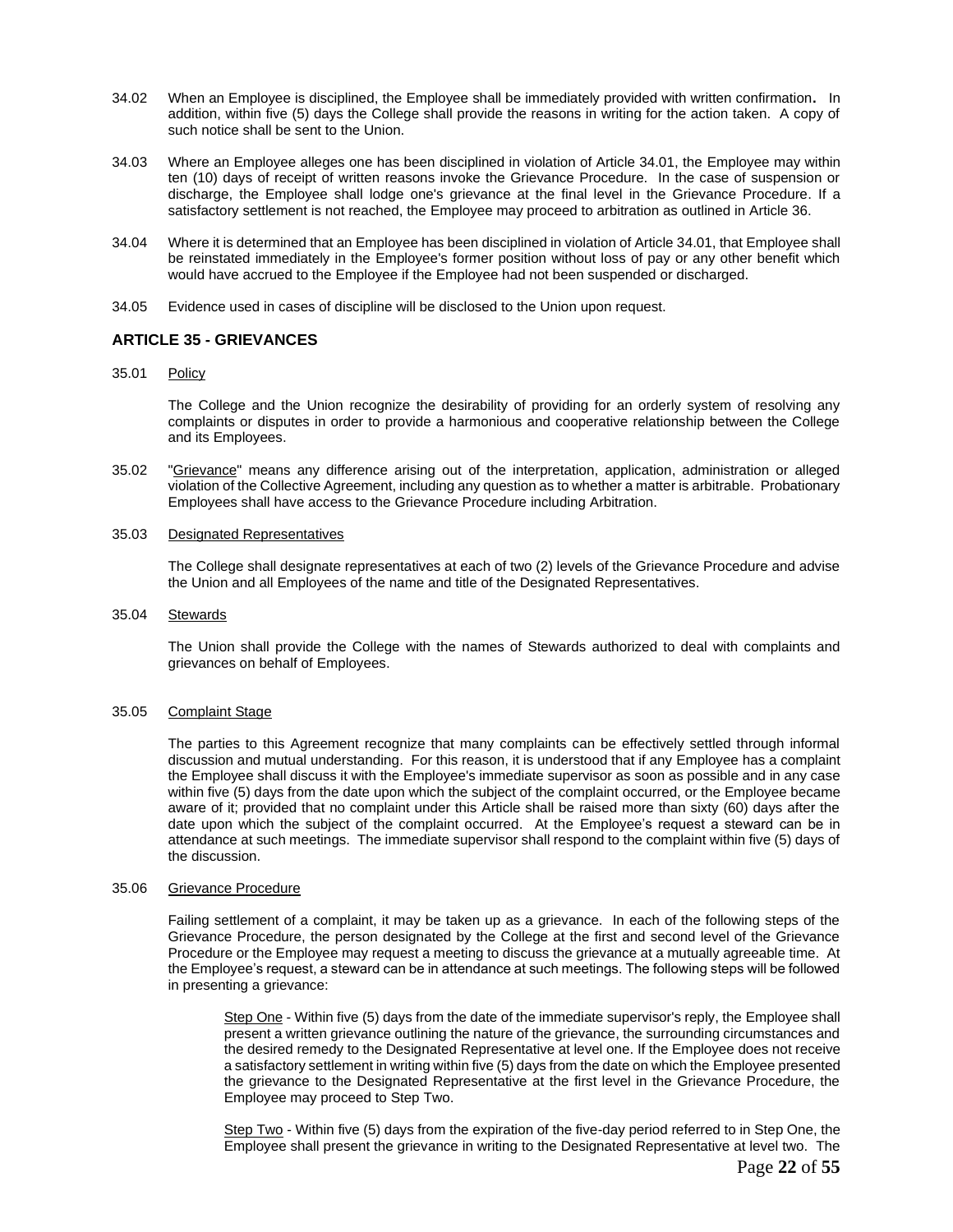Designated Representative at level two shall reply in writing within five (5) days from the date the Designated Representative received the grievance. If the Employee does not receive a satisfactory reply from the Designated Representative at level two, the Employee may refer the grievance to Arbitration, as outlined in Article 36, within ten (10) days of the date on which the Employee should have received a satisfactory reply from the Designated Representative at level two.

#### 35.07 Variance from Normal Grievance Procedure

A grievance may initially be presented beyond Step One with the approval of the Vice President of Corporate Services.

#### 35.08 Union Representation

In any case where an Employee presents the Employee's grievance in person or in any case where a hearing is held on a grievance, the Employee may be accompanied by representatives of the Union.

#### 35.09 College or Union Grievance

Where a dispute involving a question of general application or interpretation occurs or where the Union or the College has a grievance, the grievance shall be presented by personal service or by registered mail within five (5) days of the occurrence of the dispute or the College or the Union becoming aware of the dispute.

- 35.10 A grievance by the College under Article 35.09 shall be presented to the President of the Union.
- 35.11 A grievance by the Union under Article 35.09 shall be presented to the Vice President of Corporate Services.
- 35.12 The time limit for a reply from Article 35.10 and 35.11 shall be five (5) days from the date the grievance was received. If a satisfactory reply is not received within the time limit specified, the party which initiated the grievance may refer the grievance to Arbitration, as outlined in Article 36, within ten (10) days of the date on which a satisfactory reply should have been received.

#### 35.13 Time Limits

The time limits specified in this Article may be extended by mutual agreement.

#### 35.14 Communications

- a) The preferred method of communication is by electronic mail with acknowledgement of receipt by electronic mail response.
- b) When it is necessary to use the postal service to process a grievance, all correspondence between the designated representative and the Employee shall be by registered mail.
- c) When a grievance is delivered by hand it will be dated the date it was delivered as will be the reply.

#### <span id="page-27-0"></span>**ARTICLE 36 - ARBITRATION**

36.01 Union Concurrence

Employees may pursue a grievance under this Article only with the approval of the Union.

#### 36.02 Composition of Board of Arbitration

When either party requests that a grievance be submitted to arbitration, the request shall be made by registered mail addressed to the other party of the Agreement, indicating the name of its nominee on an Arbitration Board. Within five (5) days thereafter, the other party shall answer by registered mail indicating the name and address of its appointee to the Arbitration Board. The two arbitrators shall then meet to select an impartial chairperson.

36.03 Failure to Appoint

If the party receiving the notice fails to appoint an arbitrator, or if the two appointees fail to agree upon a chairperson within seven (7) days of their appointment, upon request of either party, the appointment shall be made by the Minister of Labour.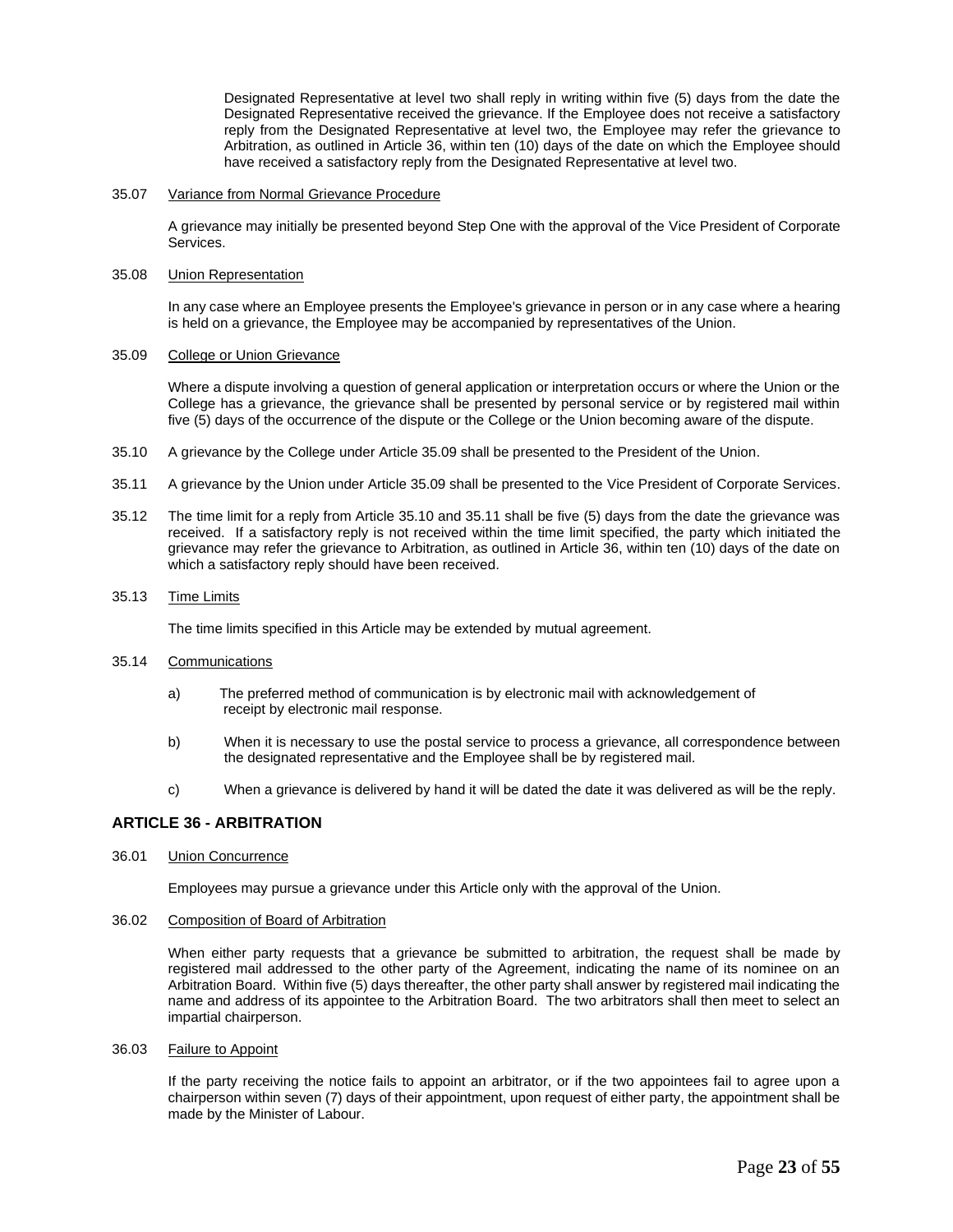#### 36.04 Board Procedure

The Board shall determine its own procedure but shall give full opportunity to all parties to present evidence and make representations. In its attempts at justice, the Board shall follow a layperson's procedure and shall avoid legalistic or formal procedures, as much as possible. It shall commence hearings within ten (10) days of appointment of the Chairperson and determine the difference or allegation and render a decision within ten (10) days of completion of the hearings.

#### 36.05 Decision of the Board

The decision of the majority shall be the decision of the Board. Where there is no majority decision, the decision of the Chairperson shall be the decision of the Board. The decision of the Board of Arbitration shall be final, binding and enforceable on all parties, and may not be changed. The Board of Arbitration shall not have the power to change this Agreement or to alter, modify or amend any of its provisions. However, the Board shall have the power to dispose of a grievance by any arrangement which it deems just and equitable.

#### 36.06 Disagreement on Decision

Should the parties disagree as to the meaning of the Board's decision, either party may apply to the Chairperson of the Board of Arbitration to reconvene the Board to clarify the decision, which it shall do within five (5) days.

#### 36.07 Expenses of the Board

Each party shall pay:

- a) The fees and expenses of the arbitrator it appoints.
- b) One-half (1/2) of the fees and expenses of the chairperson.
- c) One-half (1/2) of the fees and expenses of such secretarial assistance as is deemed necessary by the Board.
- d) One-half (1/2) of the expenses, if any, of accommodation required for the hearing.

#### 36.08 Single Arbitrator

The party first proposing a single arbitrator shall make an original nomination and the parties shall discuss nominees until both parties agree on a selection. A single arbitrator shall have the same powers, duties and responsibilities as a Board. The fees and expenses of a single arbitrator shall be equally cost-shared by both Parties.

36.09 A single arbitrator appointed under Article 36.08 shall have the same powers, duties and responsibilities as a Board of Arbitration appointed under this Article.

#### <span id="page-28-0"></span>**ARTICLE 37 - ACCOMMODATION OF DISABLED EMPLOYEES**

- 37.01 a) If a medical examination finds that an Employee is disabled from performing the functions of the position he/she occupies, accommodation may be requested pursuant to this Article.
	- b) If a reasonable accommodation of the disability is not available, the Employee will be placed on sick leave until sick leave is exhausted or the Employee is able to return to work, whichever occurs first. Long Term Disability Insurance benefits should be explored.
	- c) If the Employee is unable to return to work or be accommodated by the date sick leave is exhausted, the Employee can request to be placed on disability leave without pay in accordance with Article 12.06.
- 37.02 The College and the Union shall make every reasonable effort to accommodate a disabled Employee and to the extent required by the Prince Edward Island *Human Rights Act.*
- 37.03 The disabled Employee has a duty to co-operate and assist the College in developing an accommodation.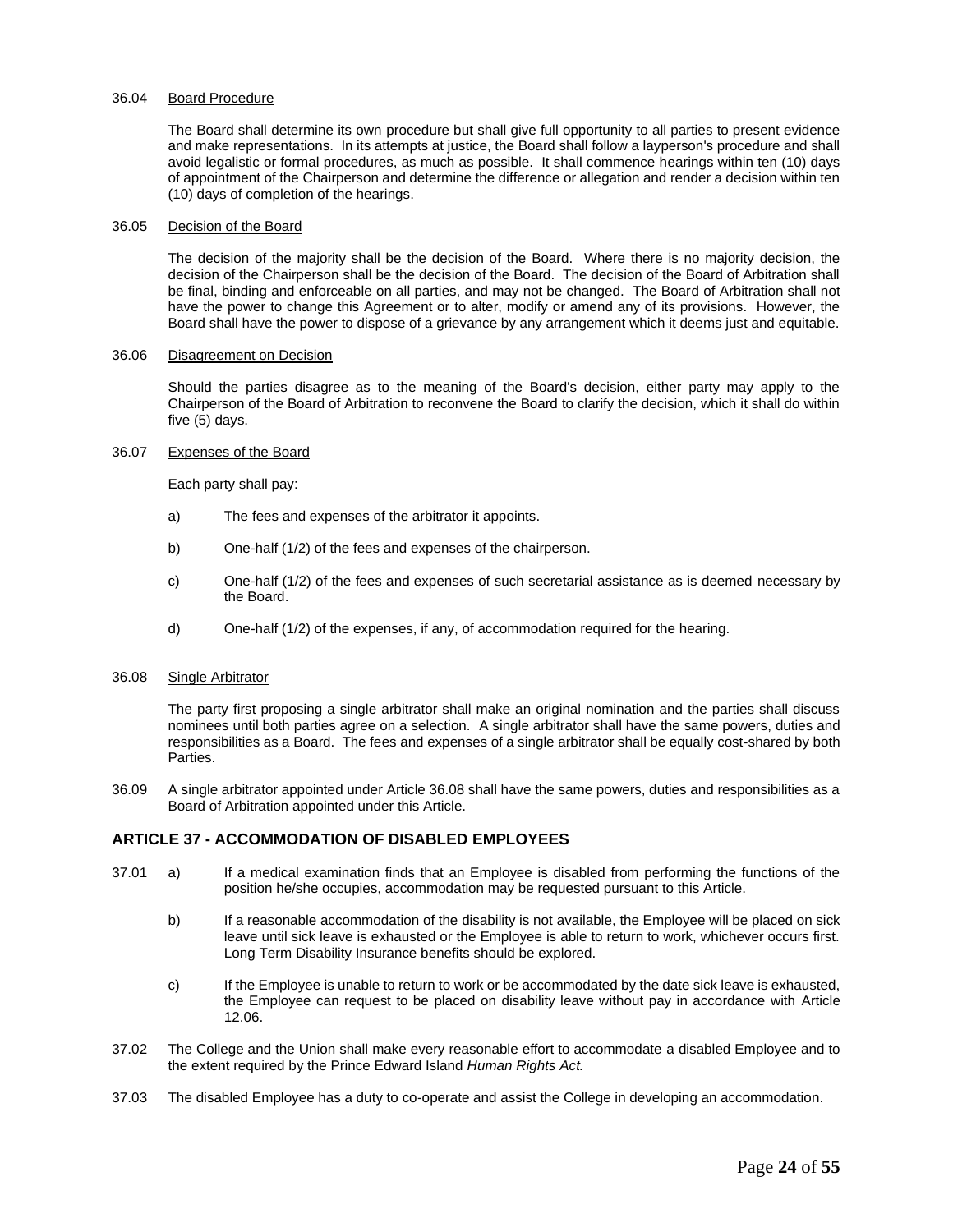- 37.04 In exploring accommodation options, the parties shall first determine whether reasonable modifications of duties, methods or the work environment will enable the Employee to perform the essential functions of his/her position.
- 37.05 Where no reasonable modifications are possible, the disabled Employee shall be given priority to any available, comparable work for which the Employee is qualified and within his/her capabilities, at the rate of pay for the position to which the Employee is assigned. However, where the disability arises pursuant to Article 27 and the accommodated Employee is assigned to a position at a lower pay range, the Employee shall continue to retain the current rate of pay until the negotiated rate of pay equals or exceeds the current rate of pay.

#### <span id="page-29-0"></span>**ARTICLE 38 - JOINT CONSULTATION**

**38.01 The Employer shall consult with the Union on matters, other than day-to-day management and operational requirements, which affect or might reasonably affect the terms and conditions of employment of Employees covered by this Agreement. The intent and expectation of this provision is that consultation will occur at a senior level with respect to significant workplace changes and initiatives which affect or might reasonably affect the bargaining unit as a whole. For the purpose of this Article, the consultation shall be with the Union President or his/her delegated representative.** 

#### <span id="page-29-1"></span>**ARTICLE 39 - LABOUR MANAGEMENT COMMITTEE**

#### **Composition**

**39.01 A Labour Management Committee shall be established consisting of three (3) representatives from the Union and three (3) representatives from the College. A representative of the College and of the Union shall be designated as Joint Chairpersons and shall alternate in presiding over meetings. The Committee may, from time to time, invite participation from other individuals for purposes of expertise on any matter being discussed by the Committee. Such external participation shall not take place without the foreknowledge and approval of the Committee.**

#### **Mandate**

- **39.02 The parties acknowledge the mutual benefits from joint consultation for the purpose of promoting good communication, fuller understanding and confidence between the College and the Union all working to enhance effective and harmonious relations. The mandate of the Committee is to deal with issues of common concern to both the Union and College in a cooperative manner discussing items directly related to this Agreement including:**
	- **(a) facilitate communications between the College and Union;**
	- **(b) identify and review common problems;**
	- **(c) develop viable solutions to identified problems; and**
	- **(d) recommend the proposed solutions to problems or issues to the College.**

**The Committee shall not have jurisdiction over salaries, grievances, or any matter of collective bargaining. The Committee may make recommendations to the College and the Union with respect to its discussions and conclusions but cannot bind either the College or the Union or its members to any decision or conclusions reached. The parties understand that confidential issues may be discussed at the Committee; however, such discussions will not take place without the prior agreement of all parties to maintain confidentiality.** 

#### **Meetings**

**39.03 The joint Chairpersons shall maintain open communication in fulfilling the mandate of the committee. The committee shall meet as required at the call of the joint Chairpersons as a mutually agreed time and place. Members shall receive at least three (3) business days advance notice of meetings. Employees will not suffer any loss of pay spent with this committee. The committee shall meet at a minimum of twice each year.**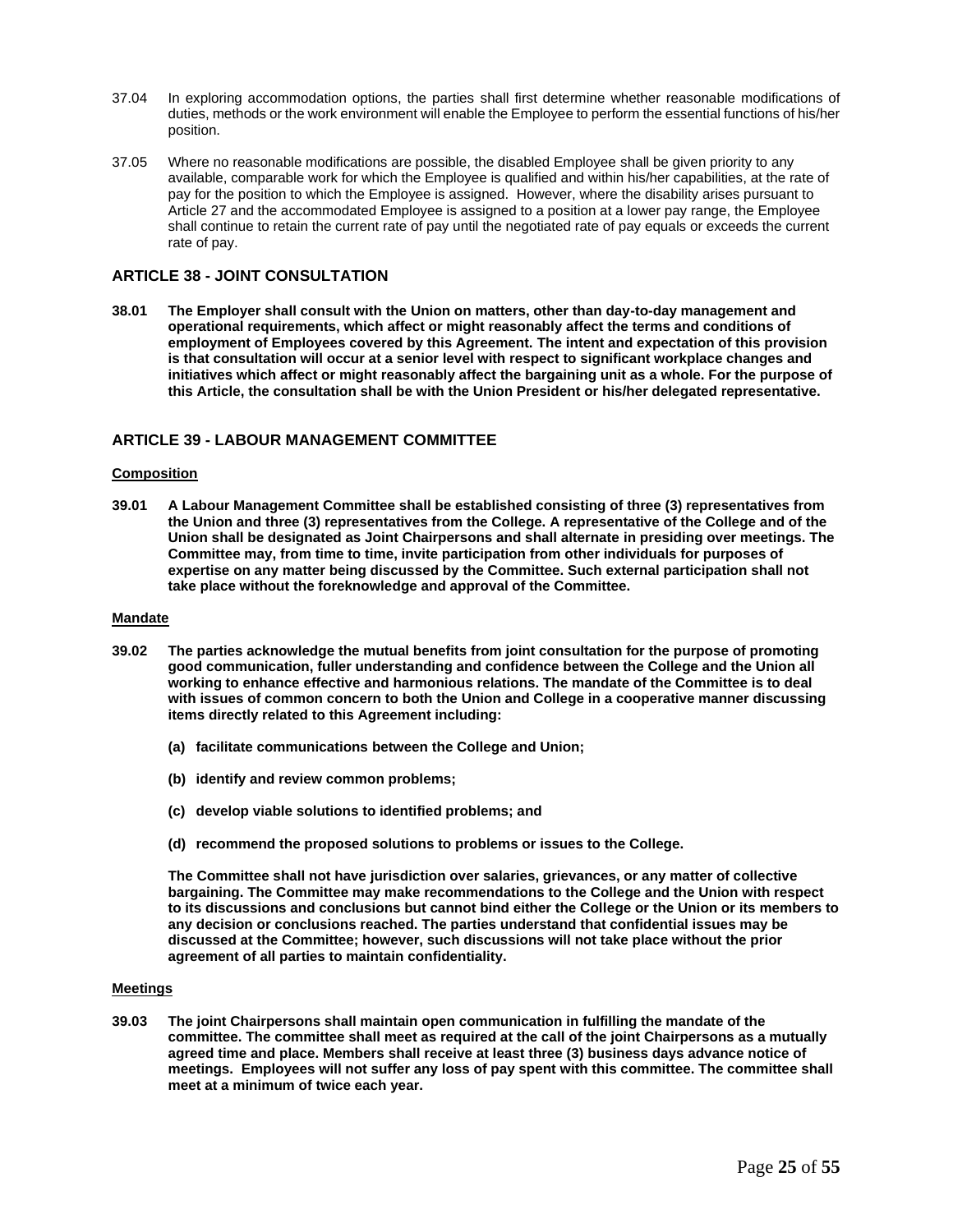#### **Minutes**

**39.04 Minutes of each Committee meetings shall be prepared and signed by the joint Chairpersons as promptly as possible after the close of the meeting. Committee members shall receive copies of the minutes.**

#### <span id="page-30-0"></span>**ARTICLE 40 - TECHNOLOGICAL CHANGE**

- 40.01 Technological change means the introduction, by the College, of new instructional methods or significant changes to present programs that will require retraining of Employees.
- 40.02 Where the College intends to introduce a technological change, the College shall provide the Employee affected with notice as soon as the College becomes aware that such change will be implemented.
- 40.03 Where the College has notified the Employee of its intention of introducing technological change as outlined in Article 40.02, the parties will meet within the next thirty (30) calendar days to engage in consultation in a effort to reach an agreement on solutions to the problems arising from this intended change and on measures to be taken by the employer to protect the Employees from any adverse effects.
- 40.04 In the event of proposed technological changes, the College agrees to offer employment to its Employees before hiring from the outside market in accordance with Article 40.03.
- 40.05 If as the result of a change in technology, the College requires an Employee to undertake additional training, the training will be provided at no cost to the Employee.
- 40.06 When an Employee intends to recommend technical changes to the College, such change will be recommended as soon as possible.
- 40.07 This article is not intended in any way to affect the normal obligation of an Employee to keep abreast of changes in the Employee's instructional field.

#### <span id="page-30-1"></span>**ARTICLE 41 – CASUAL WORKERS**

- 41.01 Prior to September 1<sup>st</sup> each year, every Centre shall designate an individual who will be responsible for compiling a list of Casual Workers, notifying Employees of the availability of Casual Workers and establishing reporting procedures to be followed by Employees who require a replacement. In the case of sickness, Employees may contact the designated individual for that Centre who will arrange for a suitable Casual Worker to replace the Employee.
- 41.02 A Casual Worker employed to replace an Employee shall perform as far as possible, all the duties of the Employee replaced.
- 41.03 Notwithstanding the definition of "Employee" in Article 2.01 (g), Casual Workers shall be covered by only those provisions of the Collective Agreement as expressly listed below:
	- Article 1 Purpose of the Agreement, in its entirety Article 2 Definitions, in its entirety Article 3 Recognition, in its entirety . Article 4 Management Rights, in its entirety Article 5 Employee Rights, in its entirety Article 6 Public Legislation, in its entirety Article 7 **Instructional Material**, in its entirety Article 8 **Information**, in its entirety Article 10 Conflict of Interest, in its entirety
	- Article 11 Union Dues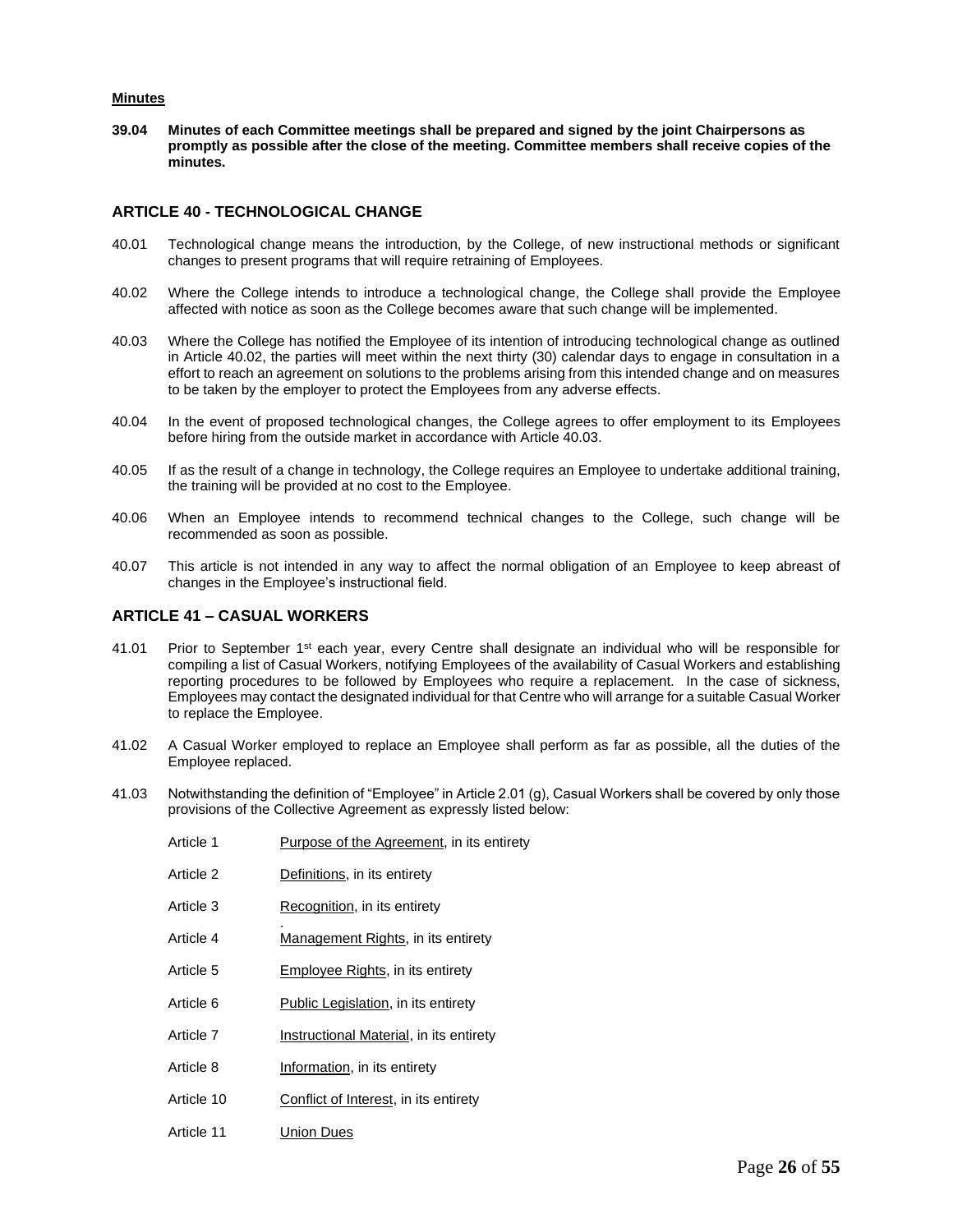11.01 The College shall deduct dues for Casual Workers as advised by the Union.

11.02 to 11.05 inclusive.

- Article 21 Annual Vacation, Casual Workers will have eight percent (8%) added to their biweekly pay in lieu of vacation leave.
- Article 22 Designated Holidays, Casual Workers will have one point one five percent (1.15%) added to their biweekly pay in lieu of designated holidays.
- Article 27 Injury on Duty, all Casual Workers shall be covered by the PEI Workers Compensation Act.
- Article 28 Safety and Health, in its entirety
- Article 30 Travel and Accommodation, in its entirety
- Article 33 Personal Record Files, in its entirety
- Article 35 Grievances, in its entirety, for those articles which apply to Casual Workers.
- Article 36 Arbitration, in its entirety
- Article 38 **Joint Consultation**, in its entirety
- Article 41 Casual Workers, in its entirety
- Article 48 Vacant Positions, Casual Workers shall be eligible to apply for any vacant or new position or temporary assignments in the bargaining unit.
- Article 52 Rates of Pay

Casual Workers shall be paid biweekly at an hourly rate based on the step in Schedule "A" at which the Casual Worker was hired.

- Article 53 Agreement Re-opener, in its entirety
- Article 54 Term of Agreement and Retroactivity, Article 54.01 only

#### <span id="page-31-0"></span>**ARTICLE 42 - PROGRAM DEVELOPMENT**

- 42.01 The Employer will relieve an Employee from regular duties to perform major revisions of a program, or courses that represent a substantial portion thereof**,** on an "as required" basis.
- 42.02 Casual Workers may be retained by the College to handle the Employee's normal classroom and shop duties with students while the Employee is completing program development responsibilities.

#### <span id="page-31-1"></span>**ARTICLE 43 - POLITICAL OFFICE**

- 43.01 An Employee who campaigns as a candidate for public office is expected to carry out campaign activities outside normal work hours. When the College determines that campaign activities interfere with normal working hours or affect an Employee's ability to teach, a leave of absence without pay must be taken for the duration of the campaign.
- 43.02 a) An Employee who is elected to the Provincial Legislature shall be given a leave of absence without pay for the period of each year in which the Employee sits in the Provincial Legislature.
	- b) An Employee who is elected to the Parliament of Canada shall be given leave of absence without pay until dissolution of Parliament.
	- c) An Employee who is appointed a Minister of the Crown shall be given leave of absence without pay until dissolution of the Legislature or Parliament to which the Employee is elected or until the Employee ceases to be a Minister of the Crown.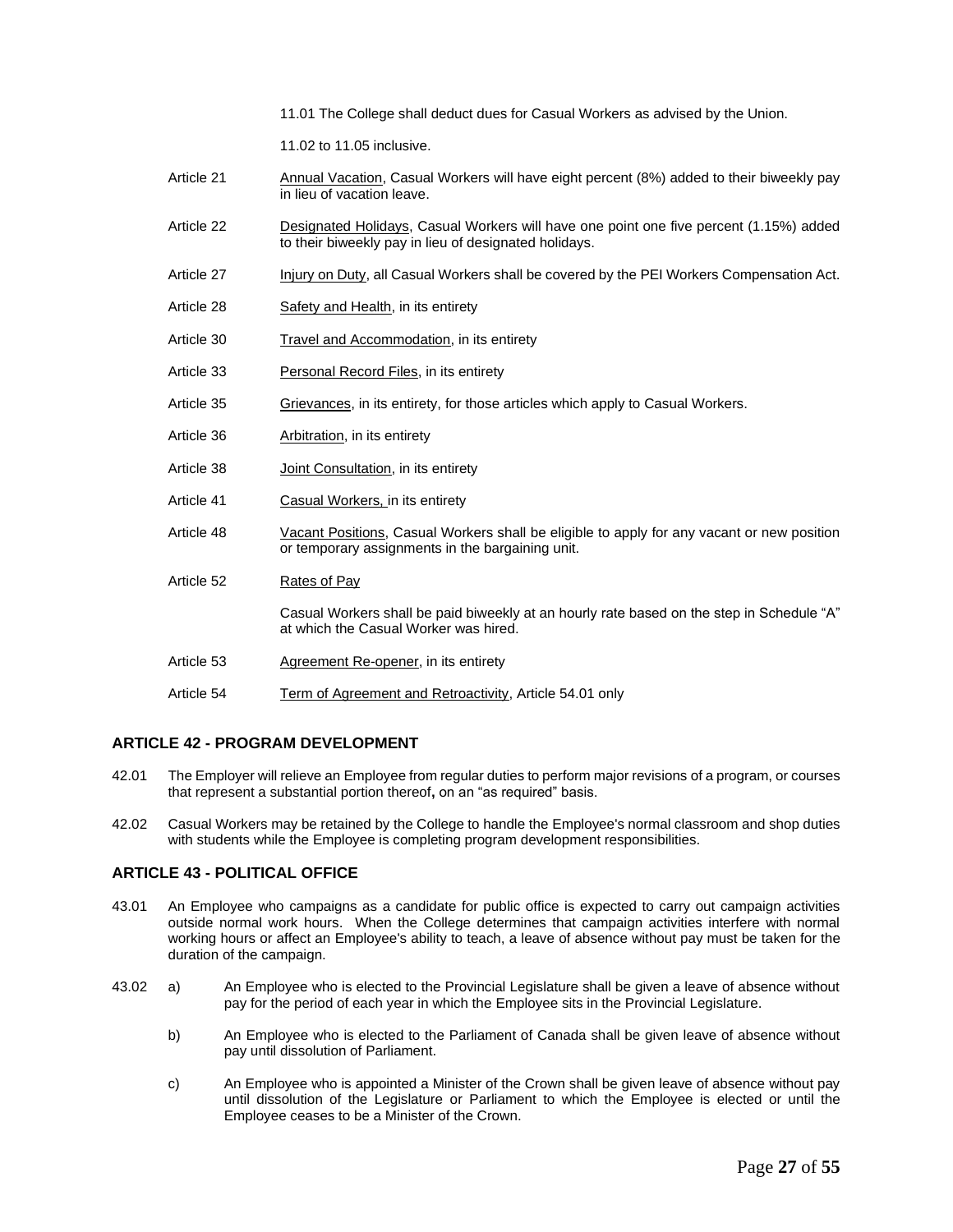- 43.03 After the dissolution of the Parliament or Legislature to which the Employee is first elected, the Employee is entitled to return to the College in the Employee's original position, if vacant, or to a position having an equivalent salary.
- 43.04 An Employee who offers for re-election after the dissolution of the Parliament or Legislature to which the Employee is first elected, must take leave of absence without pay during the period of active campaigning prior to the day of the Federal or Provincial election.
- 43.05 The appointment of an Employee who becomes:
	- a) a re-elected member of the Provincial Legislature and who continues as a Minister of the Crown;
	- b) a re-elected member of the Provincial Legislature and who continues as Leader of the Opposition; or
	- c) a re-elected member of the Federal Parliament;

shall be terminated with effect from the date of the Employee's re-election to the Provincial Legislature or Parliament.

- 43.06 The appointment of an Employee who accepts an appointment to the Senate of Canada shall be terminated with effect from the date of appointment to the Senate.
- 43.07 An Employee who becomes an elected member of a municipal or city government is normally expected to carry out these duties in the Employee's spare time without leave or special privilege. When the duties require more than spare time, leave of absence without pay must be taken; re-election under these circumstances shall be subject to the same conditions as Article 43.05.

#### <span id="page-32-0"></span>**ARTICLE 44 - BARGAINING UNIT WORK**

- 44.01 a) The College agrees that work currently performed or hereafter assigned to the bargaining unit shall not be sub-contracted, transferred, leased, assigned or conveyed, in whole or in part, in such a manner that results in the layoff of continuing Employees.
	- b) "Transferred, leased, assigned or conveyed" means the transfer of business in relation to successor rights pursuant to section 39 of the *Prince Edward Island Labour Act.*
	- c) "Subcontracted" means any assignment of bargaining unit work to anyone outside the bargaining unit.

#### <span id="page-32-1"></span>**ARTICLE 45 - TUITION FEES**

- 45.01 Where an Employee or a person on a re-employment list under this Agreement has registered during the normal registration period for any general interest course at the College and where there are sufficient numbers of fee-paying clients to cover the direct costs of the course, the Employee will be granted free tuition in that general interest course provided, however, that no Employee shall be granted free tuition in cases where there are sufficient numbers of fee-paying clients to completely fill the course. In cases where Employees are granted free tuition, they shall be responsible for the cost of any textbooks and materials required for the course.
- 45.02 Persons on a College re-employment list may be admitted to College programs without tuition charge at the discretion of the Vice President of Corporate Services to which they seek admission.

#### <span id="page-32-2"></span>**ARTICLE 46 - PRE-RETIREMENT COURSE**

- 46.01 The College agrees to provide the opportunity for Employees to participate in a Holland College course on pre-retirement.
- 46.02 Employees will be provided leave with pay and free tuition to participate in the pre-retirement course referred to in Article 46.01.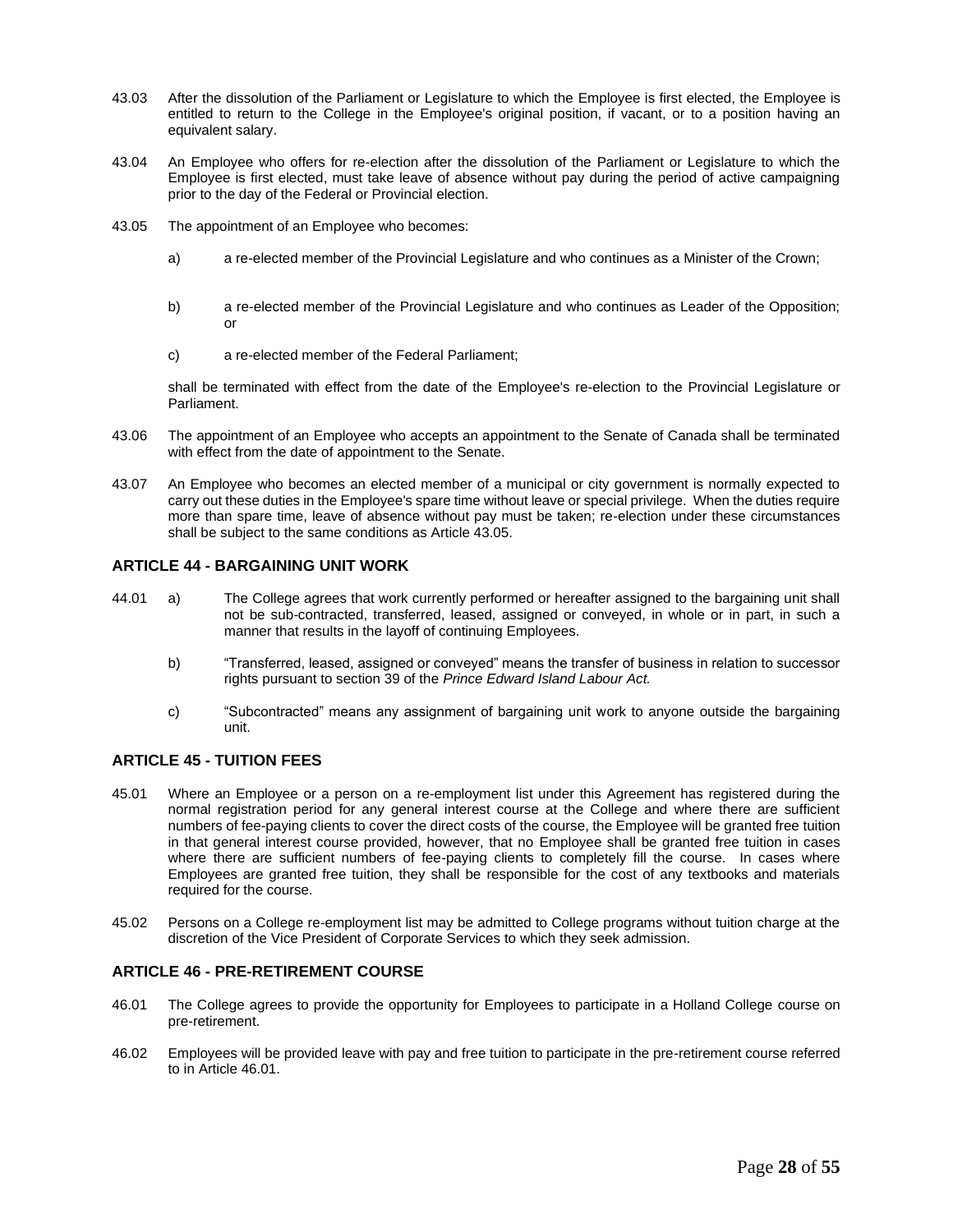#### <span id="page-33-0"></span>**ARTICLE 47 - SENIORITY**

- 47.01 Where qualifications, ability and suitability are equal, seniority shall be the determining factor in determining preference for layoff and recall (Article 49), in filling vacant positions (Article 48), in the case of involuntary transfer (Article 31.05), and in newly scheduled alternate instructional hours of work (Article 24.03(b)).
- 47.02 An Employee who successfully completes the probationary period shall be granted seniority. "Seniority" for the purpose of this Article means length of service with the College and shall be retroactive to the date of probationary employment. This shall also include service with the former Division of Vocational and Continuing Education as recognized on the current seniority list.
- 47.03 The College shall maintain a seniority list showing the date on which each Employee's service is commenced.
- 47.04 Where seniority is the determining factor in layoff and recall, the unit of operation of seniority shall be by program within the bargaining unit.
- 47.05 Where seniority is the determining factor in newly scheduled alternate instructional hours of work, the unit of operation of seniority shall be by program and work center within the bargaining unit and preference shall be by seniority.
- 47.06 Where seniority is the determining factor in filling vacant positions, the Employee with the most seniority shall be given preference.
- 47.07 Where seniority is the determining factor in involuntary transfer, the Employee with the least seniority shall be transferred first.

#### <span id="page-33-1"></span>**ARTICLE 48 - VACANT POSITIONS**

- 48.01 a) When any vacancy in a continuing position occurs or a new continuing position is created within this bargaining unit, the College shall immediately post the position on the College's Human Resources website at least two (2) weeks prior to the closing date for application. An electronic notice of all postings shall be forwarded to the Union and to Employees.
	- b) A temporary assignment opportunity, available due to the absence of a probationary or continuing Employee for a period greater than six (6) months, shall be posted for seven (7) days and processed in accordance with this Article.
	- c) Notwithstanding any other provisions of this article, **a full time Short-Term Employee who has accumulated the equivalent of one hundred and eighty-five (185) days per year of employment in the same program over three (3) consecutive years shall be deemed a Continuing Full time Employee and appointed to a Continuing Position after successful completion of a probationary period. For greater clarity**, this provision does not apply to those short-term positions **temporarily** replacing a Continuing Employee.
- 48.02 Notices as provided in this article shall contain:
	- a) A concise description of the particular characteristics of the position and the benefits connected with it.
	- b) A listing of the criteria of eligibility and the requirements of the position.
- 48.03 The College agrees that applications shall be fully processed to determine if there is a suitable applicant and the processing shall be done in the following order:
	- a) Continuing and Probationary Employees, including individuals on the re-employment list.
	- b) Short-term employees and Sessional Instructors who have worked in the previous twelve (12) months.
	- c) Other applicants.

In the event that any Employee is denied an interview for any continuing position, the College agrees to provide, upon request, an explanation of the reasons the applicant was unsuccessful.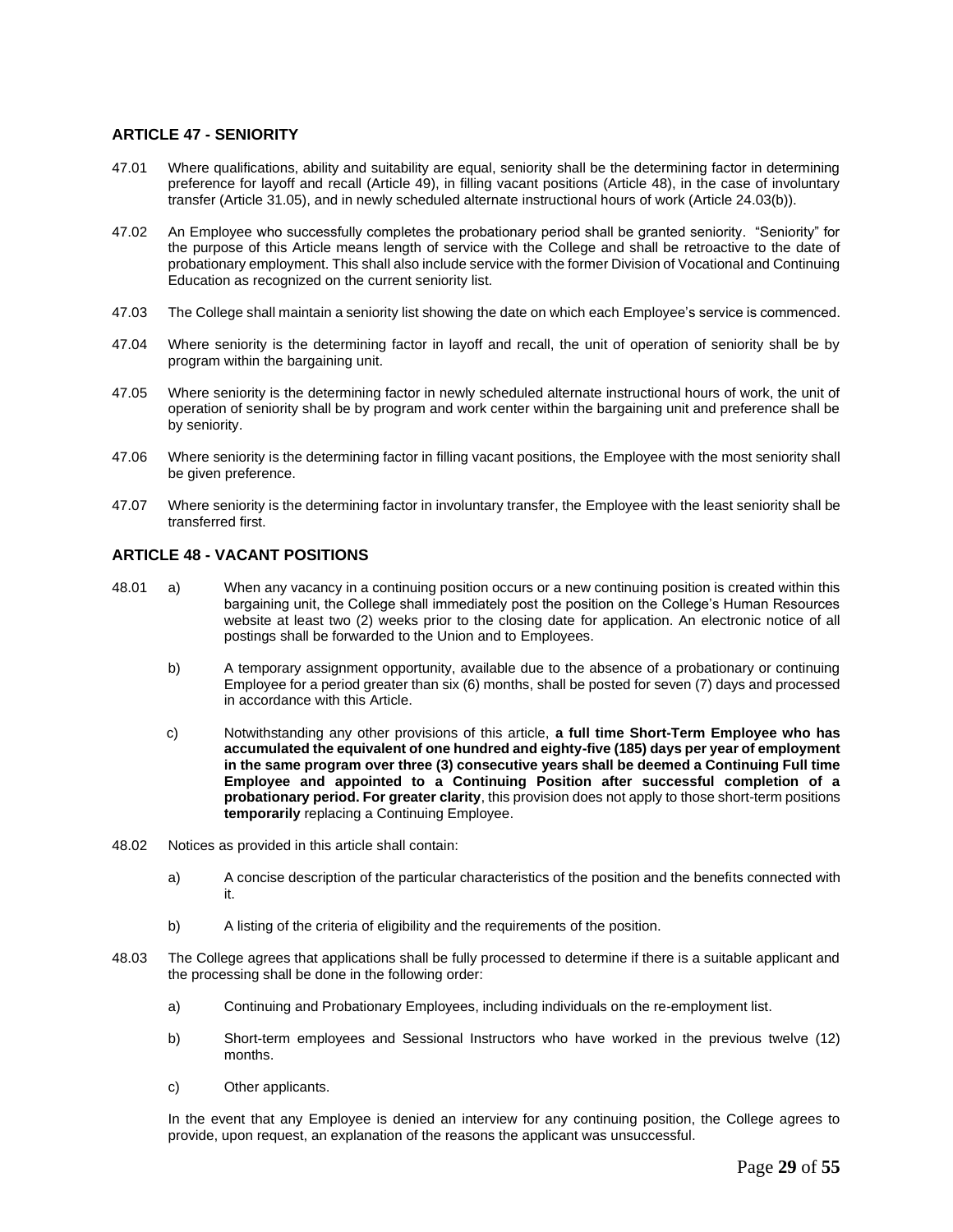- 48.04 Article 47 (Seniority) shall be applied in filling vacant positions from within the College.
- 48.05 If the position is not filled by the process outlined in the Article, it can be filled through secondment.

#### <span id="page-34-0"></span>**ARTICLE 49 - TERMINATION**

- 49.01 **The employment of an Employee shall be terminated in the following circumstances**:
	- **a) If the Employee is discharged for just cause and not reinstated.**
	- **b) If the Employee resigns or retires and the resignation or retirement has not been withdrawn pursuant to Article 49.09.**
	- **c) If the Employee is laid off for more than eighteen (18) months.**
	- **d) If the Employee fails to return to work, after being offered a reasonable recall position.**
- **49.02 The layoff of an Employee may occur due to:**
	- **a) shortage of work; or**
	- **b) reduction or discontinuation of a program, service or services; or**
	- c) an employee's medical condition which is such that he/she is unable to fulfill the functions of his/her position and **cannot be accommodated under** Article 37;

and the College is unable to find a suitable position of equal or fewer hours for the Employee concerned, as provided in Article 31.08, the Employee may be laid off in accordance with Articles **49.03** through **49.06**.

- 49.03 a) If a continuing Employee hired prior to April 1, 2002 is to be laid off, the College must give notice in writing twelve (12) months prior to the effective date of layoff.
	- b) If a probationary or continuing Employee hired on or after April 1, 2002 is to be laid off, the College must give notice in writing three (3) months prior to the effective date of layoff.
- 49.04 When a continuing Employee is laid off, the Employee shall be placed on a re-employment list for a period of eighteen (18) months. When a continuing Employee is laid off the College will notify the Union of the effective date of layoff. This list shall be maintained by the Human Resources Office and the list shall be checked for eligible candidates each time any vacancy occurs in the College establishment. Any eligible Employee on the list shall be recalled before the vacant position is advertised.
- 49.05 In the event that a former continuing Employee accepts short-term employment with the College during the initial eighteen (18) month period that the Employee is on a re-employment list, the Employee's period of time on the re-employment list will be extended by the number of calendar days equal to the time the Employee worked during the initial eighteen (18) month period on the re-employment list.
- 49.06 An Employee on the re-employment list during the recall period shall not be entitled to the provisions of the Collective Agreement except for Articles 47, **49.04**, and **49.05** and 26.01 and 26.02 only if the Employee pays 100% of the required premiums and that said premium payments are received in advance on the first of each month of coverage, otherwise coverage will be terminated
- **49.07 Where an Employee intends to retire, the Employee shall provide the Employer with written notice of the Employee's retirement date two (2) months prior to that date.**
- **49.08 Where an Employee intends to resign, the Employee shall provide the Employer with written notice of the Employee's resignation date four (4) weeks prior to that date.**
- **49.09 Notwithstanding Articles 49.07 and 49.08, an Employee shall be permitted to withdraw a notice of retirement or resignation, in writing not later than the end of the seventh business day following the day on which the original notice was received by the Employer. The notice so withdrawn shall be deemed never to have taken place.**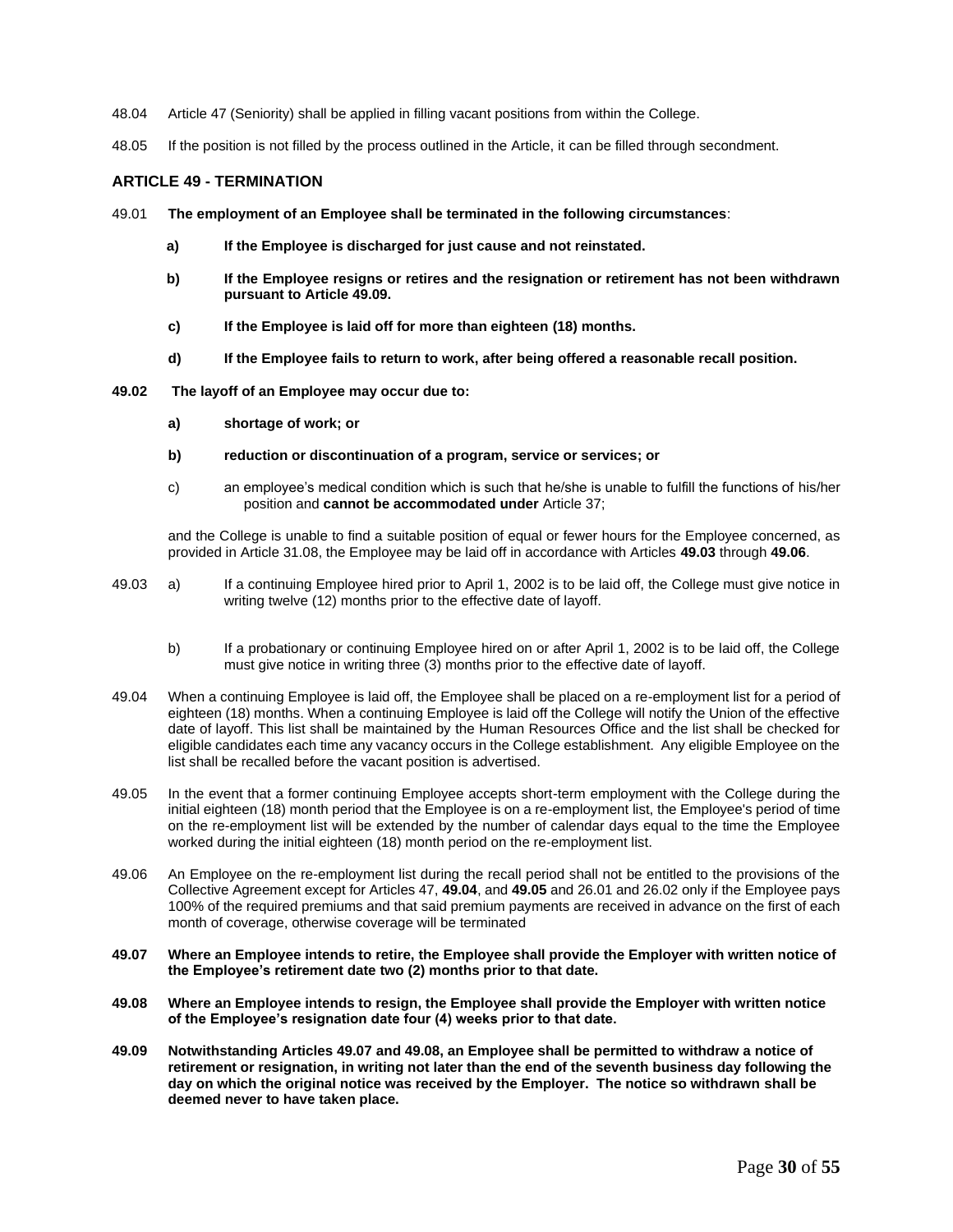#### <span id="page-35-0"></span>**ARTICLE 50 - SEVERANCE AND RETIREMENT PAY**

#### **50**.**01 Definitions**

**For the purposes of Article 50 only:** 

- **(a) "Retirement" means separation from the College and the exercising of pension vesting rights;**
- **(b) "Continuous Service" means years of continuous employment in a continuing position commencing date of hire of the employee to the continuing position.**
- 50.02 All continuing Employees who have five (5) or more years of continuous service, or their estates, shall be entitled to severance or retirement pay for one of the following reasons:
	- a) Retirement;
	- b) Termination of employment due to permanent disability or death; or
	- c) **Layoff, after exhaustion of the recall period pursuant to Article 49.04. An Employee may waive their right to the recall period in writing and receive severance payment on receipt of such waiver by the Employer**.

#### 50.03 a) Retirement, Death or Disability

i) For **Full-Time** Employees hired on or after April 1, 2014, the severance or retirement pay payable under

sub-article 50.02 (a) or (b) shall be equal to one (1) week's pay for each year of continuous fulltime service, or portion thereof, multiplied by the Employee's average annual salary for the period of continuous service.

Average Annual Salary x Years of continuous service 52

The calculation of the Average Annual Salary shall exclude the Employee's salary in their first year of employment.

- ii) **For Part-Time Employees**, the severance or retirement pay payable under sub-article 50.02 (a) or (b) shall be equal to one (1) week's pay for every two hundred sixty (260) days paid, prorated accordingly for an employee who works less than full days, multiplied by the Employee's average annual salary for the period of eligible service.
	- b) Layoff
- i) **For Full-Time Employees**, the severance pay payable under sub-article 50.02 (c) shall be equal to one (1) week's pay for each year of continuous full-time service, or portion thereof, and shall be based upon the Employee's weekly salary in effect at the date of termination.
- ii) **For Part-Time Employees**, the severance pay payable under sub-article 50.02 (c) shall be equal to one (1) week's pay for every two hundred sixty (260) days paid, prorated accordingly for an employee who works less than full days, and shall be based upon the Employee's weekly salary in effect at the date of termination.
- 50.04 An Employee who has been provided written notice of layoff and who resigns shall, provided the Employee has at least five (5) years continuous service, be entitled to receive severance pay in accordance with the provisions of this Article.
- 50.05 At the written request of the Employee, any severance or retirement pay payable under Article 50.02 will be paid to the Employee at the beginning of the next calendar year.
- 50.06 a) A **Full-Time** Employee to whom retirement pay is payable under Article 50.02 (a) may elect to: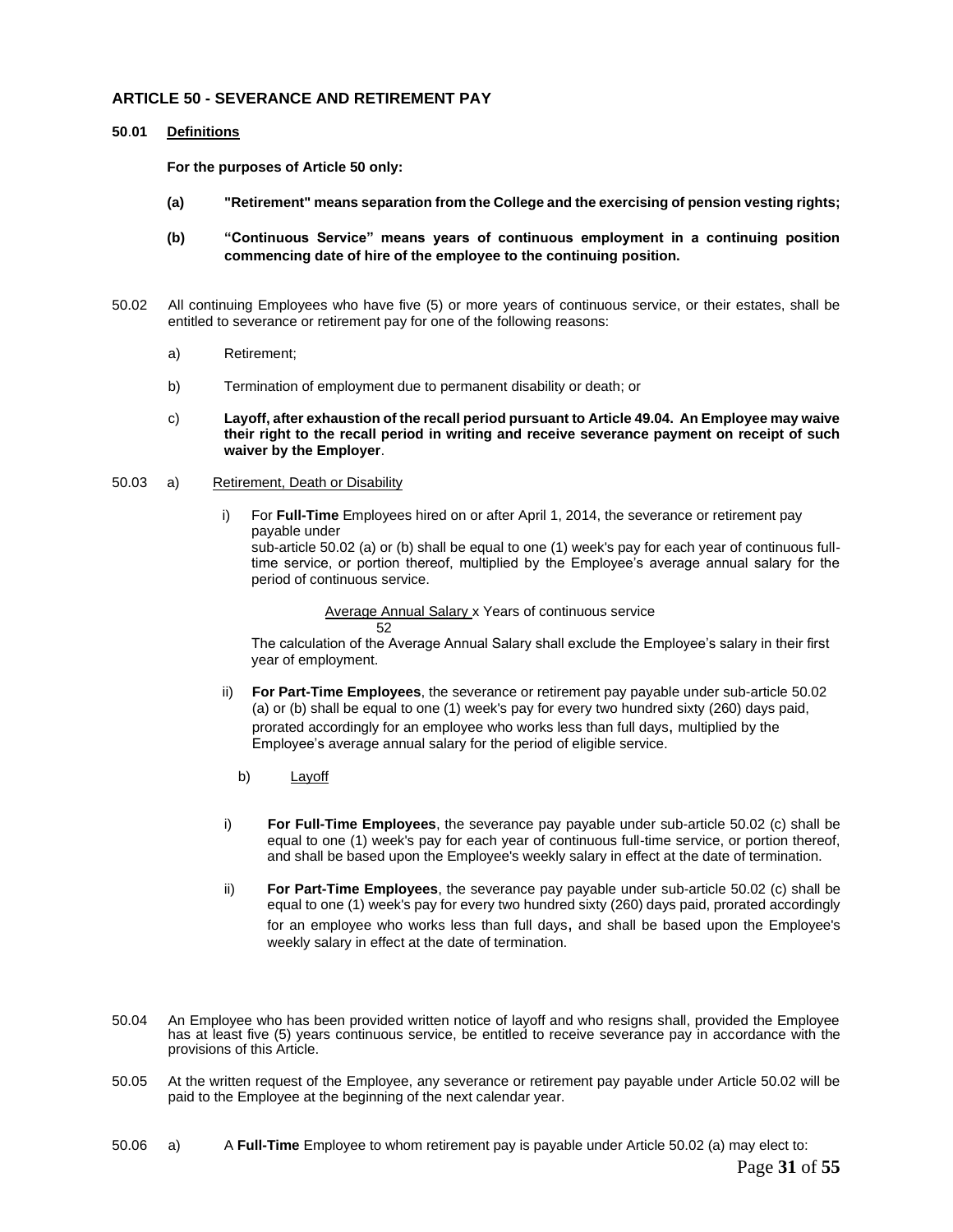- i) take a paid pre-retirement vacation in lieu of the Employee's entitlement to retirement pay which will equal the Employee's entitlement under Article 50.03(a); or
- ii) take a combination of paid pre-retirement vacation and retirement pay which will equal the Employee's entitlement under Article 50.03(a).

However, any paid pre-retirement vacation under this Article must terminate on the Employee's date of retirement. **The period of paid pre-retirement vacation shall be deemed a period of credited service only for the purpose of pension entitlement but, for greater certainty, no other benefits of the Collective Agreement shall apply.**

b) In order to qualify for a paid pre-retirement vacation under this sub-article, the Employee must request the paid pre-retirement vacation in writing at least six (6) months prior to the proposed commencement date of the paid pre-retirement vacation.

An application for a paid pre-retirement vacation may be submitted less than six (6) months prior to the proposed commencement date of the vacation; but the granting of a pre-retirement vacation in such a case shall be at the discretion of the College.

#### <span id="page-36-0"></span>**ARTICLE 51 -SHORT-TERM EMPLOYEES**

51.01 "Short-term employee" means an employee who is appointed to a short-term position.

Short-term position means a position, other than a Sessional Position, that will be for not less than three (3) months but not more than twelve (12) months to replace a Continuing Employee while on approved leave or for a specific purpose where the duties are for a limited or uncertain duration.

- 51.02 a) Short-term employees hired following June 30, 1999 shall be paid a per diem rate equal to 1/261 of the annual salary for the position as outlined in Schedule "A."
	- b) Short-term employees seconded to the Institute of Adult and Community Education (IACE) shall be paid in accordance with the rates of pay in Schedule "B" of this Agreement and in accordance with the per diem formula in effect on June 30, 1999.
- 51.03 Short-term employees who have accumulated the equivalent of one hundred and eighty-five (185) days of work shall receive credit for one (1) year of service for salary purposes.
- 51.04 Notwithstanding the definition of "employee" as contained in Article 2, short-term employees shall be entitled to the following provisions as listed below:

| Article 1  | <b>Purpose of the Agreement, in its entirety</b>           |
|------------|------------------------------------------------------------|
| Article 2  | Definitions, in its entirety                               |
| Article 3  | Recognition, in its entirety                               |
| Article 4  | Management Rights, in its entirety                         |
| Article 5  | Employee Rights, in its entirety                           |
| Article 6  | Public Legislation, in its entirety                        |
| Article 7  | Instructional Material, in its entirety                    |
| Article 8  | Information, in its entirety                               |
| Article 11 | Union Dues, in its entirety                                |
| Article 12 | Leave of Absence without Pay, Article 12.01 and 12.02 only |
| Article 13 | <b>Leave of Absence with Pay, Article 13.01 (f) only</b>   |
| .          |                                                            |

Article 14 Maternity, Adoption and Parental Leave, employees shall be granted maternity, adoption and parental leave in accordance with the *Employment Standards Act.*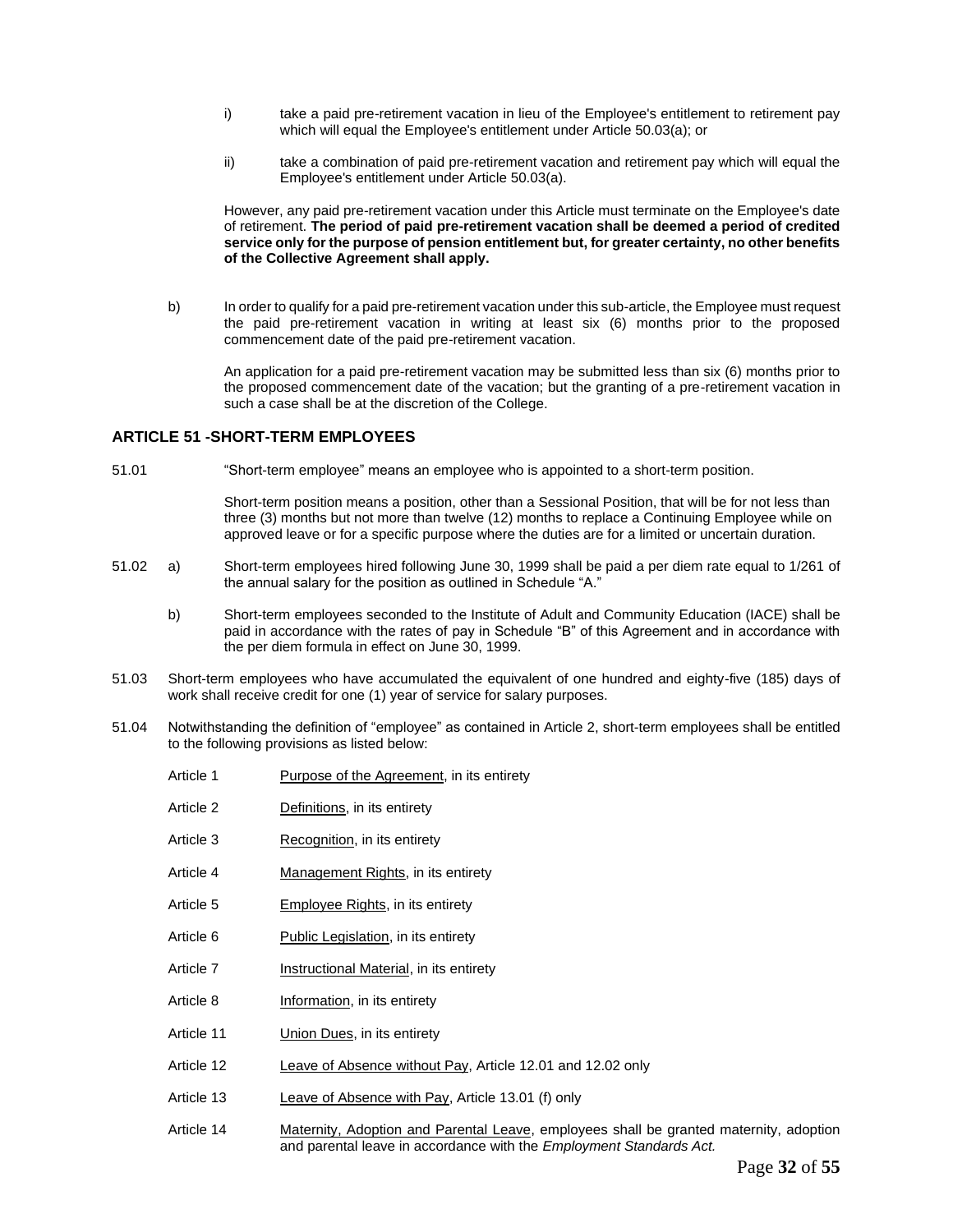- Article 15 Sick Leave, sick leave accumulation on the basis of one and two-thirds (1 2/3) days for every twenty (20) days paid prorated for less than full-time hours. For the purpose of this Article accumulation of sick leave credits shall continue from year to year for employees hired in consecutive years provided they work more than twelve (12) weeks on a cumulative basis from September to August each year.
- Article 16 Leave on Union Business, in its entirety.
- Article 17 Development or Sabbatical Leave, employees may be granted leave under this Article at the discretion of the College.
- Article 21 Annual Vacation, employees covered by Article 51.02 (a) shall be compensated as follows based on their cumulative service:

Employees will have eight percent (8%) added to their pay in lieu of vacation leave. Any employee who worked 30 weeks or more in the twelve (12) month period prior to March 31, 2008 shall have their rate maintained at the higher level in lieu of vacation leave, provided they continue to work 30 weeks or more in subsequent years.

Article 22 Designated Holidays, article 22.01 only

Additionally, in order to be eligible for the holiday, a Short-term employee must be actively employed for the pay period during which the holiday occurs. An eligible Short-term employee working less than full time shall receive pay for the holidays in Article 22.01 prorated according to the full-time equivalent (FTE) of the position.

Article 26 Insurance and Pension Coverage

#### 26.01 Group Medical and Dental

The College will pay two-thirds (2/3) of the premium costs for group medical and dental insurance for the following employees subject to the payment of the balance of the premiums by employees through payroll deductions.

- a) Employees who were participating in the Plan(s) up to June 30, 1999 and who are re-employed in successive years for more than three (3) continuous months per year shall be eligible to participate in the Group Medical and Dental Plans where the Plans permit, provided they pay the full premiums for periods between College employment. Such coverage will be implemented only at the request of the employee and the full premiums for such coverage must be paid to the College in advance prior to the last working day in the active employment period. If it is later determined that such an employee will not be re-employed by the College in the following employment period, such coverage will cease immediately and the employee will be refunded any advanced premiums paid for periods beyond the date coverage is terminated.
- b) Employees who were hired initially after June 30, 1999, must be employed for a minimum of six (6) consecutive months to qualify for benefits. When these employees are re-employed in successive years for six (6) months or more continuation of benefits is subject to the same conditions as employees covered in (a) above.

#### 26.02 Group Life and AD&D

The College will pay two-thirds (2/3) of the premium costs for group life and AD&D insurance for the following employees subject to the payment of the balance of the premiums by employees through payroll deductions.

a) Employees who were participating in the Plan(s) up to June 30, 1999 and who are re-employed in successive years for more than three (3) continuous months per year shall be eligible to participate in the Group Life and AD&D Plans where the Plans permit, provided they pay the full premiums for periods between College employment. Such coverage will be implemented only at the request of the employee and the full premiums for such coverage must be paid to the College in advance prior to the last working day in the active employment period. If it is later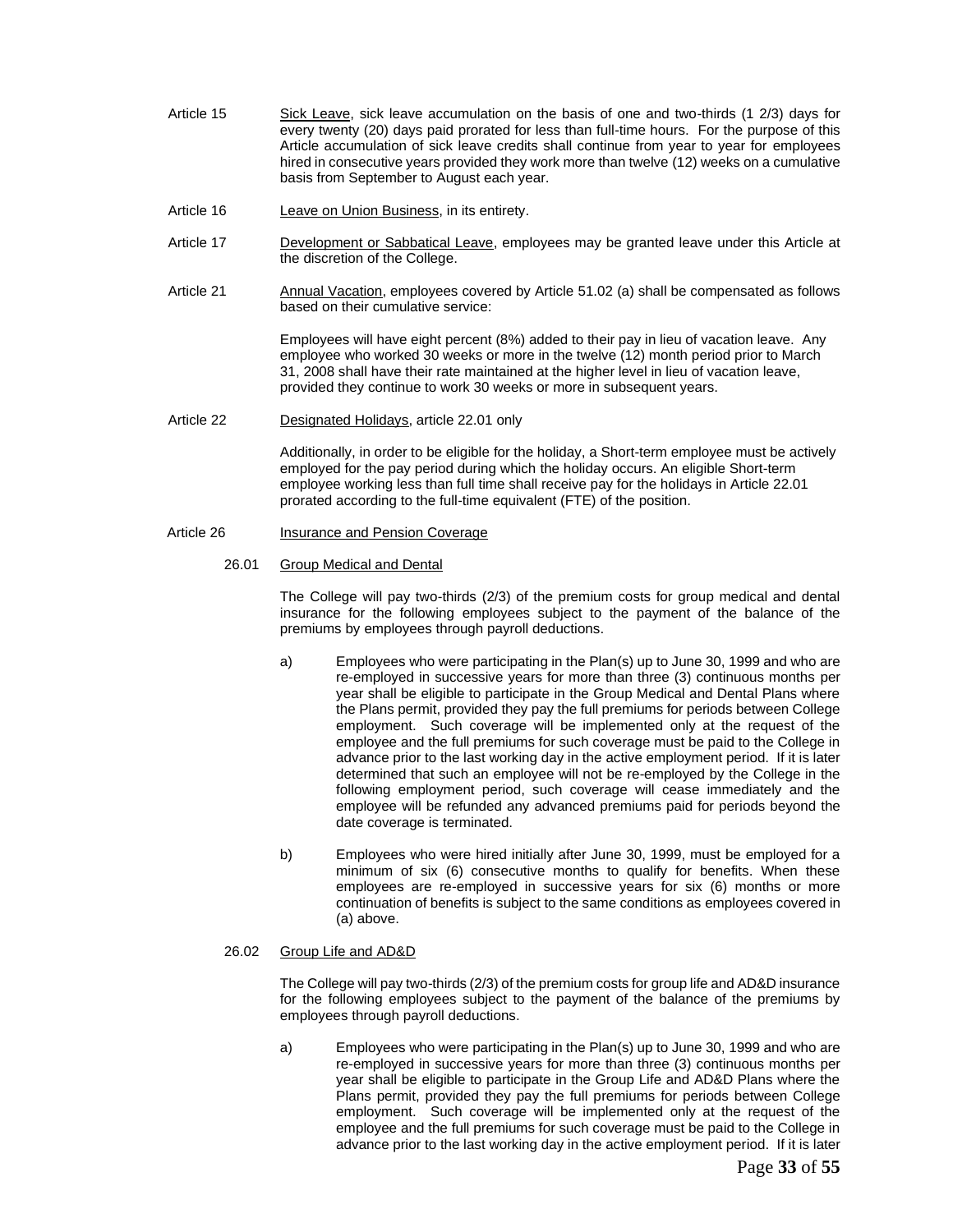determined that such an employee will not be re-employed by the College in the following employment period, such coverage will cease immediately and the employee will be refunded any advanced premiums paid for periods beyond the date coverage is terminated.

- b) Employees who were hired initially after June 30, 1999, must be employed for a minimum of six (6) consecutive months to qualify for benefits. When these employees are re-employed in successive years for six (6) months or more, continuation of benefits is subject to the same conditions as employees covered in (a) above.
- 26.03 Pension

Short-term employees who meet the eligibility requirements outlined in the Holland College Pension Plan shall be eligible to participate in the pension plan.

- Article 27 Injury on Duty, all short-term employees shall be covered by the PEI *Workers Compensation Act*.
- Article 28 Safety and Health, in its entirety
- Article 30 Travel and Accommodation, in its entirety
- Article 33 Personal Record Files, in its entirety
- Article 35 Grievances, in its entirety
- Article 36 Arbitration, in its entirety
- Article 38 **Joint Consultation**, in its entirety
- Article 48 Vacant Positions, Article 48.01, 48.02 and 48.03. In addition, employees shall be eligible to apply for any vacant or new position or temporary assignments in the bargaining unit.
- Article 52 Rates of Pay
	- a) Short-term employees shall be paid on a regular biweekly basis in accordance with the provisions of Article 51.02.
	- b) If employees instruct night courses for the College and are teaching their specialty, such employees shall be paid an hourly rate up to forty**-**five dollars (\$45) per hour.
- Article 53 Agreement Re-opener, in its entirety
- Article 54 Term of Agreement and Retroactivity, in its entirety

#### <span id="page-38-0"></span>**ARTICLE 52 - RATES OF PAY**

- 52.01 The rates of pay for Employees who are paid according to their academic certification shall be in accordance with Schedule "B."
- 52.02 Subject to 52.01, all other continuing and probationary Employees shall be paid in accordance with Schedule "A." In cases where Employees' salaries exceed the appropriate step, they shall continue to receive the same economic increases which are applied to Schedule "A."
- 52.03 Where an Employee is required by the College to assume the duties of another Employee in a higher paid position on an acting basis in excess of ten (10) days, the Employee will be paid at the level of the higher position retroactive to the day the Employee commenced the duties of the higher position.
- 52.04 Existing Employees will be given due consideration before non-members are recruited for a Sessional position.
- 52.05 If an Employee should be promoted, salary adjustment shall be effective from the date the Employee assumes the Employee's new duties.
- 52.06 If an individual Employee's position is reclassified to a lower level during the fiscal year, the Employee shall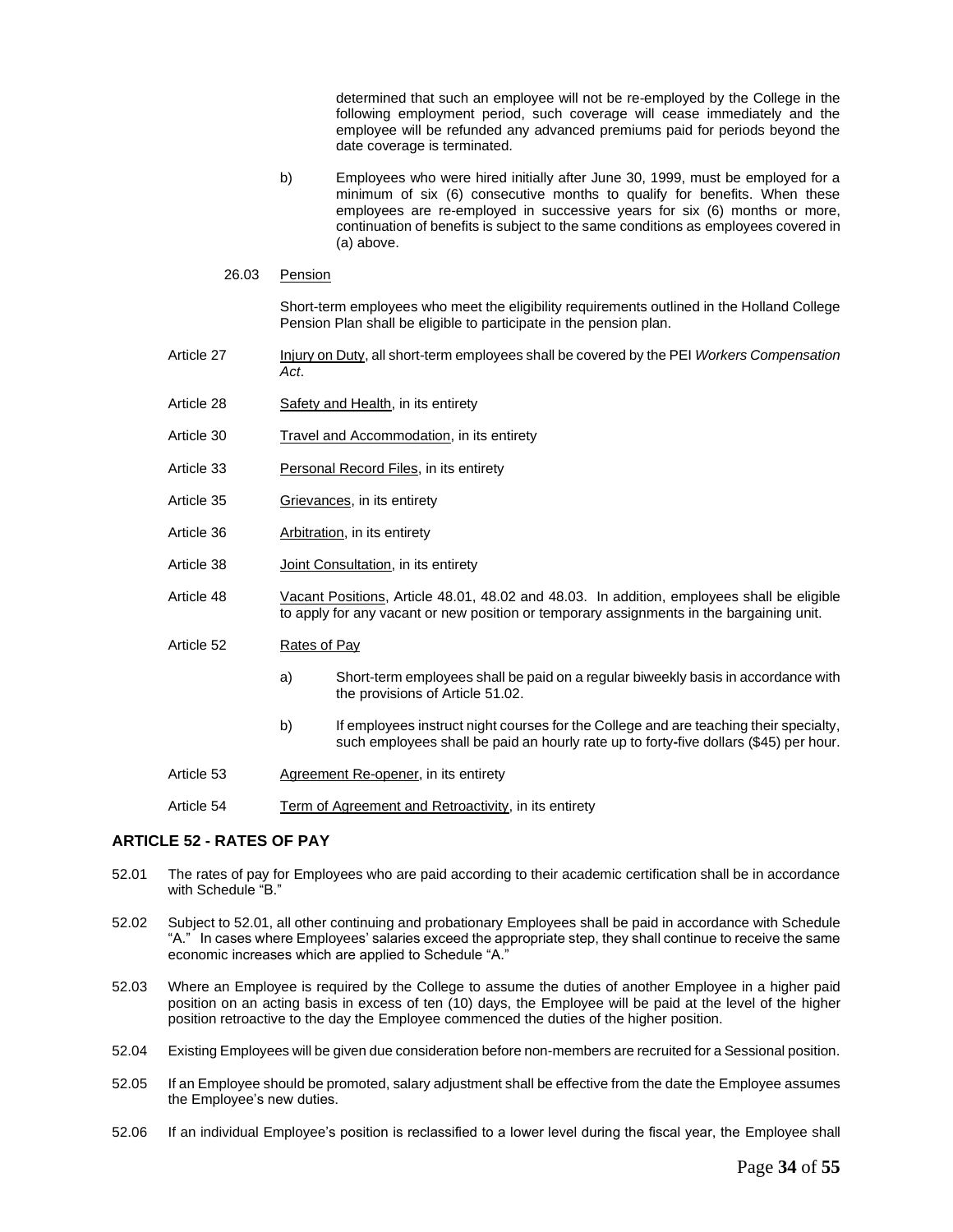retain the present rate of pay until the negotiated rate of pay equals or exceeds the present rate of pay.

- 52.07 Where a new learning management position comes into being during the term of this Agreement, which does not fall within the existing Schedule "A," the rate of pay for the position shall be subject to negotiation between the College and the Union.
- 52.08 Annual salaries for full-time Employees shall be paid in twenty-six (26) bi-weekly pay periods.
- 52.09 An allowance shall be paid to all full-time Marine Navigation Instructors who are required by the College to hold a Master Home Trade Ticket or Masters Foreign Going Ticket.

| April 1, 2021 | \$2657 per annum |
|---------------|------------------|
| April 1, 2022 | \$2710 per annum |
| April 1, 2023 | \$2764 per annum |

- 52.10 Casual Workers who have accumulated the equivalent of one hundred and eighty-five (185) days of work shall receive credit for one (1) year of teaching experience for salary purposes.
- 52.11 Employees recalled in accordance with Article 49 shall be credited with previous service with the College for salary determination purposes.
- 52.12 The anniversary date of Employees shall be April 1. On the Employee's anniversary date, the College shall grant an increment for each additional year of experience provided the Employee has not reached the maximum rate of pay for the position.

#### <span id="page-39-0"></span>**ARTICLE 53 - AGREEMENT RE-OPENER**

- 53.01 The contents of this Agreement may be altered at any time by the mutual consent of the parties.
- 53.02 Should either party to this Agreement wish to alter the Agreement in whole or in part, such request must be made in writing to the other party. The request shall contain the proposed amendment and a proposed date and place of meeting suggested.
- 53.03 Within fifteen (15) days of receiving the request outlined in Article 53.02, a written response must be made by the second party, indicating whether or not a meeting shall occur.
- 53.04 Any amendments to the Agreement shall be reduced to writing and signed by both parties.

#### <span id="page-39-1"></span>**ARTICLE 54 – TERM OF AGREEMENT AND RETROACTIVITY**

- 54.01 This Agreement shall be in effect for the period **April 1, 2021 to March 31, 2024**, and shall be automatically renewed thereafter for successive periods of twelve (12) months unless either party requests the negotiation of a new Agreement by giving written notice to the other party not less than sixty (60) calendar days prior to the expiration of the Agreement.
- 54.02 There shall be no retroactivity applied to this Collective Agreement except for salary adjustments pursuant to Schedule "A" and Schedule "B", or as otherwise expressly provided. Retroactivity shall apply only to Continuing, Probationary, and Short-term Employees in the employ of the College as of **April 1, 2021.**
- 54.03 All retroactive pay to Employees covered by this Agreement shall have enclosed a statement of the formula used in the calculation.
- 54.04 Both parties shall adhere fully to the terms of this Agreement during the period of bona fide collective bargaining and conciliation.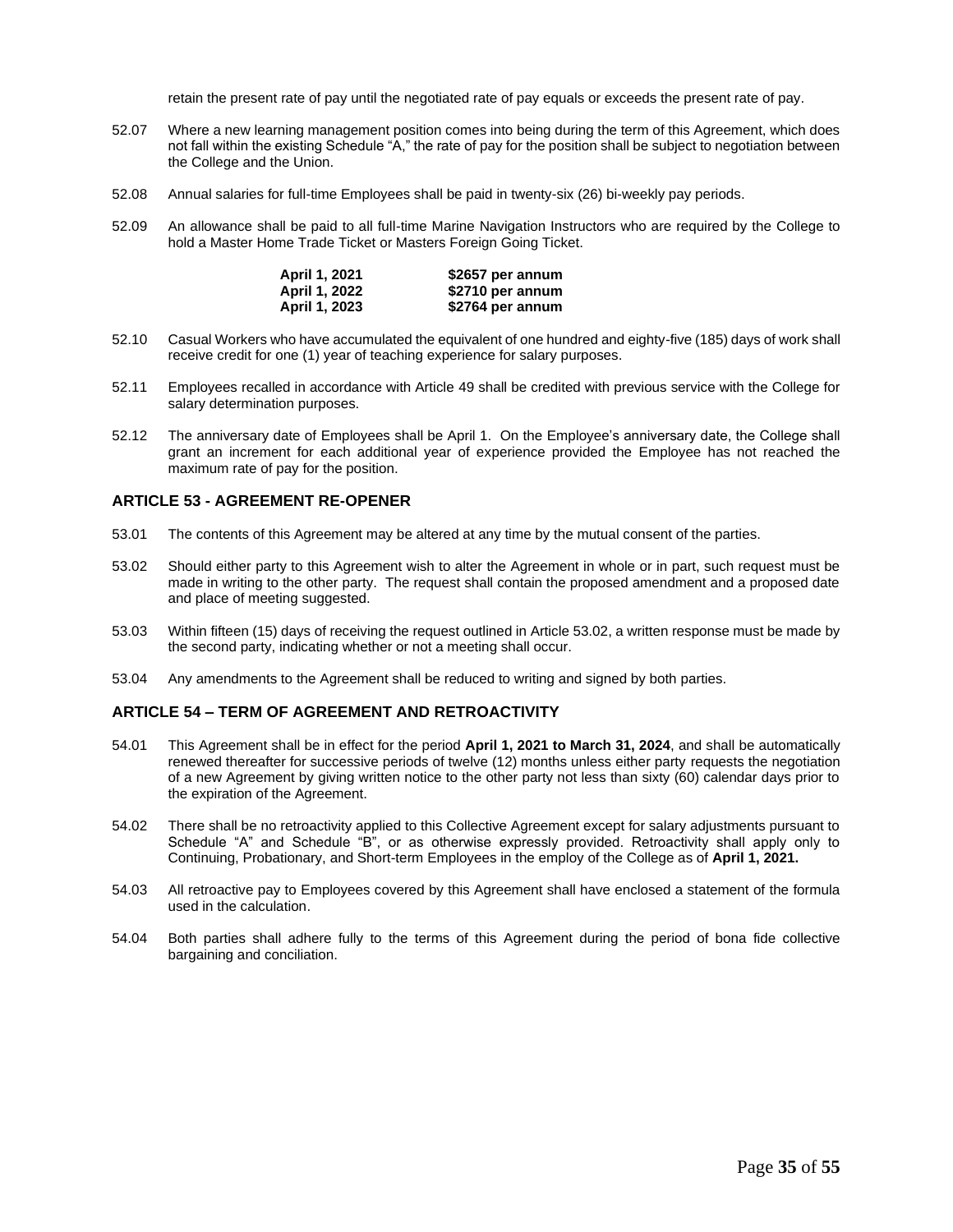Signed at Charlottetown this 19th

day of April 2022.

## FOR THE COLLEGE

Witness Witness

Alexander

(Sandy) MacDonald, Ph.D Cert. Psych President

Kati'McCarvill

**Chief Financial Officer** 

FOR THE UNION

Witness

Karen Jackson<br>President

VitHess

Kevin Gotell

Secretary/Treasurer

Page 36 of 55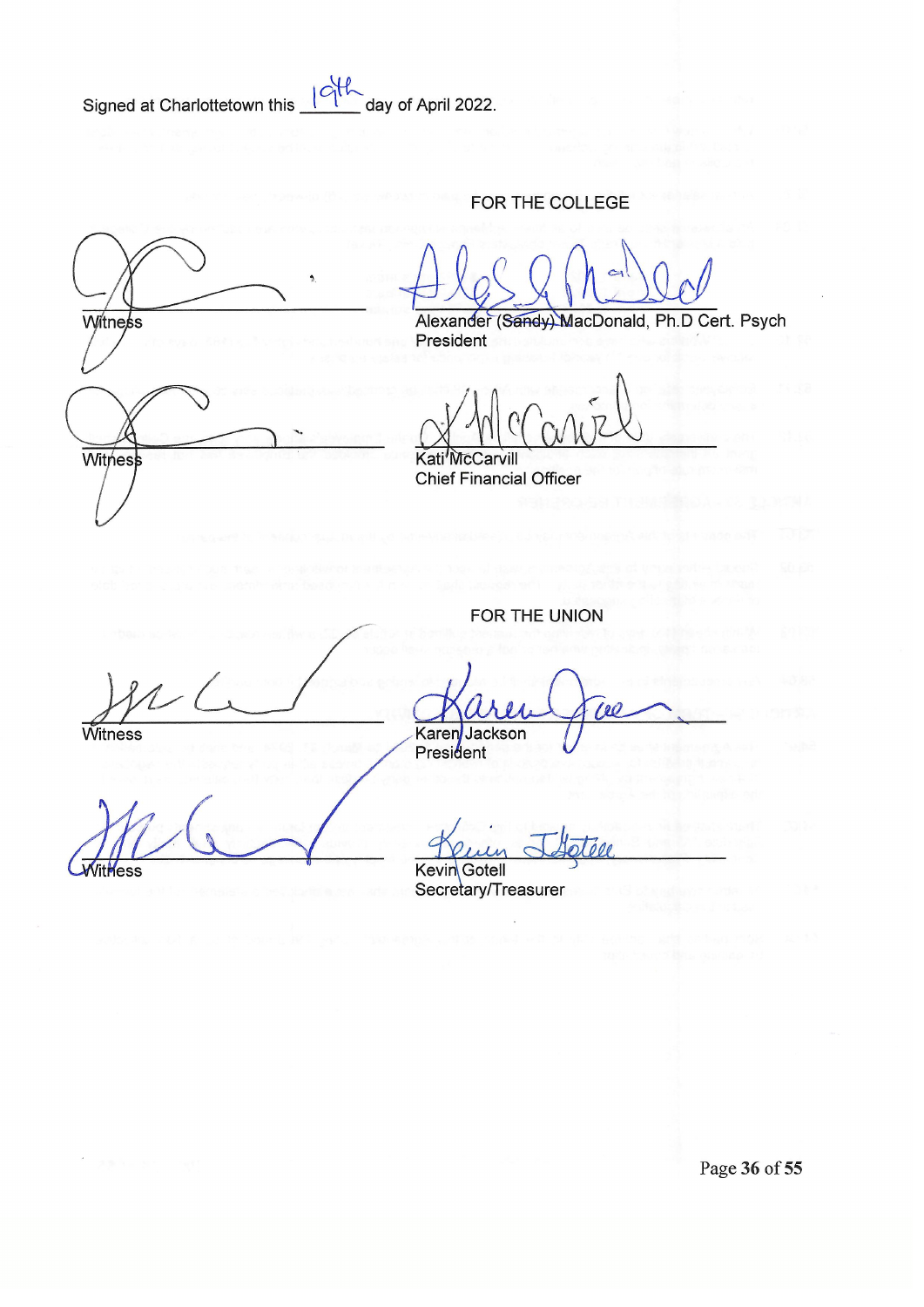## **Schedule "A"**

#### **Learning Managers Salaries in Annual Amounts April 1, 2021 to March 31, 2022**

This salary schedule indicates the annual base salary paid at each step to Learning Managers. The determination of starting salaries and progression within the salary schedule shall be in accordance with the relevant formal qualifications and relevant experience in a field of work related to the material to be taught. Recognition of qualifications and experience is subject to submission by the Learning Manager of documentation acceptable to the College verifying that the Learning Manager is entitled to such recognition.

Learning Managers shall be eligible to be hired and progress within the pay scales as follows:

#### **Salary Scale for:**

**A** All Learning Managers with a recognized and relevant diploma.

| Steps | А      |
|-------|--------|
| 1     | 65,412 |
| 2     | 68,679 |
| 3     | 72,116 |
| 4     | 75,718 |
| 5     | 79,507 |
| ี่ค   | 82,684 |

#### **Salary Scale for:**

**B** All Learning Managers with a recognized and relevant bachelor's degree or a certified journeyperson or certification where the certifying body is authorized by the federal or the provincial government.

| <b>Steps</b> | в      |
|--------------|--------|
| 1            | 65,412 |
| 2            | 68,679 |
| 3            | 72,116 |
| 4            | 75,718 |
| 5            | 79,507 |
| 6            | 82,684 |
| 7            | 85,994 |

#### **Salary Scale for:**

**C** All Learning Managers with a recognized and relevant master's degree.

| <b>Steps</b> | С      |
|--------------|--------|
| 4            | 75,718 |
| 5            | 79,507 |
| 6            | 82,684 |
| 7            | 85,994 |
| 8            | 89,431 |
| 9            | 93,011 |
| 10           | 96,732 |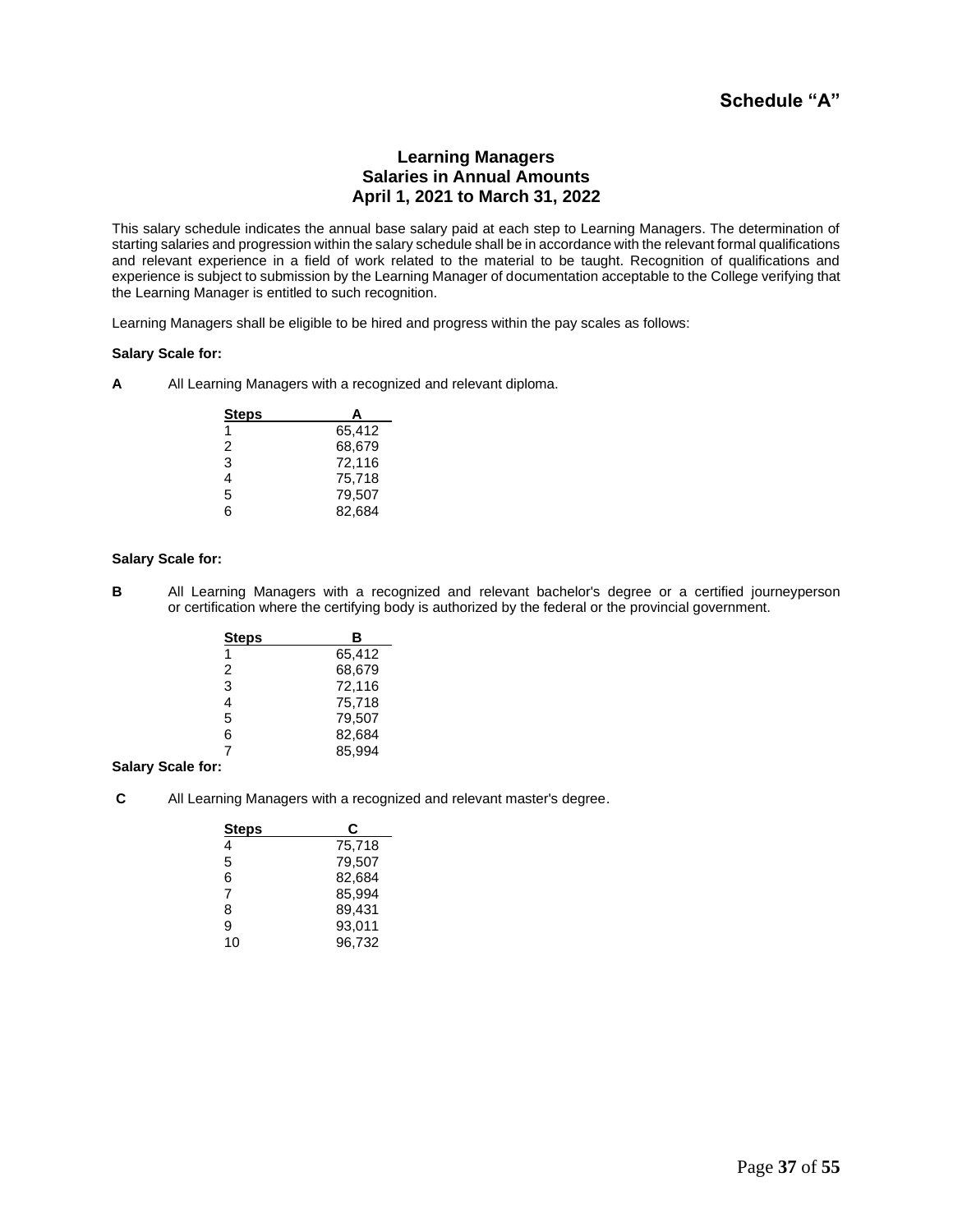## **Learning Managers Salaries in Annual Amounts April 1, 2022 to March 31, 2023**

This salary schedule indicates the annual base salary paid at each step to Learning Managers. The determination of starting salaries and progression within the salary schedule shall be in accordance with the relevant formal qualifications and relevant experience in a field of work related to the material to be taught. Recognition of qualifications and experience is subject to submission by the Learning Manager of documentation acceptable to the College verifying that the Learning Manager is entitled to such recognition.

Learning Managers shall be eligible to be hired and progress within the pay scales as follows:

#### **Salary Scale for:**

**A** All Learning Managers with a recognized and relevant diploma.

| <b>Steps</b> | А      |
|--------------|--------|
| 1            | 66,720 |
| 2            | 70,053 |
| 3            | 73,559 |
| 4            | 77,233 |
| 5            | 81,098 |
| հ            | 84.338 |

#### **Salary Scale for:**

**B** All Learning Managers with a recognized and relevant bachelor's degree or a certified journeyperson or certification where the certifying body is authorized by the federal or the provincial government.

| <b>Steps</b> | в      |
|--------------|--------|
| 1            | 66,720 |
| 2            | 70,053 |
| 3            | 73,559 |
| 4            | 77,233 |
| 5            | 81,098 |
| 6            | 84,338 |
| 7            | 87.714 |

#### **Salary Scale for:**

**C** All Learning Managers with a recognized and relevant master's degree.

| <b>Steps</b> | С      |
|--------------|--------|
| 4            | 77,233 |
| 5            | 81,098 |
| 6            | 84,338 |
| 7            | 87,714 |
| 8            | 91,220 |
| 9            | 94,871 |
| 10           | 98,666 |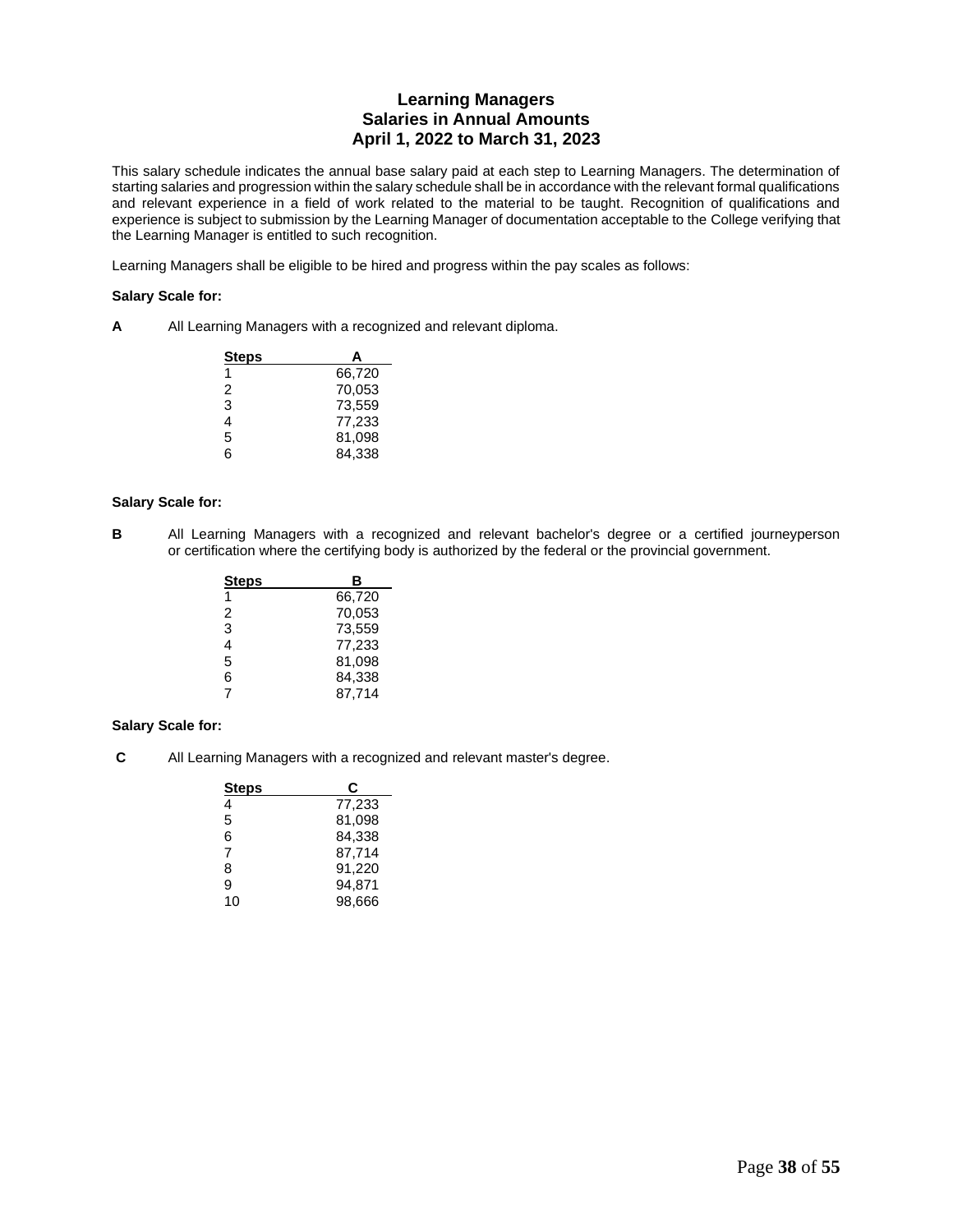## **Learning Managers Salaries in Annual Amounts April 1, 2023 to March 31, 2024**

This salary schedule indicates the annual base salary paid at each step to Learning Managers. The determination of starting salaries and progression within the salary schedule shall be in accordance with the relevant formal qualifications and relevant experience in a field of work related to the material to be taught. Recognition of qualifications and experience is subject to submission by the Learning Manager of documentation acceptable to the College verifying that the Learning Manager is entitled to such recognition.

Learning Managers shall be eligible to be hired and progress within the pay scales as follows:

#### **Salary Scale for:**

**A** All Learning Managers with a recognized and relevant diploma.

| <b>Steps</b> | А      |
|--------------|--------|
| 1            | 68,055 |
| 2            | 71,454 |
| 3            | 75,030 |
| 4            | 78,777 |
| 5            | 82,720 |
| հ            | 86,025 |

#### **Salary Scale for:**

**B** All Learning Managers with a recognized and relevant bachelor's degree or a certified journeyperson or certification where the certifying body is authorized by the federal or the provincial government.

| Steps | в      |
|-------|--------|
| 1     | 68,055 |
| 2     | 71,454 |
| 3     | 75,030 |
| 4     | 78,777 |
| 5     | 82,720 |
| 6     | 86,025 |
| 7     | 89.468 |

#### **Salary Scale for:**

**C** All Learning Managers with a recognized and relevant master's degree.

| Steps | С       |
|-------|---------|
| 4     | 78,777  |
| 5     | 82,720  |
| 6     | 86,025  |
| 7     | 89,468  |
| 8     | 93,044  |
| 9     | 96,768  |
| 10    | 100,640 |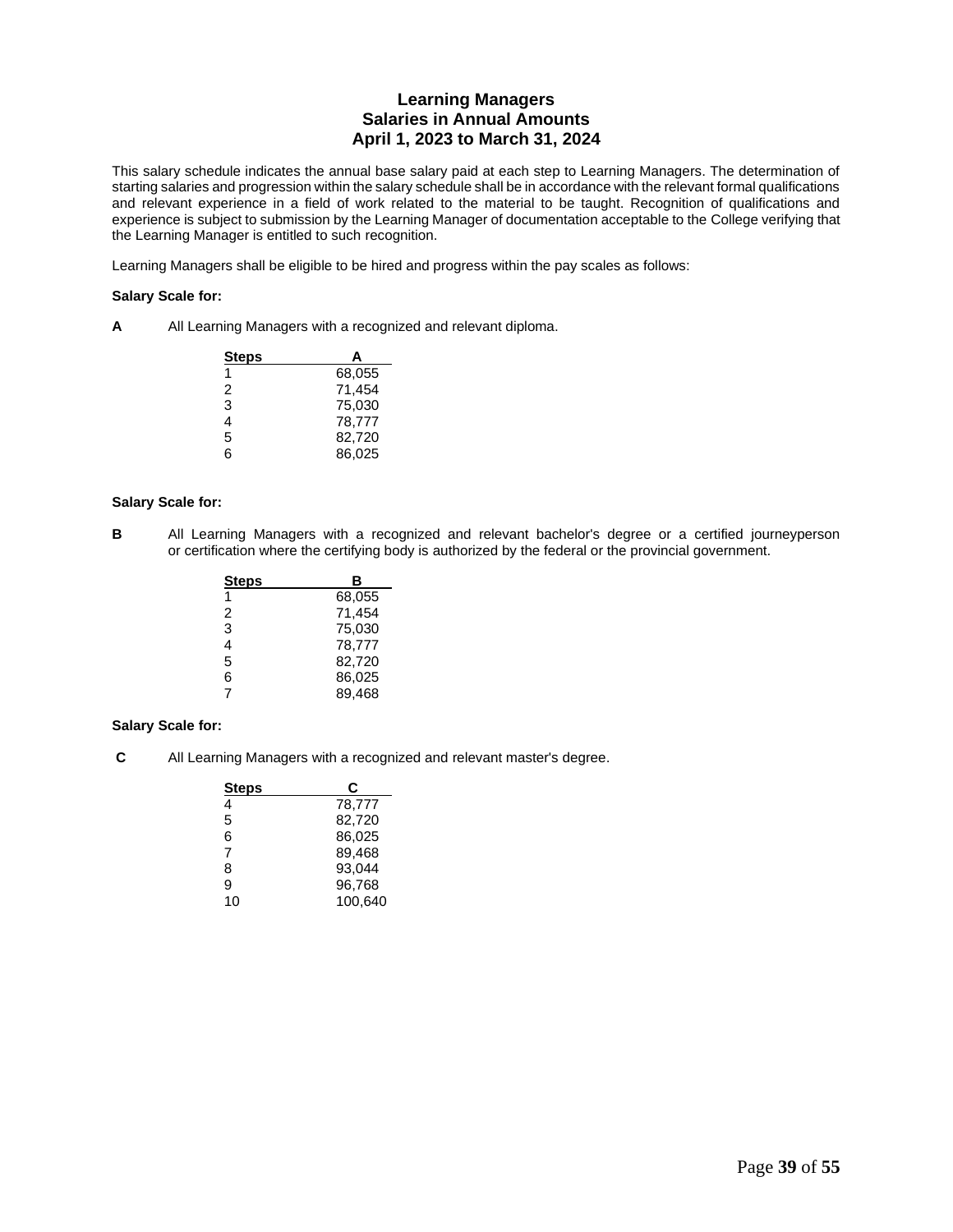## **ACADEMIC LEARNING MANAGERS - PRESENT INCUMBENTS ONLY SALARIES IN ANNUAL AMOUNTS APRIL 1, 2021 – March 31, 2024**

| <b>TERM</b>   | CIV    | C٧     | CVA    | <b>CVI</b> |
|---------------|--------|--------|--------|------------|
| April 1, 2021 | 71.211 | 80.926 | 85,785 | 90,635     |
| April 1, 2022 | 72,635 | 82,544 | 87,501 | 92,448     |
| April 1, 2023 | 74,088 | 84,195 | 89,251 | 94,296     |

NOTE: Any present incumbents or previous employees at Certificate II or III will receive their salary plus the negotiated salary increases for Schedule B.

This schedule has application for present incumbents only: Velda Crane and Betsy O'Brien.

The College and the employees will accept the decision of the Minister of Education, or the Minister of Education's delegate, on any question of teacher certification.

The College will provide any documentation and reasonable assistance to teachers seeking clarification of or changes in certification.

No employee shall suffer reduction in salary due to Provincial changes in the certification requirements at any level, or Provincial changes in the numbering system of levels of teacher certification.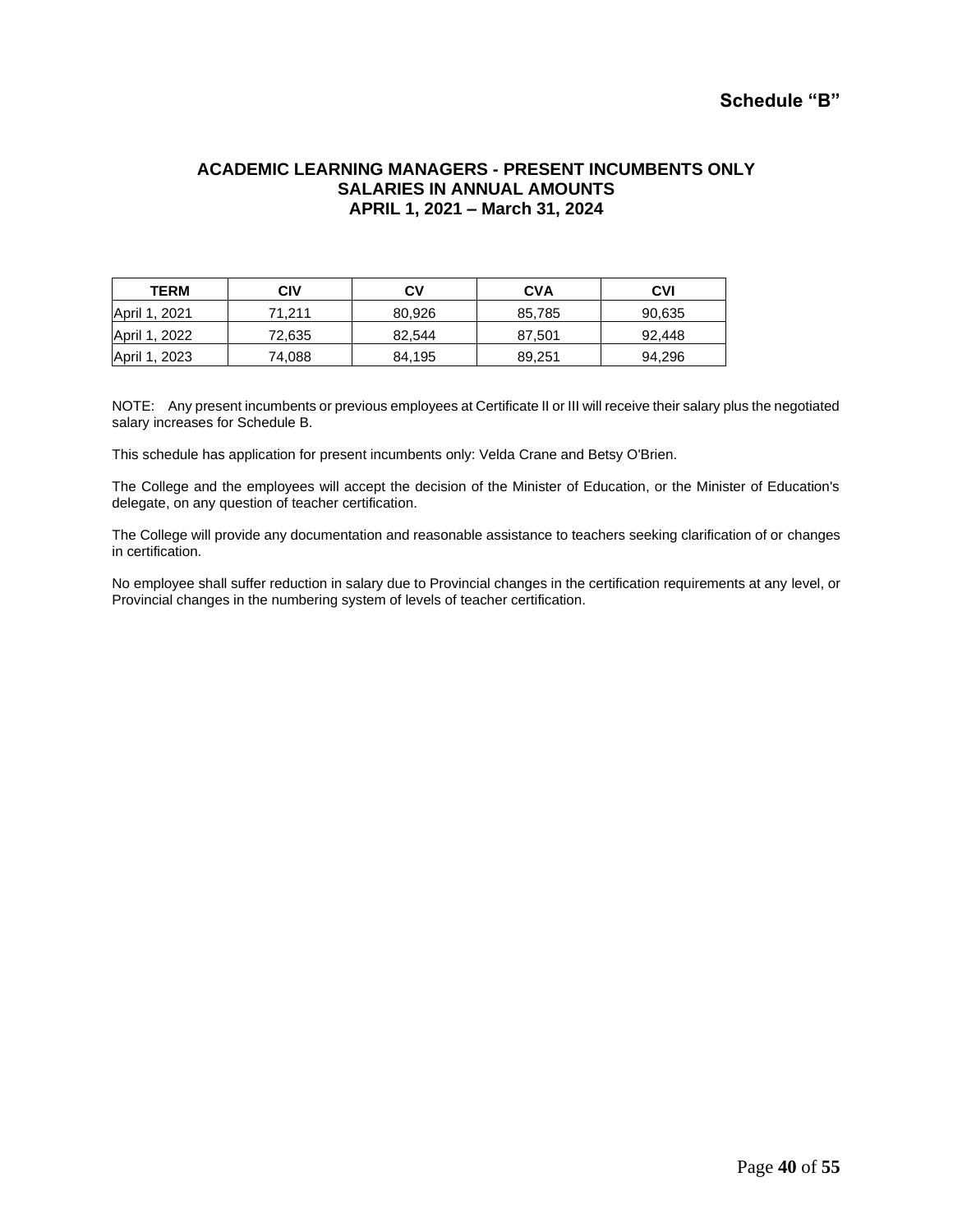## **MEMORANDUM OF AGREEMENT**

## **RE: DEFERRED SALARY LEAVE PLAN**

I have read the terms and conditions of the Deferred Salary Leave Plan, Article 19, Memorandum of Agreement, and hereby agree to enter the Plan under the following terms and conditions:

#### 1. Enrollment Date

I wish to enroll in the Deferred Salary Leave Plan commencing \_\_\_\_\_\_\_\_\_\_\_\_\_\_\_\_\_\_\_\_\_\_\_\_\_\_\_\_\_\_.

#### 2. Year of Leave

I shall take my leave of absence from the College from \_\_\_\_\_\_\_\_\_\_\_\_\_\_\_\_ to \_\_\_\_\_\_\_\_\_\_\_\_\_\_\_\_\_.

\_\_\_\_\_\_\_\_\_\_\_\_\_\_\_\_\_\_\_\_\_\_\_\_\_\_\_\_\_\_ \_\_\_\_\_\_\_\_\_\_\_\_\_\_\_\_\_\_\_\_\_\_\_\_\_\_\_\_\_\_ Date Employee

\_\_\_\_\_\_\_\_\_\_\_\_\_\_\_\_\_\_\_\_\_\_\_\_\_\_\_\_\_\_

**Witness**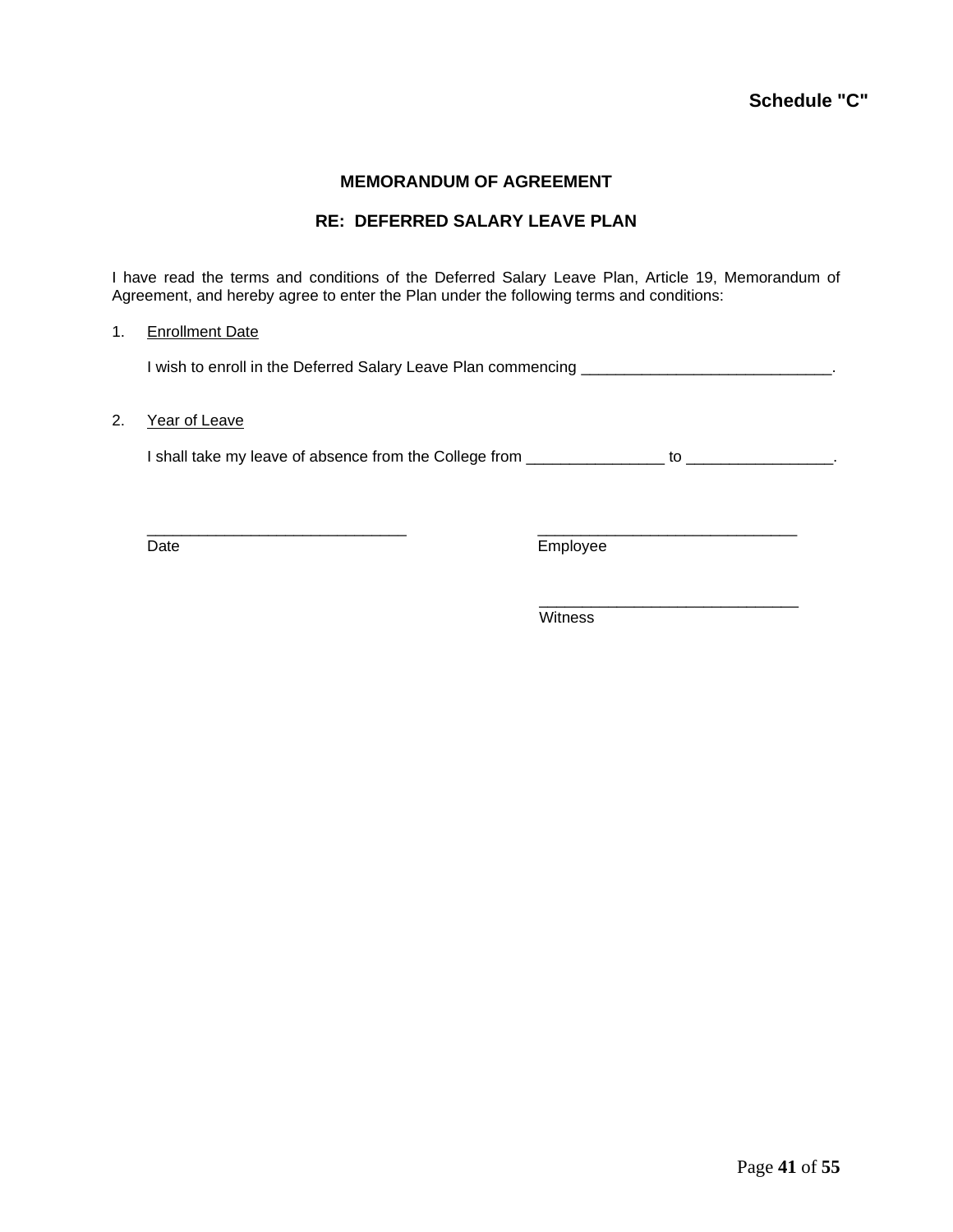## **MEMORANDUM OF UNDERSTANDING**

## **RE: SECONDMENTS TO THE INSTITUTE OF ADULT AND COMMUNITY EDUCATION (IACE)**

- 1. The parties agree that full-time probationary and continuing employees on secondment to IACE will continue to enjoy the benefits of this Collective Agreement.
- 2. Short-term employees, currently on secondment to IACE shall be covered by this Collective Agreement as follows:
	- a) **Betsy O'Brien's secondment to the PEI Institute of Adult and Community Education shall not be restricted to the two (2) year maximum outlined in Article 20.03**
	- b) Employees shall continue to be paid on Schedule "B" on a present incumbent only status, and on a 1/220 per diem basis as per Article 51.02 (b).
	- c) These employees are also covered by the other provisions of Article 51 and Schedules "F" and "I."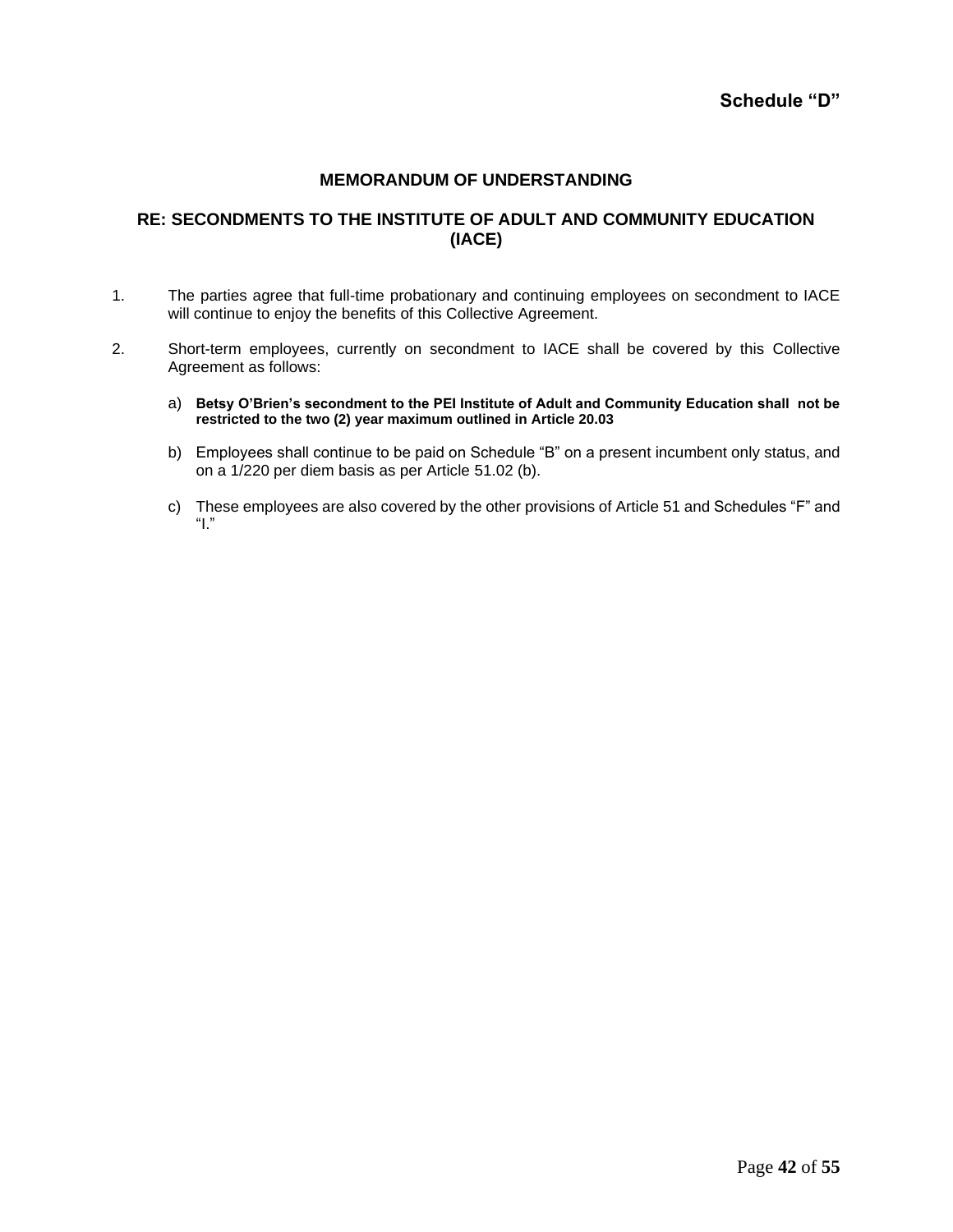## **SCHEDULE "E"**

It is recognized that the nature of the work of the Atlantic Police Academy may require Employees to work hours that are outside of their normal workday. Therefore, on a temporary and ad hoc basis, when an Employee's scheduled day of work needs to be substantially changed to accommodate a necessary change in the work schedule, the Employer shall consult with the Employee to arrange a schedule that meets the needs of both parties. In the absence of mutual agreement, the Employee shall be given at least **ten (10) days** notice of the change.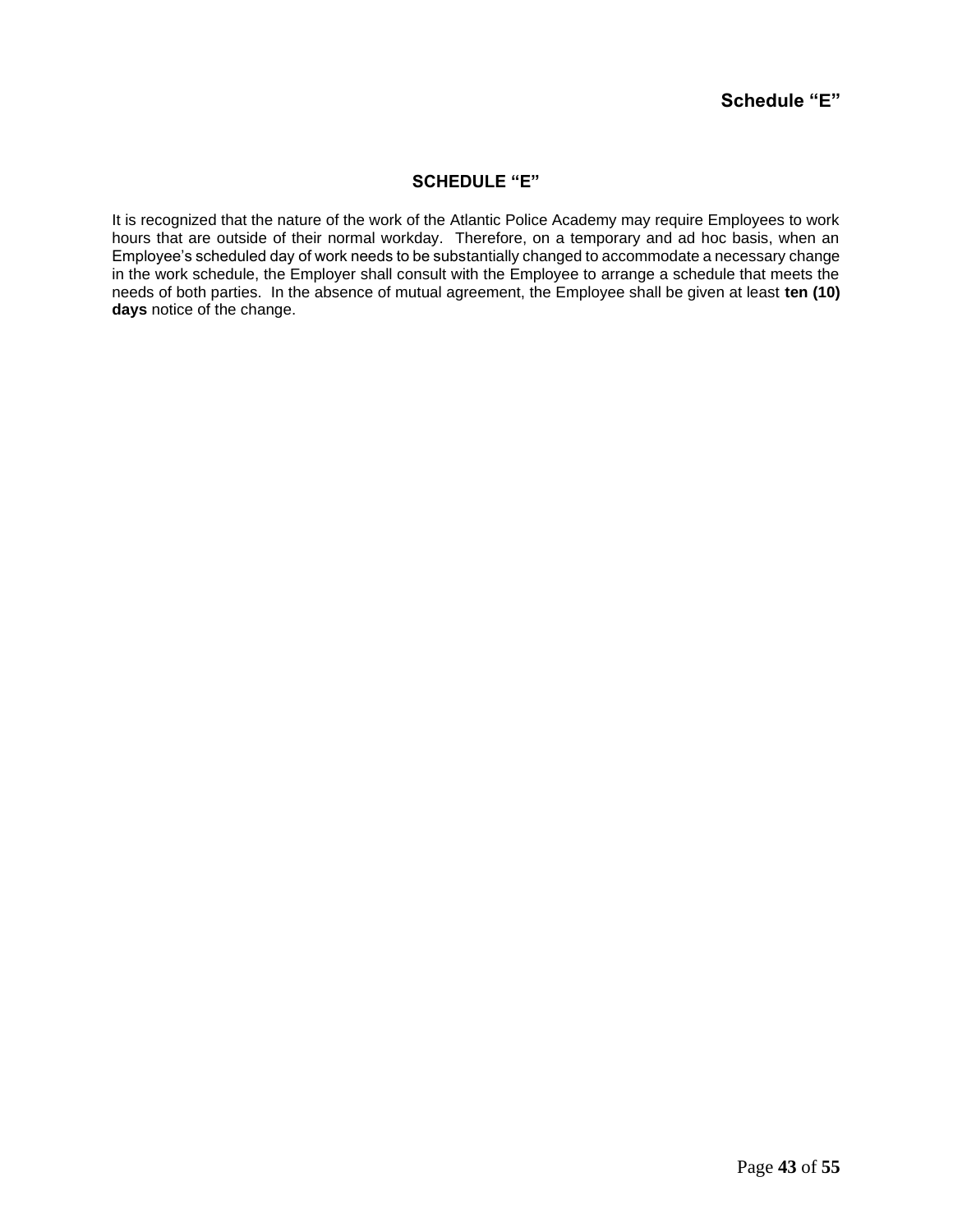## **MEMORANDUM OF UNDERSTANDING**

## **RE: SEVERANCE AND RETIREMENT PAY**

- 1. Notwithstanding the present Severance and Retirement Pay Article, continuing Employees who were employed under the UPSE/Teacher Agreement prior to June 30, 1999 are entitled to the severance and retirement pay provisions of the 1995-1998 Agreement if that calculation entitles them to a higher payment.
- 2. Eligible part-time and short-term employees formerly covered under the UPSE/Teachers Agreement shall continue to enjoy the benefit of the following:

Employees who have worked an average of one hundred (100) teaching days or more per year for a minimum of five (5) consecutive years of employment with the College, shall receive severance pay if not re-employed by the College, or if terminated due to permanent disability or death, or if the employee retires after age 55, or retires under the Holland College Pension Plan. The employee shall receive severance pay equal to one (1) week's pay for every one hundred and eighty-five (185) teaching days or major portion thereof of teaching experience with the College. The severance pay shall be calculated as follows:

> Annual salary x 6 261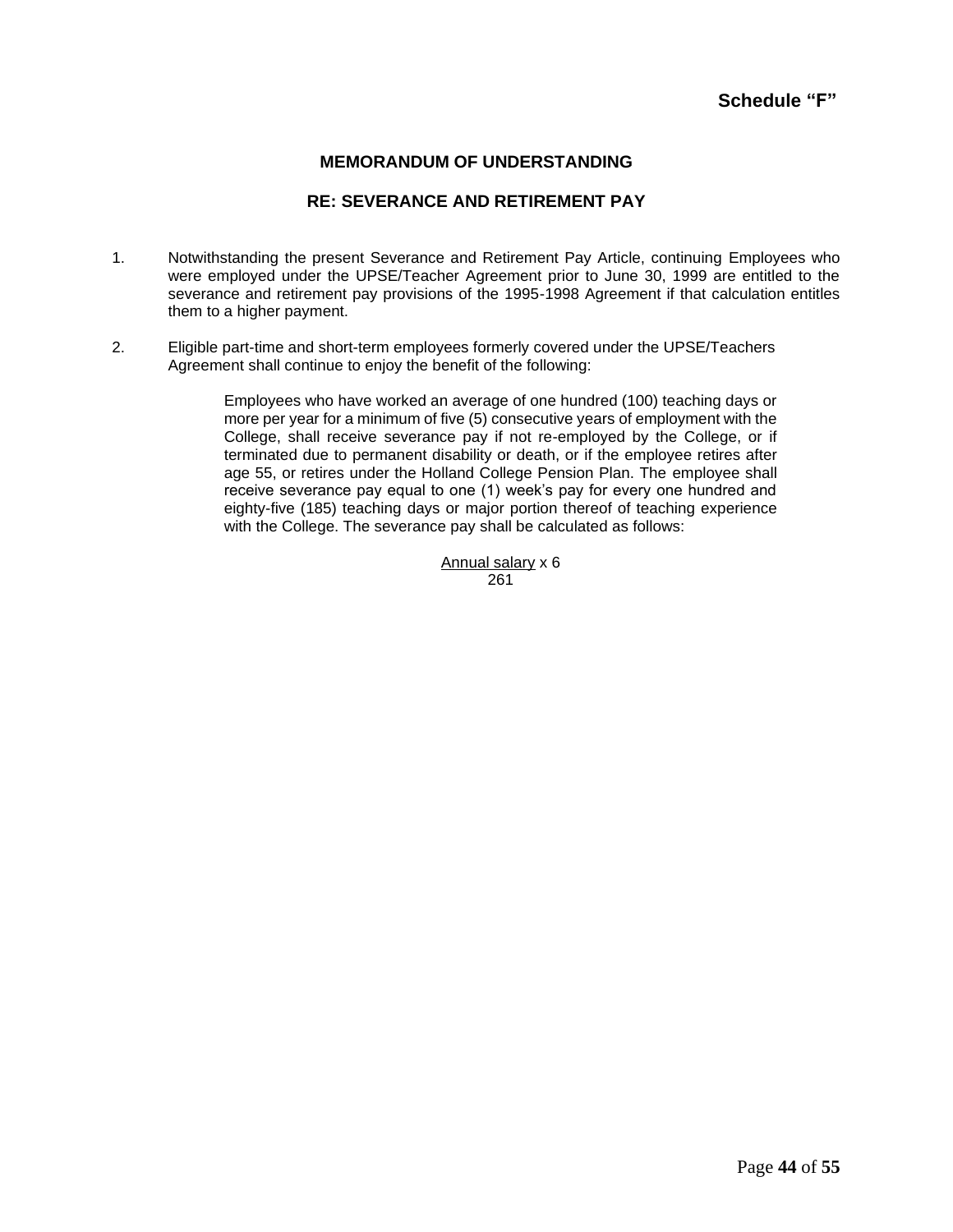## **LETTER OF UNDERSTANDING**

## **RE: JOB SHARING**

Continuing Employees who receive approval from the College to enter into a job-sharing arrangement shall be granted a leave of absence under Article 12 of the current Agreement.

The terms of the job-sharing arrangement must be mutually agreed between the College and the Employee.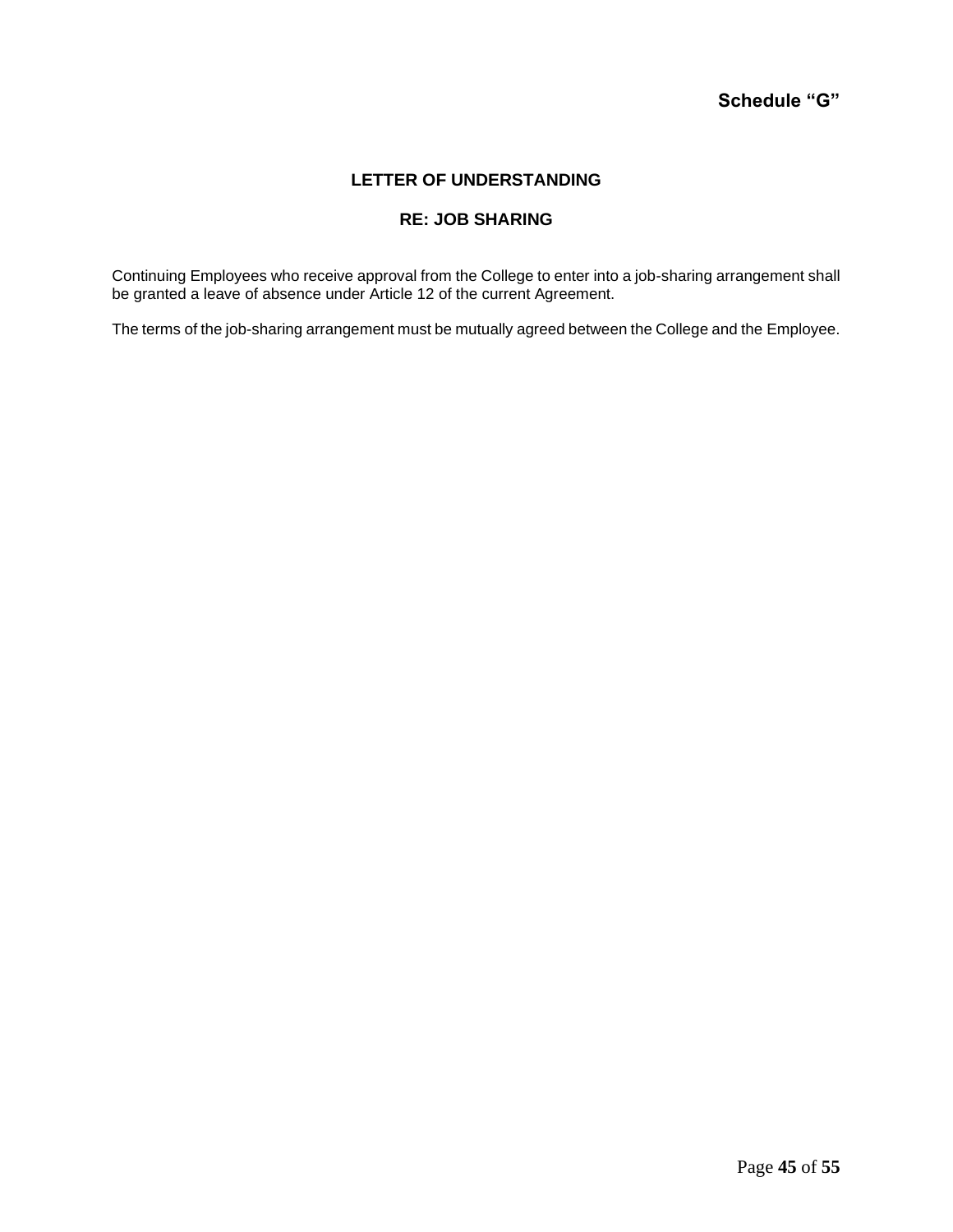#### **MEMORANDUM OF UNDERSTANDING**

## **RE: SESSIONAL INSTRUCTORS**

Notwithstanding the definition of "Employee" in Article 2.01 (g), Sessional Instructors shall be covered by only those provisions of the Collective Agreement as expressly listed below:

| Article 1  | <b>Purpose of the Agreement, in its entirety</b>                                                                                                      |
|------------|-------------------------------------------------------------------------------------------------------------------------------------------------------|
| Article 2  | Definitions, in its entirety                                                                                                                          |
| Article 3  | Recognition, in its entirety                                                                                                                          |
| Article 4  | Management Rights, in its entirety                                                                                                                    |
| Article 5  | <b>Employee Rights, in its entirety</b>                                                                                                               |
| Article 6  | Public Legislation, in its entirety                                                                                                                   |
| Article 7  | <b>Instructional Material</b> , in its entirety                                                                                                       |
| Article 8  | Information, in its entirety                                                                                                                          |
| Article 11 | <b>Union Dues</b>                                                                                                                                     |
|            | 11.01 The College shall deduct dues for Sessional Instructors as advised by the Union.                                                                |
|            | 11.02 to 11.05 inclusive.                                                                                                                             |
| Article 27 | Injury on Duty, all Sessional Instructors shall be covered by the PEI Workers Compensation Act.                                                       |
| Article 28 | Safety and Health, in its entirety                                                                                                                    |
| Article 30 | Travel and Accommodation, in its entirety                                                                                                             |
| Article 33 | Personal Record Files, in its entirety                                                                                                                |
| Article 35 | Grievances, in its entirety                                                                                                                           |
| Article 36 | Arbitration, in its entirety                                                                                                                          |
| Article 38 | Joint Consultation, in its entirety                                                                                                                   |
| Article 48 | Vacant Positions, Sessional Instructors shall be eligible to apply for any vacant or new position or<br>temporary assignments in the bargaining unit. |
| Article 52 | <b>Rates of Pay</b>                                                                                                                                   |

The Sessional Instructor shall be paid total compensation inclusive of all benefits as follows:

| Credits                           | Rate of Pay |
|-----------------------------------|-------------|
| One credit course                 | 1.370       |
| Two, three, or four credit course | 4.110       |
| Five credit course                | 6.165       |
| Six credit course                 | 8.220       |

Compensation shall be payable in equal bi-weekly installments.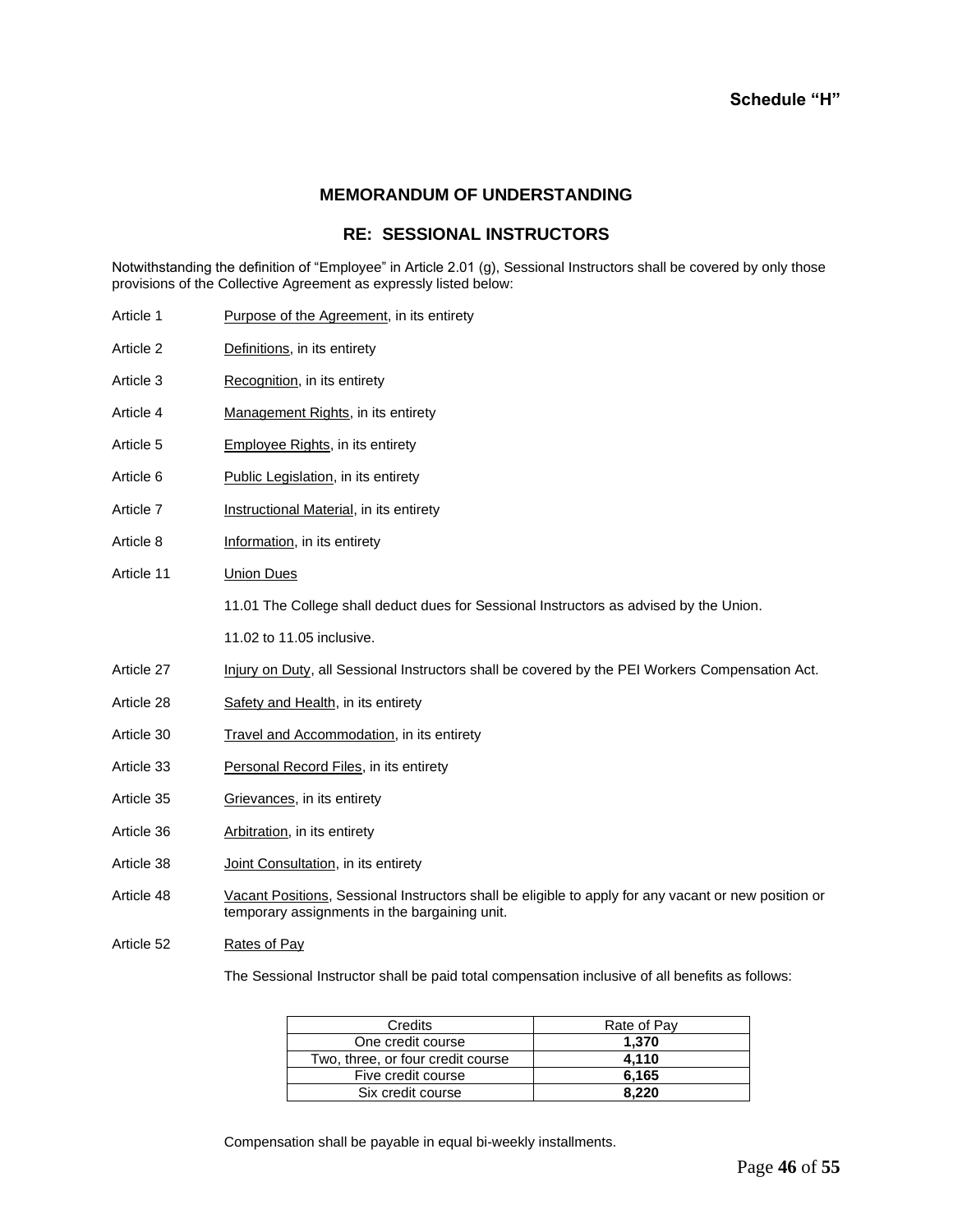- Article 53 Agreement Re-opener, in its entirety
- Article 54 Term of Agreement and Retroactivity, it its entirety
- Schedule "H" Memorandum of Understanding Re: Sessional Instructors, in its entirety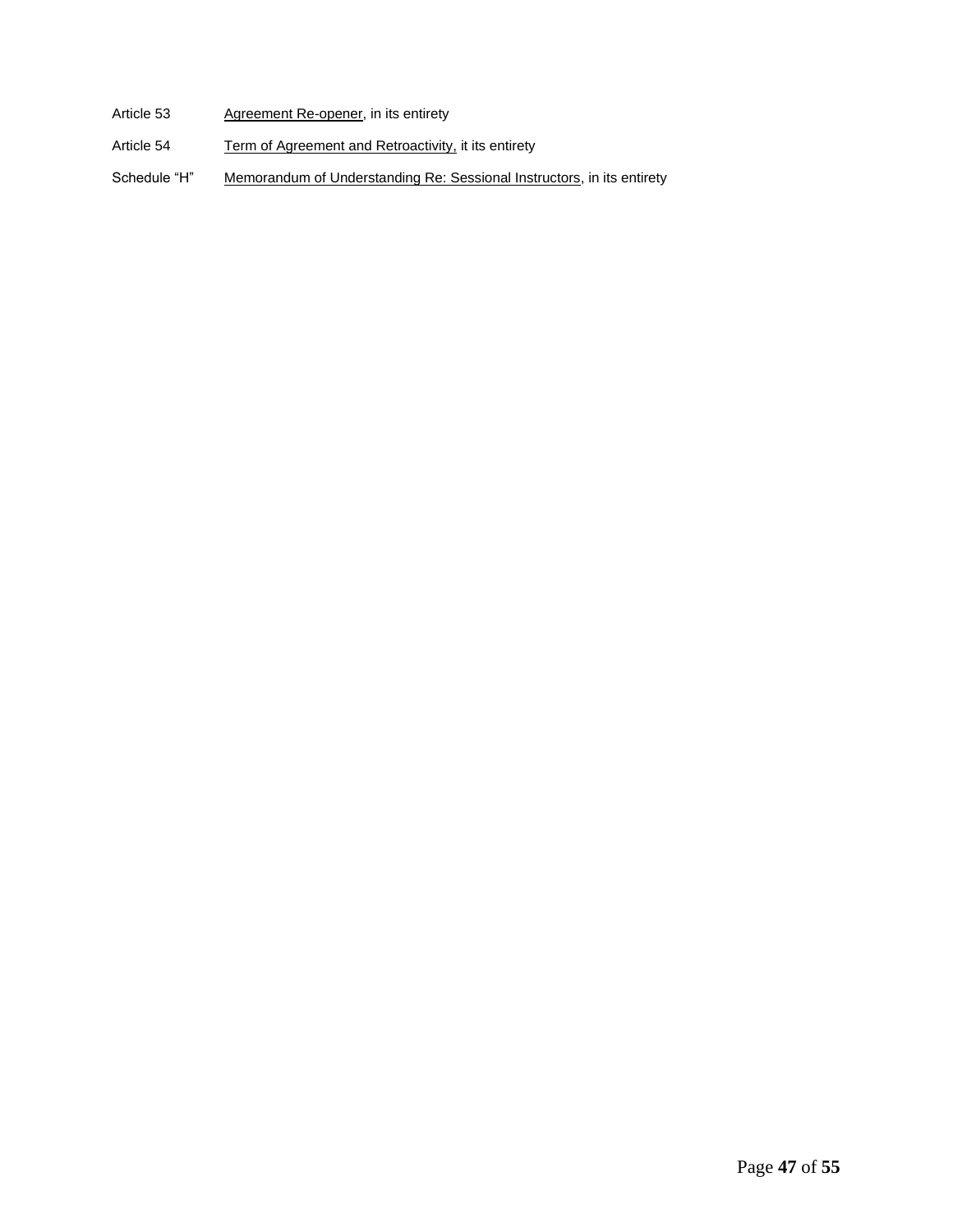## **MEMORANDUM OF UNDERSTANDING**

## **RE: CERTIFICATE IN ADULT EDUCATION (CAE)**

#### 1. Continuing Employees – CAE Exemption

Continuing Employees who on April 1, 2002, have completed the Learning Management Instructor's Profile, a Vocational Teacher Training Program, or who are seconded to IACE as Academic Learning Managers, shall not be required as a condition of employment to obtain the CAE through the Learning Management Program. However, such Employees who participate in the certificate program shall be reimbursed for eligible tuition fees in accordance with Article 18.01 and may also apply for reimbursement from the Employee's divisional professional development fund.

#### 2. Part-Time/Short-Term Employees

Those part-time and short-term Employees, who were employed for the 2001-2002 academic year and who completed the Learning Management Instructor's Profile, a Vocational Teacher Training Program, or who are seconded to IACE as Academic Learning Managers, shall not be required to obtain the CAE through the Learning Management Program as a condition of employment in the event the Employee obtains a continuing position.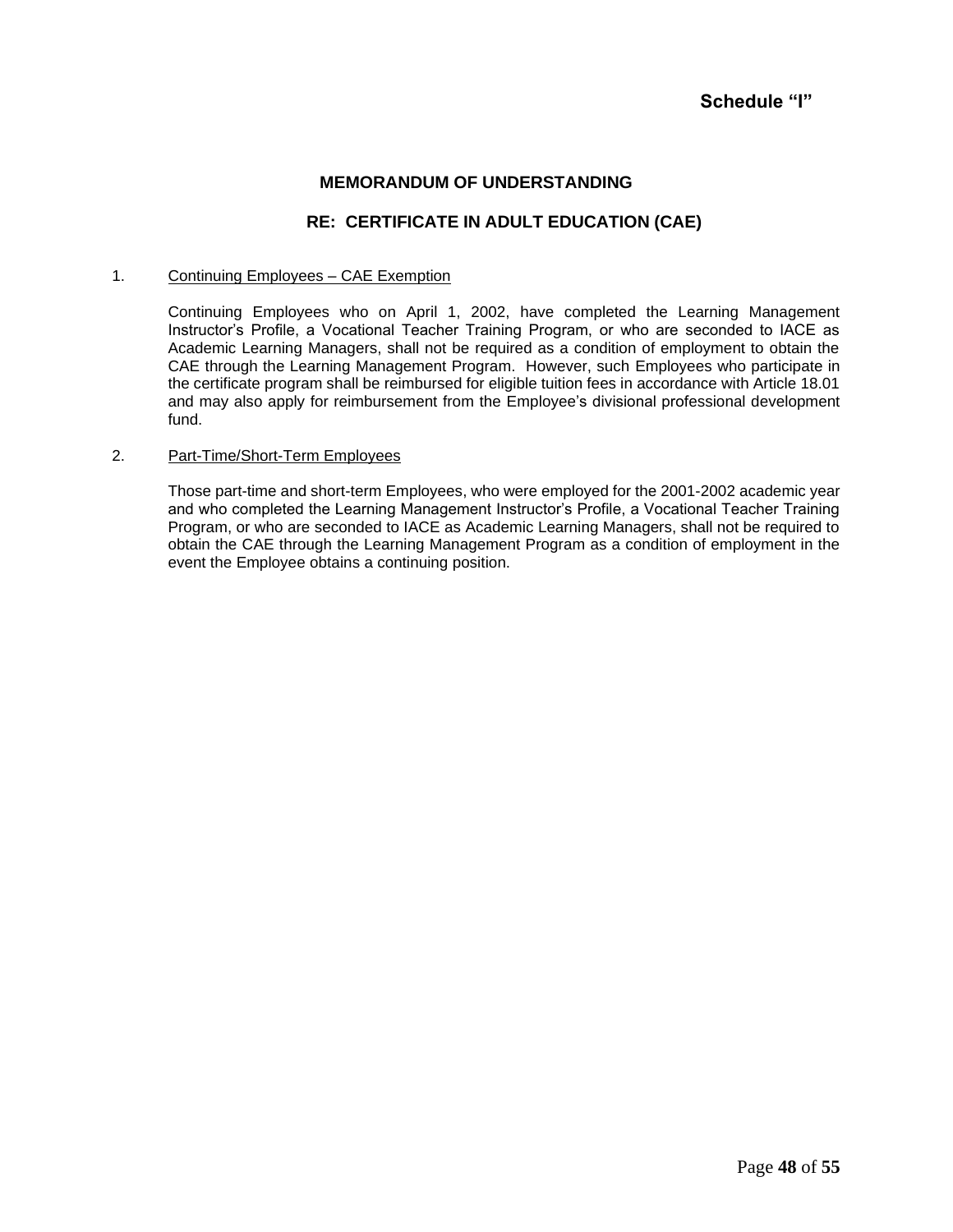## **LETTER OF UNDERSTANDING**

## **RE: ARTICLE 51**

**Holland College commits to ensuring that Block Release instructors shall be provided five paid days total for preparation time/administrative responsibilities for each assigned Block Release period. The allocation of the five days will be determined in consultation between the instructor and the Program Manager.**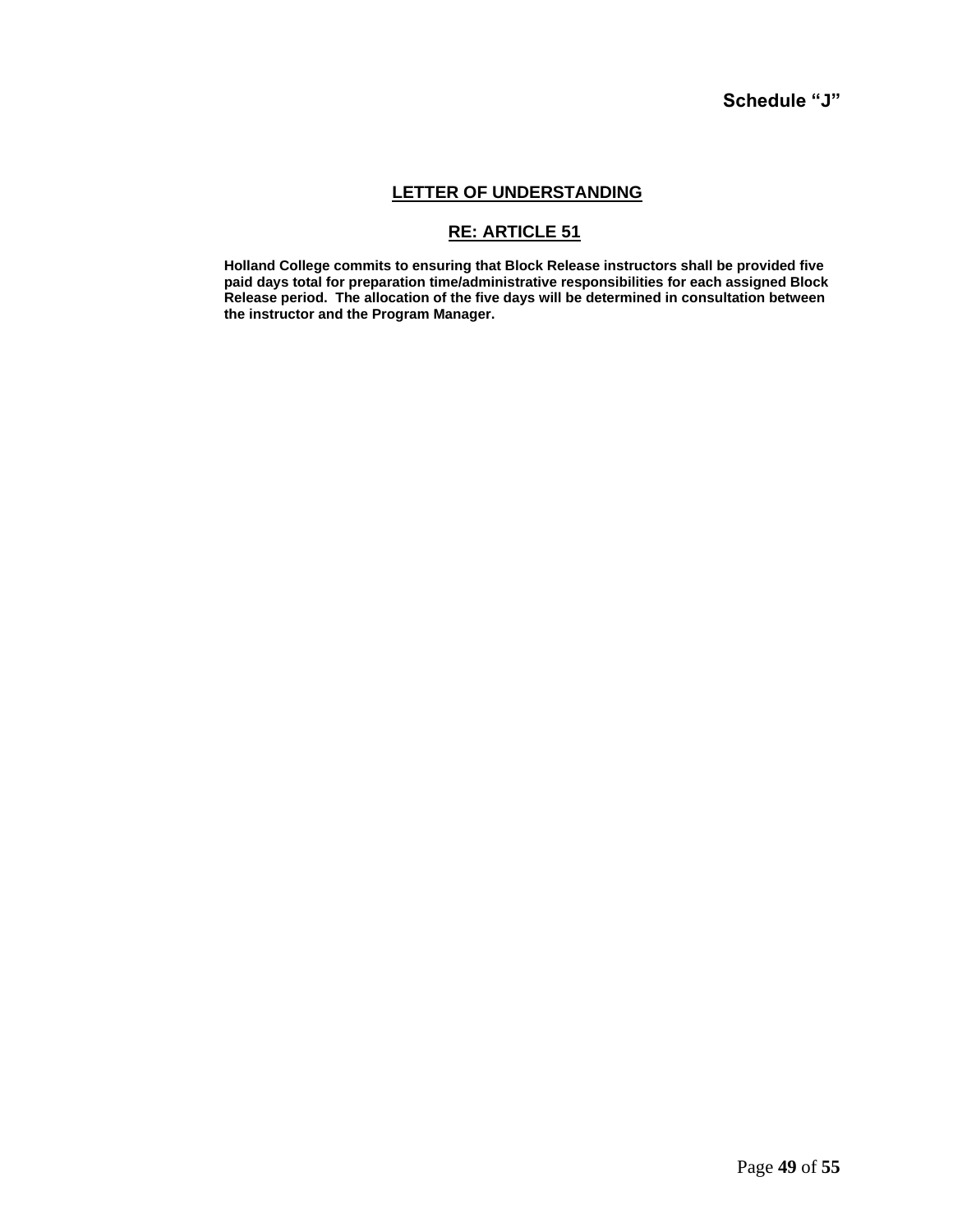## **MEMORANDUM OF AGREEMENT**

| BETWEEN: | <b>HOLLAND COLLEGE</b>                                                   |
|----------|--------------------------------------------------------------------------|
| AND:     | UPSE LOCAL 20, HOLLAND COLLEGE FACULTY                                   |
| RE:      | EMPLOYEES ON CONTRACT TO ATLANTIC TOURISM AND HOSPITALITY<br>INC. (ATHI) |

#### Purpose and Application

The Parties agree that certain provisions of the collective agreement in effect between Holland College and UPSE, Local 20 shall apply to the "present incumbents" on contract to ATHI. The following individuals shall hereafter collectively be referred to as "present incumbents":

#### Erroll Affleck

Present Incumbents shall be covered by only those articles of the collective agreement as specified herein:

| <b>Article 2</b> | <b>Definitions</b> | Applicable as written |
|------------------|--------------------|-----------------------|
| <b>Article 3</b> | <b>Recognition</b> | Replaced by:          |

The Employees listed in the Purpose and Application above will be considered "present incumbents" in contracted positions to ATHI. Present Incumbent status allows those specified to retain their membership in UPSE Local 20 for the duration of their employment with ATHI with the terms and conditions of employment as outlined in this Memorandum of Agreement. Upon termination of employment, the employment relationship with Holland College will be terminated, and the position(s) will be eliminated from the Holland College staff complement and the bargaining unit.

| <b>Article 4</b>  | <b>Management Rights</b>                   | Applicable as written |
|-------------------|--------------------------------------------|-----------------------|
| <b>Article 5</b>  | <b>Employee Rights</b>                     | Applicable as written |
| <b>Article 6</b>  | <b>Public Legislation</b>                  | Applicable as written |
| <b>Article 7</b>  | <b>Instructional Materials</b>             | Applicable as written |
| <b>Article 10</b> | <b>Conflict of Interest</b>                | Applicable as written |
| <b>Article 11</b> | <b>Union Dues</b>                          | Applicable as written |
| <b>Article 12</b> | <b>Leave of Absence without Pay</b>        | Applicable as written |
| <b>Article 13</b> | <b>Leave of Absence with Pay</b>           | Applicable as written |
| <b>Article 14</b> | <b>Maternity, Adoption, &amp; Parental</b> | Applicable as written |
| <b>Article 15</b> | <b>Sick Leave</b>                          | Applicable as written |
| <b>Article 19</b> | <b>Deferred Salary Leave Plan</b>          | Applicable as written |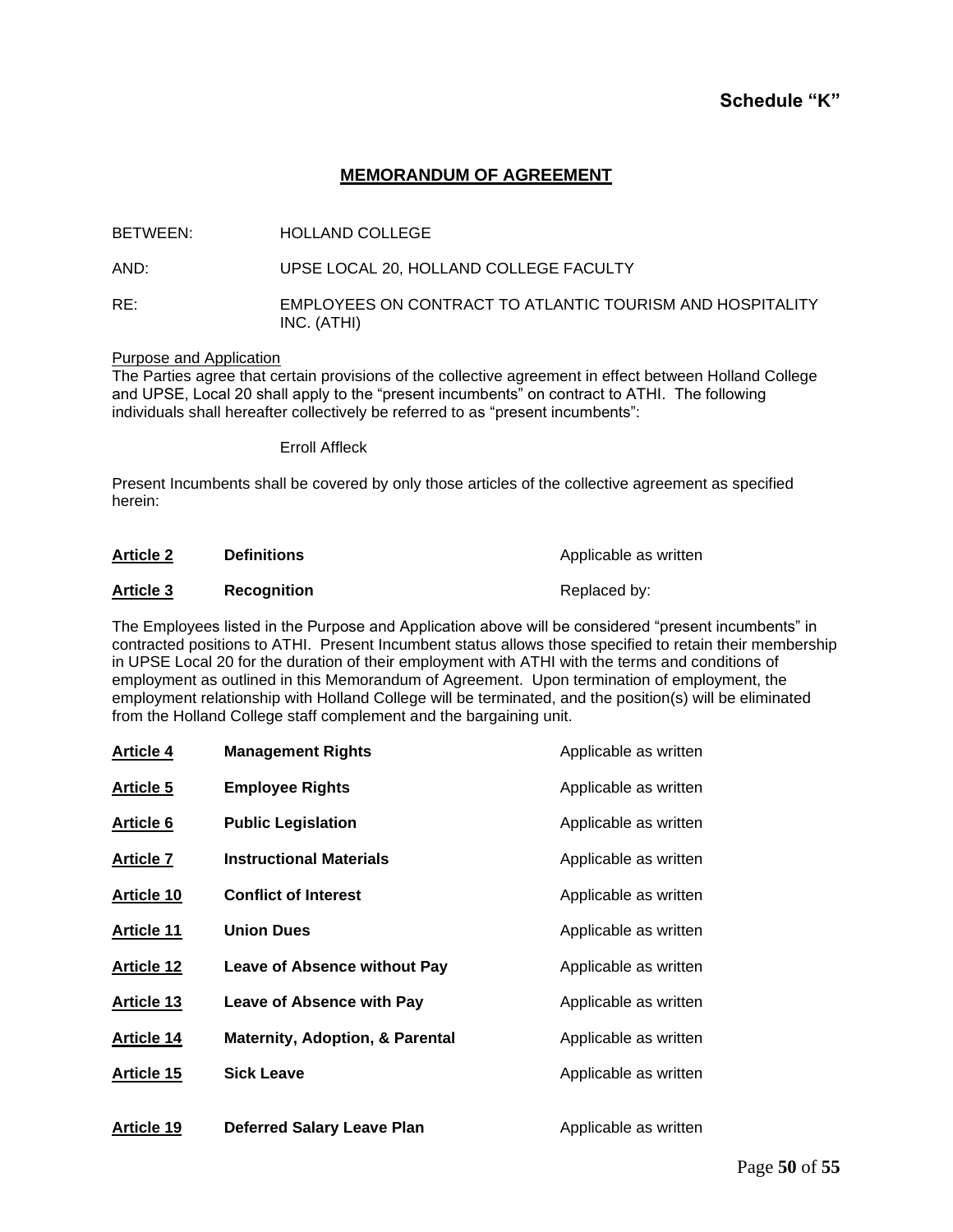| <b>Article 20</b> | <b>Secondments</b>                                                   | Applicable as written |
|-------------------|----------------------------------------------------------------------|-----------------------|
| <b>Article 21</b> | <b>Annual Vacation</b>                                               | Replaced by:          |
|                   | The Present Incumbent shall accumulate 8 weeks of vacation per year. |                       |
| <b>Article 22</b> | <b>Designated Holidays</b>                                           | Applicable as written |
| <b>Article 23</b> | <b>Breaks</b>                                                        | Applicable as written |
| <b>Article 26</b> | <b>Insurance and Pension Coverage</b>                                | Applicable as written |
| <b>Article 33</b> | <b>Personal Record Files</b>                                         | Applicable as written |
| <b>Article 35</b> | <b>Grievances</b>                                                    | Applicable as written |
| <b>Article 36</b> | Arbitration                                                          | Applicable as written |
| <b>Article 38</b> | <b>Joint Consultation</b>                                            | Applicable as written |
| <b>Article 40</b> | <b>Technological Change</b>                                          | Applicable as written |
| <b>Article 43</b> | <b>Political Office</b>                                              | Applicable as written |
| <b>Article 45</b> | <b>Tuition Fees</b>                                                  | Applicable as written |
| <b>Article 50</b> | <b>Severance and Retirement Pay</b>                                  | Applicable as written |
| <b>Article 52</b> | <b>Rates of Pay</b>                                                  | Replaced by:          |
|                   |                                                                      |                       |

Rates of pay will be in accordance with the ATHI salary scale.

This agreement replaces the Memorandum of Agreement between Holland College and the Faculty Association dated April 15, 1997. This agreement shall remain in effect for the length of the employment of the present incumbents.

This agreement may be amended or modified at any time, provided both parties are mutually agreeable and the amendments or modifications are reduced to writing, and duly signed by both parties to this agreement.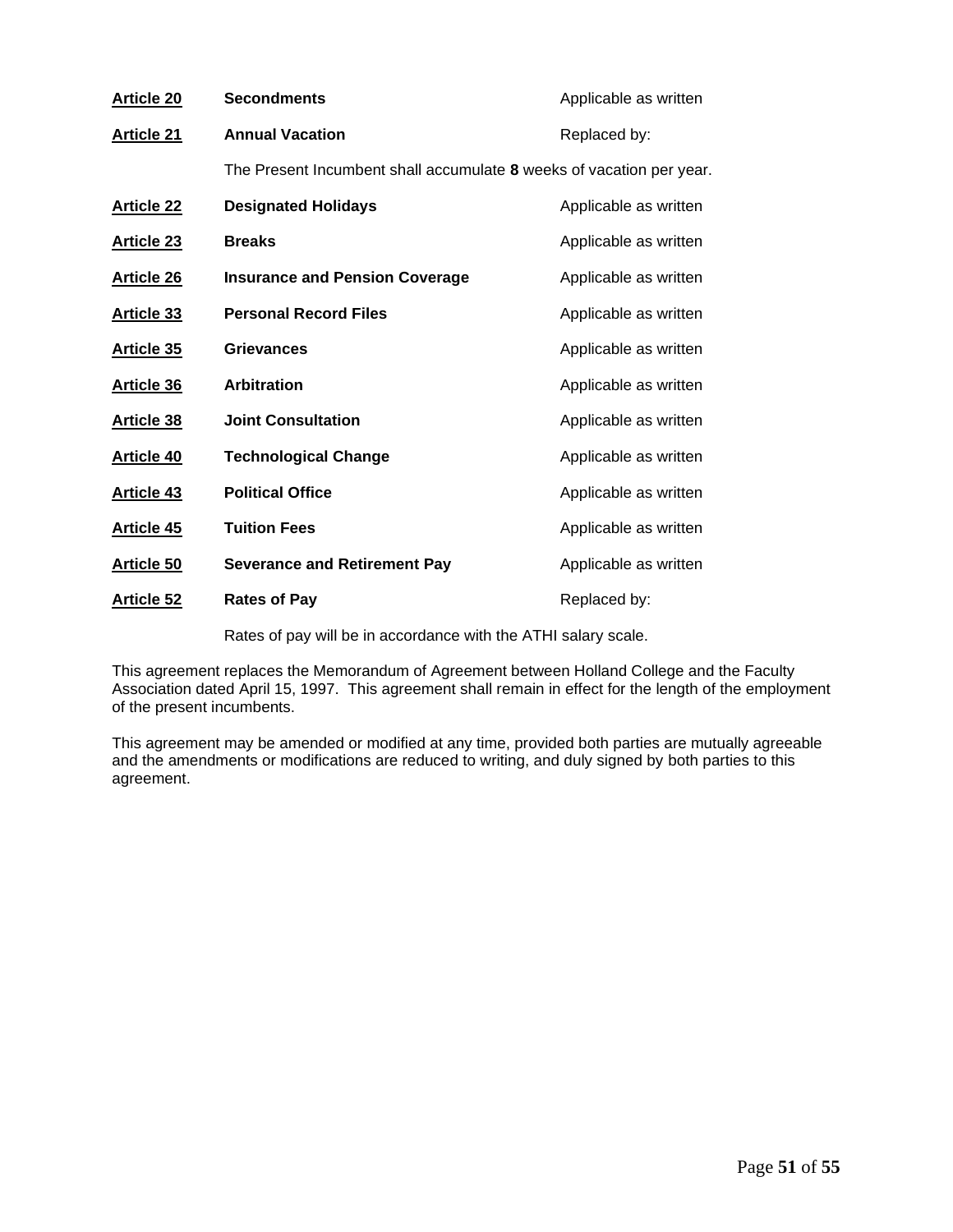## **SCHEDULE "L"**

## **RE: SEVERANCE AND RETIREMENT PAY**

1.0 For the purpose of Schedule "L" only, Continuing Employee shall mean those in the employ of the Employer on April 1, 2014.

#### 2.0 Continuing Employee

Notwithstanding Article 50.03 of this collective agreement, a Continuing Employee shall be subject to the following provisions regarding severance and retirement pay:

- (a) The severance or retirement pay payable under sub-article 50.02 shall be equal to one (1) week's pay for each year of continuous full-time service, or portion thereof.
- (b) For the purposes of this Article, one (1) week's pay equals:

 $\frac{1}{2}$ annual salary  $\times$  6 = 261

Annual salary means the annual salary and administrative allowances in effect at the date of retirement or termination.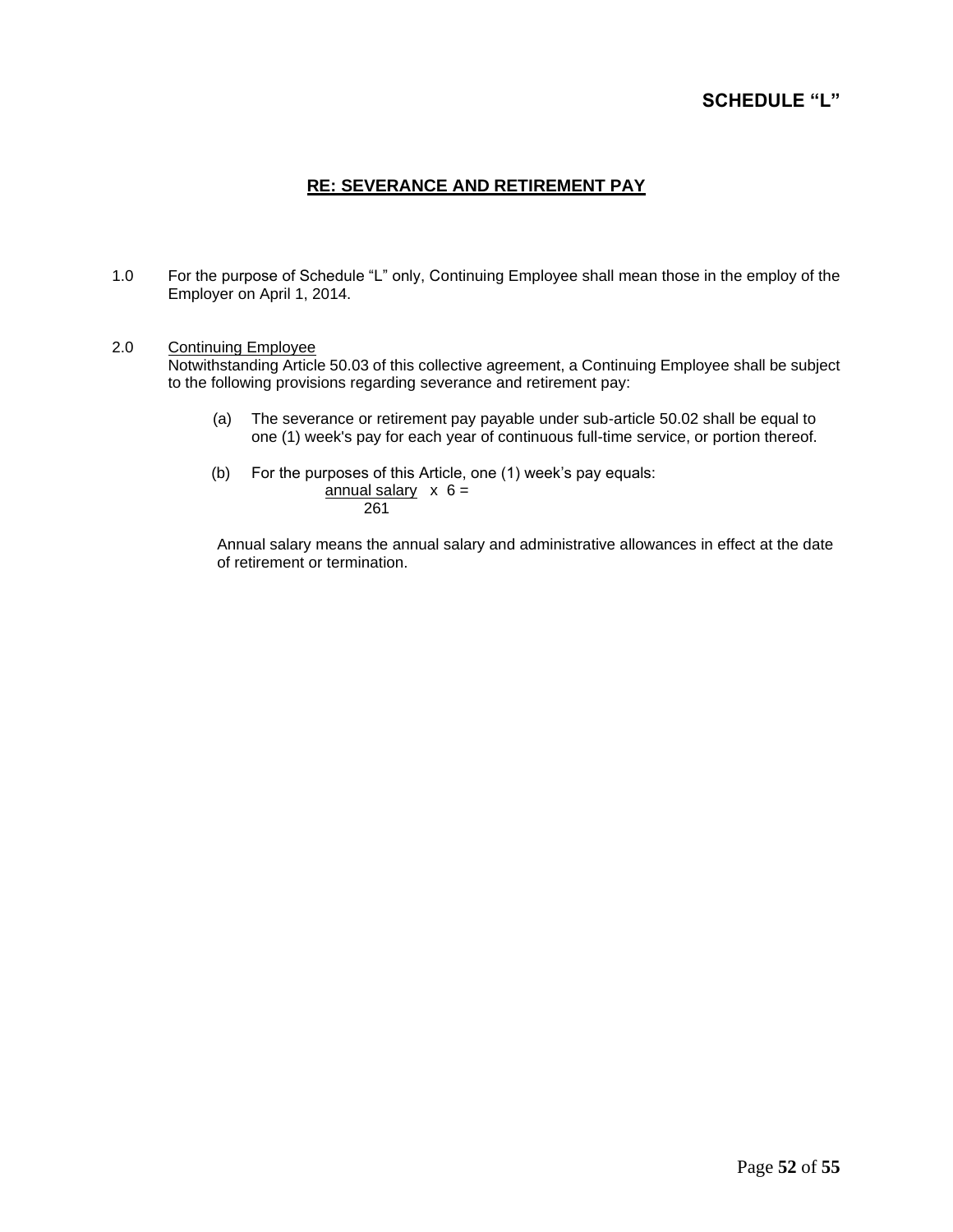## **RE: ARTICLE 24.03 (a) - ALTERNATE WORK SCHEDULE (ANNUAL WORK)**

Advanced Care Paramedicine Advanced Care Paramedicine Distributed Learning Aircraft Turbine Technician Basic Firefighting Bioscience Technology Child and Youth Worker Commercial Diving Computer Networking Technology Conservation Officer Construction Electrical Correctional Officer Dental Assistant Early Childhood Care and Education Electronics Engineering Technology Environmental Applied Science Technology Heritage Carpentry Human Services Legal Administration Practical Nursing Police Science Power Engineering Primary Care Paramedicine Resident Care Worker Sheriff and Public Safety Officer Wildlife Conservation Technology Wind Turbine Technician Wood Manufacturing/Cabinetmaking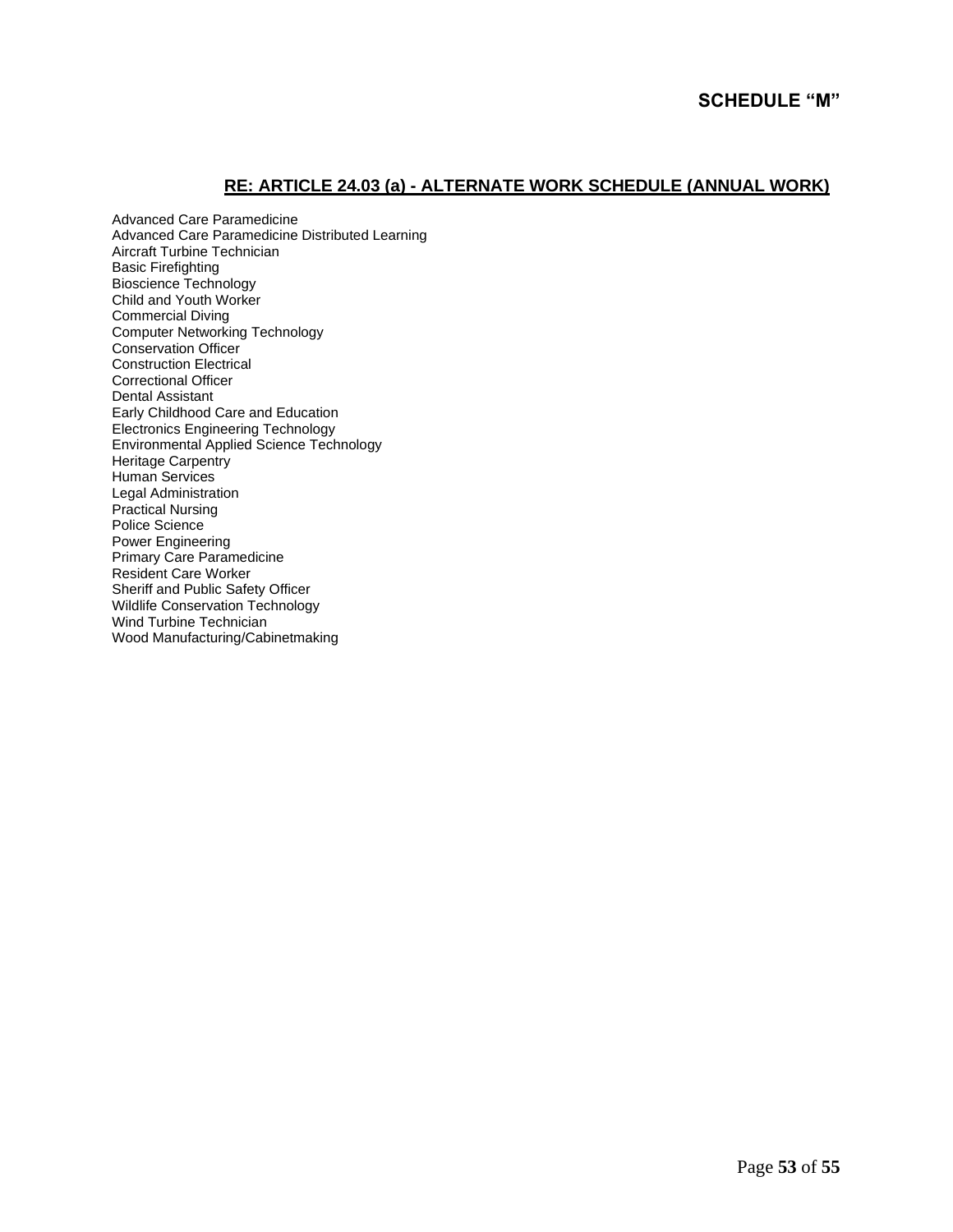## **SCHEDULE "N"**

RE: ARTICLE 24.03 (b) - ALTERNATE WORK SCHEDULE (INSTRUCTIONAL HOURS OF WORK)